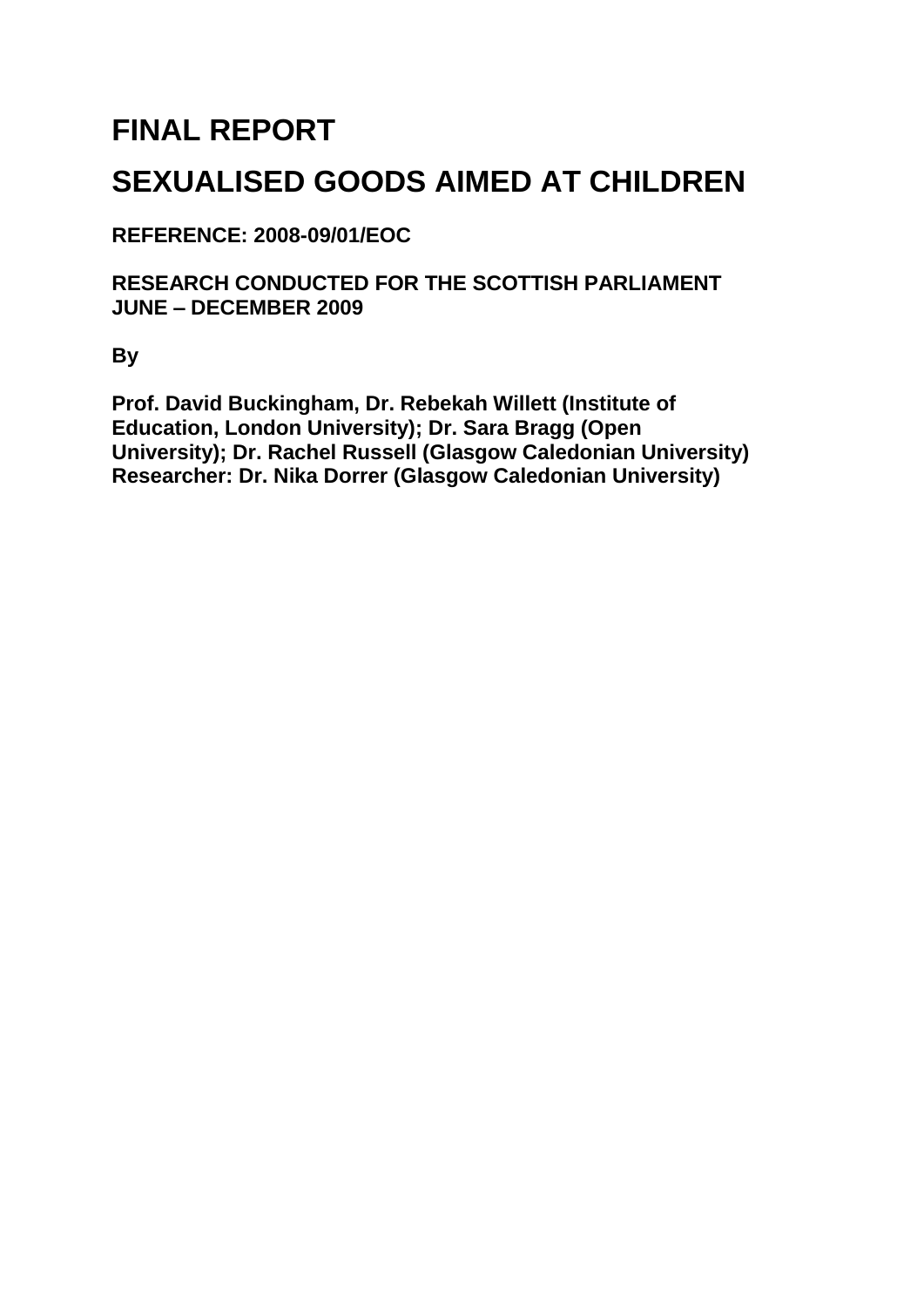# **CONTENTS**

| Literature review  10          |  |
|--------------------------------|--|
|                                |  |
| Parents' views  42             |  |
| Children's views  59           |  |
|                                |  |
|                                |  |
| Appendix 1: Research methods   |  |
| Appendix 2: Retail survey data |  |
| Appendix 3: Classroom data     |  |
|                                |  |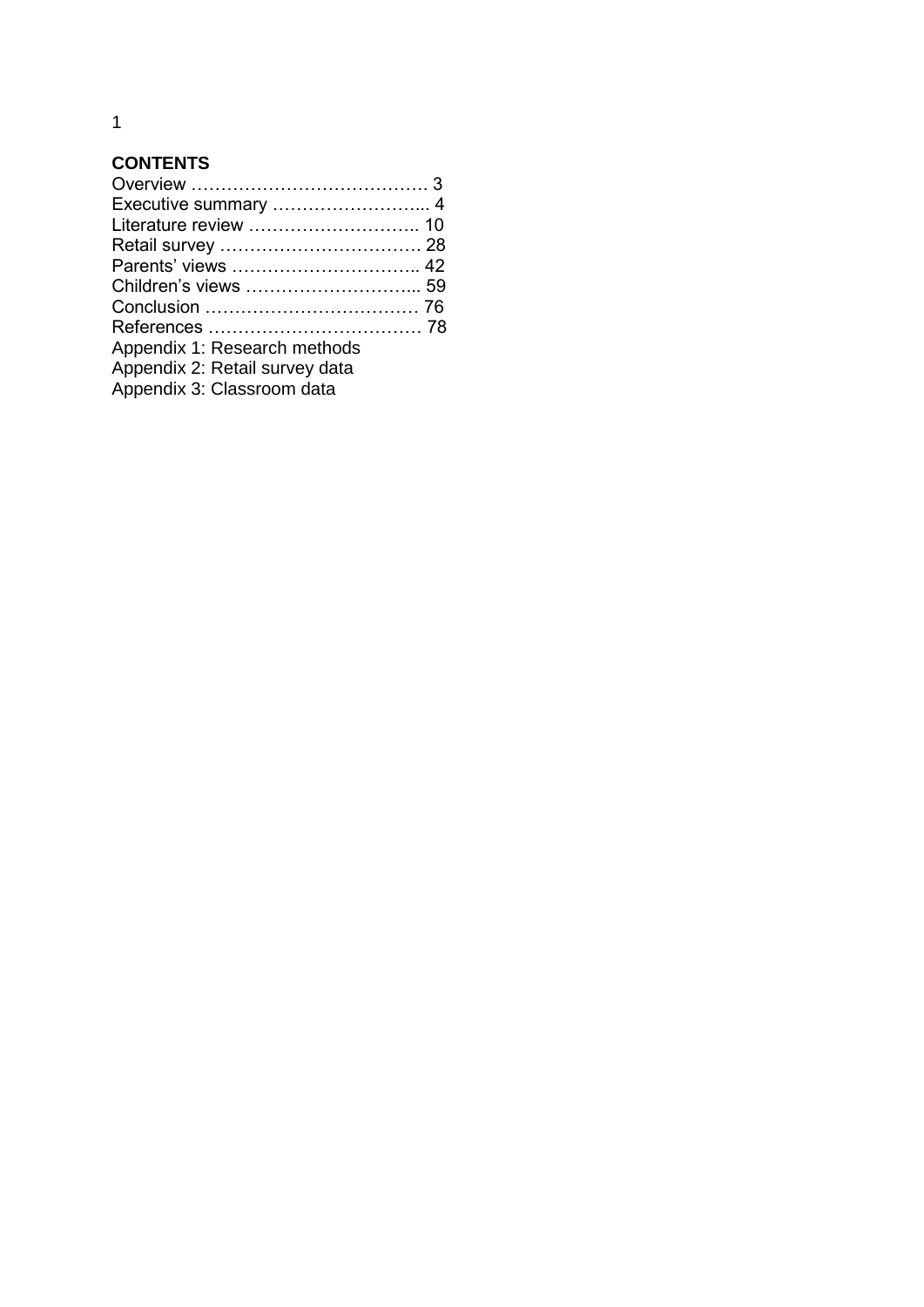#### **OVERVIEW**

This project was commissioned in response to concerns raised in the Scottish Parliament's Equal Opportunities Committee about the prevalence of sexualised goods and products marketed to children. In the past few years, this issue has become a key area of public concern, although it is one that often invokes much broader emotions and anxieties, and has been the subject of some sensationalised coverage in the media. The project set out to provide concrete empirical evidence on the marketing of such goods, and to provide some indepth analysis of the perspectives of children and parents, in the interest of promoting a more informed debate.

The study had three main aims. Firstly, it sought to provide a clear framework for understanding the nature and characteristics of 'sexualised' goods (the definition of which is by no means obvious) and supplying some reliable empirical evidence of their prevalence and distribution. Secondly, it attempted to assess the views of children on these issues. This is particularly important as debates in this area rarely include the perspectives of children themselves, or take account of their understanding of the potential sexual connotations of the goods they consume. Finally, it aimed to explore parents' views. Here again, there is a need to move beyond immediate responses, and to gain a more in-depth understanding of how parents negotiate the demands of consumer culture with their children in practice.

The project began with a review of the literature, exploring the nature of the debate on this issue and the available evidence from previous research. This was followed by a survey of the range of products available in high street shops, starting with a broad overview and then analysing particular 'sexualised' goods more closely. We then undertook a range of qualitative research activities designed to access the views of children and parents. In the case of the children in particular, we used innovative methods chosen specifically because of the sensitive nature of the topic and the difficulties of accessing feelings, experiences and understandings on the issue. The study followed published ethical guidelines, specifically those of the British Educational Research Association (2004).

3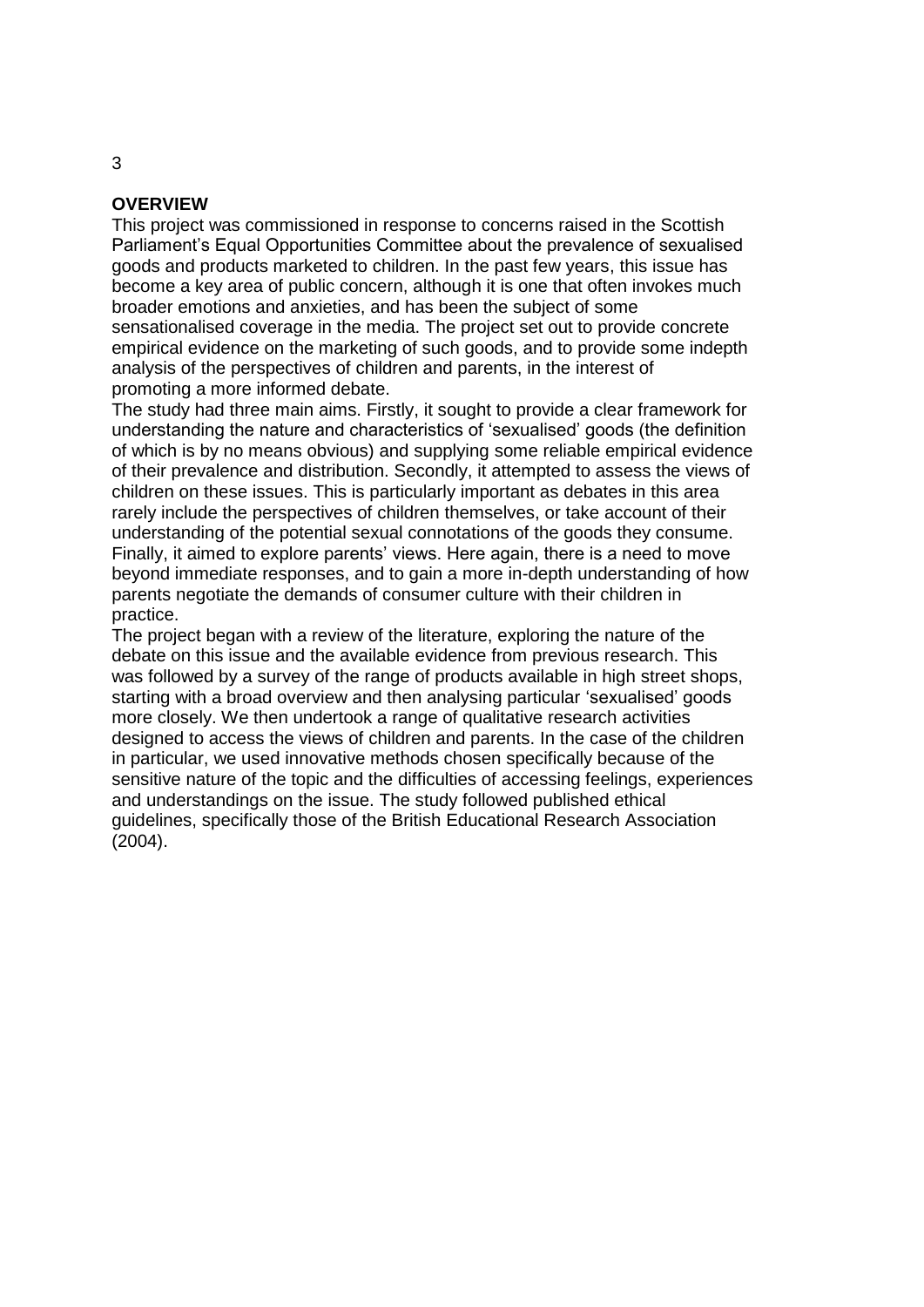# **EXECUTIVE SUMMARY**

4

There appears to be growing concern from a variety of perspectives about the sexualisation of children, and particularly about the role of media and marketing in this respect. However, we have found that this is a complex topic, which is not amenable to simple explanations - or indeed simple policy interventions. People define 'sexualisation' in different ways, and there is considerable diversity in terms of how they perceive the potentially sexual connotations of products. In general, children recognise and understand these issues in different ways from adults.

Both parents and children are making nuanced, contextual decisions about what they consume, in which several criteria are considered. The potential sexual connotations of products are only one dimension of this.

Children are not in any sense simply the dupes of marketers; although neither are they wholly free to make their own choices and decisions. Children construct and develop their identities in part through what they consume; but there are limitations on the kinds of goods that are available in the marketplace.

While it may be difficult to develop effective strategies for regulating the market, it may also be misguided to suggest that the ultimate responsibility for dealing with sexualisation should be down to the individual.

#### **Literature review**

Almost all of the previous research in this area focuses on media (including advertising), rather than sexualised goods or products. Much of this debate focuses on girls, leaving aside key questions about the consequences for boys. Sexual content in mainstream media has increased, and become more explicit, in recent years; and sexual imagery has become more widely circulated within society more broadly. However, almost all of the research on the impact of this relates to adults rather than children.

There are significant difficulties here in defining what *counts* as 'sexualised': different people are likely to have very different views about this, and to interpret and respond to sexual imagery in quite different ways. The research often fails to distinguish between material that is 'sexualised' as opposed to 'sexual' in nature. Recent research has found that UK children encounter some very diverse messages about sex in the media (including in advertising); and while they find some of this material valuable and enjoyable, they can also be quite critical of it.

Adults and children – both male and female – in Western societies are prone to be dissatisfied with their physical appearance, although again the evidence on the effects of the media in this respect is limited in scope and validity.

It is obviously likely that both adults and children will be influenced by dominant ideas about physical attractiveness and 'sexiness' (although these are not necessarily seen as the same thing). However, evidence of the effects of this material is mixed and inconclusive; and again, nearly all of it relates to adults rather than children.

The debate on sexualisation has often been conducted in very sensationalised and moralistic terms. This can make it difficult for children in particular to discuss and come to terms with the range of messages they are bound to encounter.

#### **Retail survey**

The survey of products covered a total of 32 retail outlets including supermarkets/superstores, department stores, clothing retailers, toy stores, sports stores, gift/gadget stores, stationers and outlets devoted to specific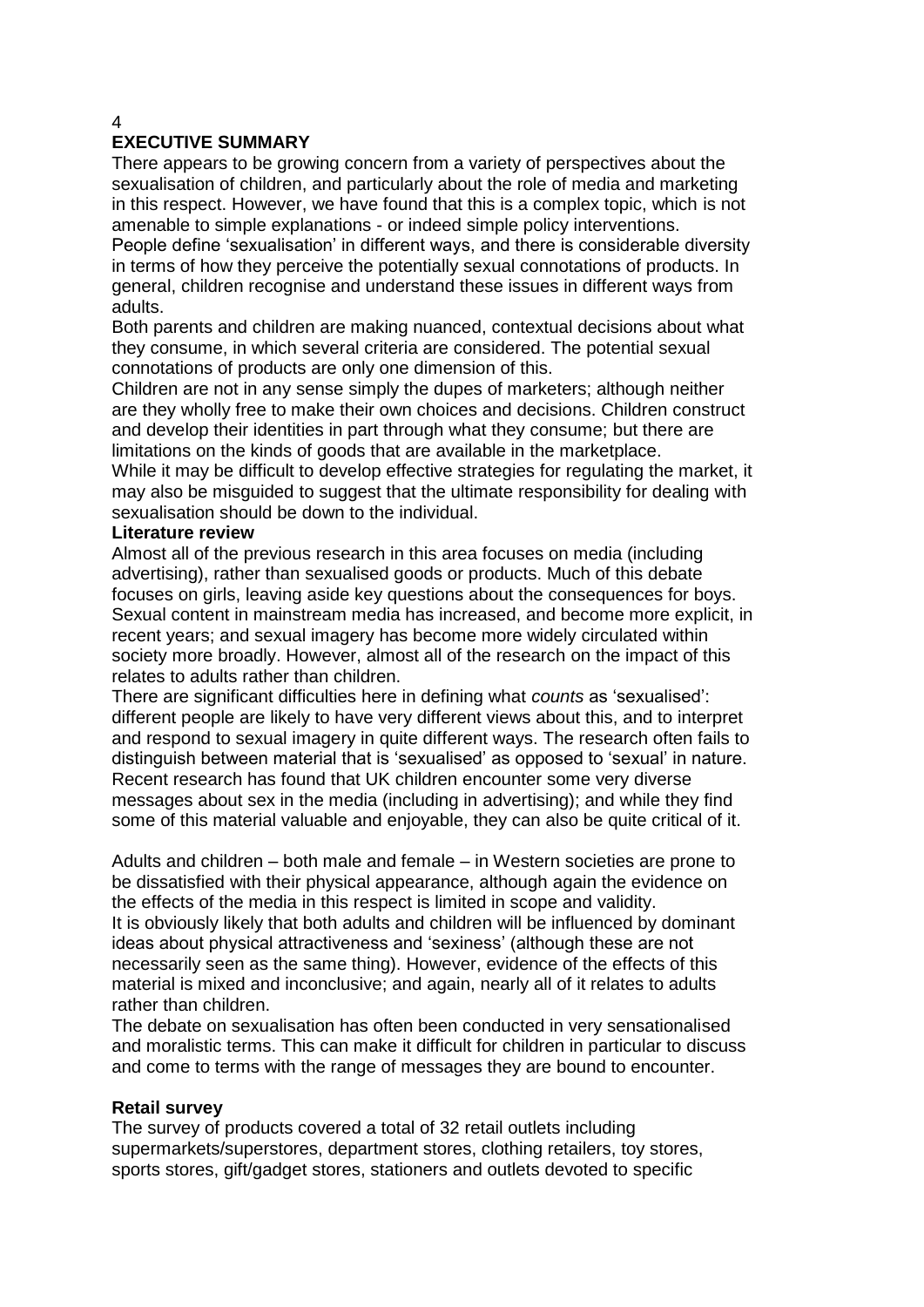branded goods.

Retail outlets surveyed were located in shopping malls and 'High Street' locations in city centres in Glasgow, Perth and Inverness as well as shopping malls and shopping centres on the periphery of Glasgow accessible to those living in the Greater Glasgow area.

Retail outlets were differentiated according to the following criteria: stores specifically aimed at children and young people and/or parents shopping for children; stores with a cross-generational target group but with a separate department/section for children; and stores with a cross-generational target group, where no overall explicit distinction is made between adults and children. Although definitions of 'sexual' or 'sexualised' goods are problematic, examples of goods that came under the following categories were identified: goods that made references to sexual practices and sexual contexts; goods that emphasised body parts and shapes culturally associated with adult sexuality; and goods that duplicated styles currently considered fashionable for adults.

While there are undoubtedly some 'sexualised' goods aimed at children, there are relatively few of them, and their availability is limited. Children might purchase goods in contexts surrounded by sexual imagery and products, but such products are not necessarily aimed at them.

Children use retail outlets and spaces not only for shopping, but also for play and interaction with peers and parents. In addition to looking at goods themselves, it is therefore important to take account of the wider context in which they are displayed and marketed.

Age distinctions are both reinforced and blurred by retail outlets: children may be implicitly encouraged to aspire to appear older than they are (notably in crossgenerational

stores), but distinctions are also clearly marked in many settings through the labelling, arrangement and display of goods.

On the other hand, gender distinctions generally tend to be more strongly created and reinforced through the design, display, marketing and packaging of goods; and most potentially 'sexualised' products are targeted at girls rather than boys.

#### **Parents' views**

Despite the apparent public concern about this issue, our research data does not allow us to state with certainty that 'sexualised goods' in fact represent a major problem for parents, as compared with other matters.

Some parents argued that 'little has changed', that children have always wanted to 'grow up too soon' and to experiment with adult identities. However, parents also felt that there was new and growing pressure from commercialisation. Nevertheless, parents also recognised children's expertise in the codes of contemporary consumer culture - and even that their own comparative incompetence here could undermine the authority of their own views. Most parents talked about childhood in terms of 'innocence'; but interpretations of this varied. Some saw experimenting with make-up, even imitating 'sexy' dance styles (and similar behaviour) as innocuous, natural, fun, and devoid of adult sexual connotations. For others, innocence meant play untroubled by concerns about the adult world, which made the same activities distasteful. Parents generally saw children as passing through 'natural' stages of development towards adulthood, which required them gradually to take on increasing responsibilities. In addition, most held broadly 'democratic' ideals of childrearing, recognising children's rights to make their own decisions, develop their individuality and express themselves. As a result, many parents accepted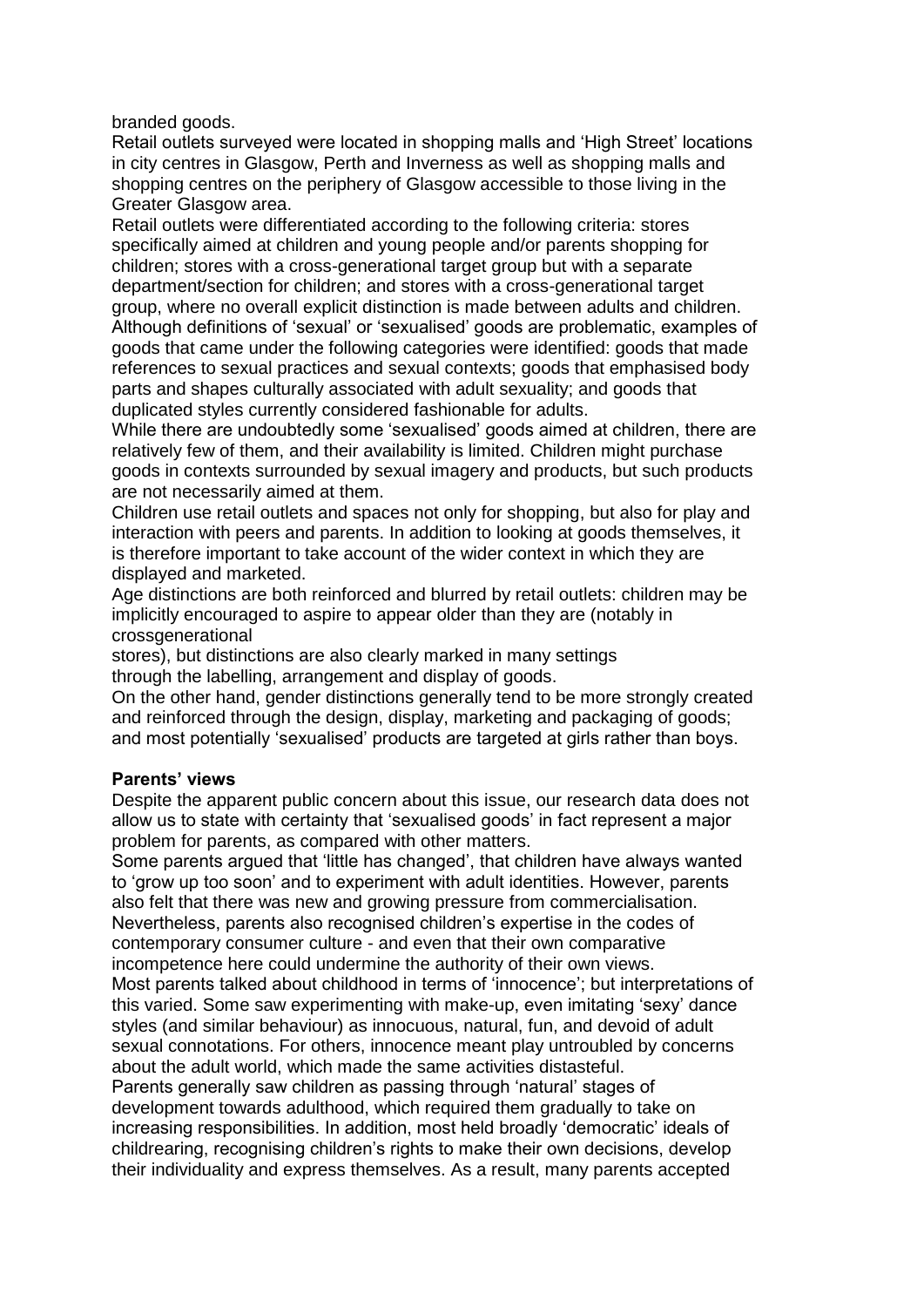that by secondary school or around the age of 12/13, children should if they wished have the final say on clothes and items of personal care. Many parents argued that disagreements over issues such as make-up or clothes did not merit jeopardising or damaging their relationship with their children. They were not only comparatively trivial, but also could be seen as a predictable developmental stage, involving rebellion and experimentation.

The debate about sexualised goods raises different concerns in relation to daughters as compared with sons. Parents were concerned about their daughters' psychological well-being, although none of them felt their *own* daughters were becoming 'too sexual too soon' and they denied that products alone could sexualise them. However, girls were thought to put themselves at risk if they appeared older than they were or dressed in sexualised ways. Boys' consumption and developing sexual identities were generally viewed in a far more relaxed way.

There was no unanimous response to any of the 'sexualised' products we presented to parents, which revealed the difficulty of coming to agreement about the meaning of any single item.

Parents' existing strategies for dealing with sexualised products were generally indirect and non-coercive. The only grounds generally felt to justify a complete product veto were to do with physical health.

Ultimately parents tended to conclude that it was their own responsibility to take action on sexualised products, if they so chose. However, they also revealed how difficult this was in practice due to the availability of the products; peer pressure or general adolescent culture; children's 'nagging' and persuasive tactics; decisions made by other parents or institutions; and economic structures and values limiting choice and shaping tastes.

#### **Young people's views**

Young people rejected the idea that they were passive victims of the marketing of sexualised goods; and this claim was to a large extent supported by their extensive knowledge of marketing techniques and the examples they provided of their active choices and careful readings of products.

They recognised that they were influenced to some degree by trends and by their peers; and yet, somewhat contradictorily, they argued that their purchases were also part of their expression of individuality.

Young people's choices in relation to sexualised goods reflected peer group norms, to do with inclusion and exclusion, and with feelings of comfort and confidence. These norms involved complicated value systems relating to taste, and to the perceived meanings of particular objects or products.

It was generally considered normative not to display too much of the body or to draw attention to oneself through hair, make-up and accessories. Apparent 'failures' of taste or style were typically seen to be characteristic of *other* people, who were often referred to in derogatory terms relating to social class (such as 'chav').

Girls are led to scrutinise each other's appearance more closely than are boys, partly as a way of defining and confirming their own taste and identity. Boys also feel pressure to have a particular body shape and to consume particular goods, although current boys' trends are towards loose-fitting clothing that does not accentuate the body.

Young people indicated that their knowledge about how to 'read' products such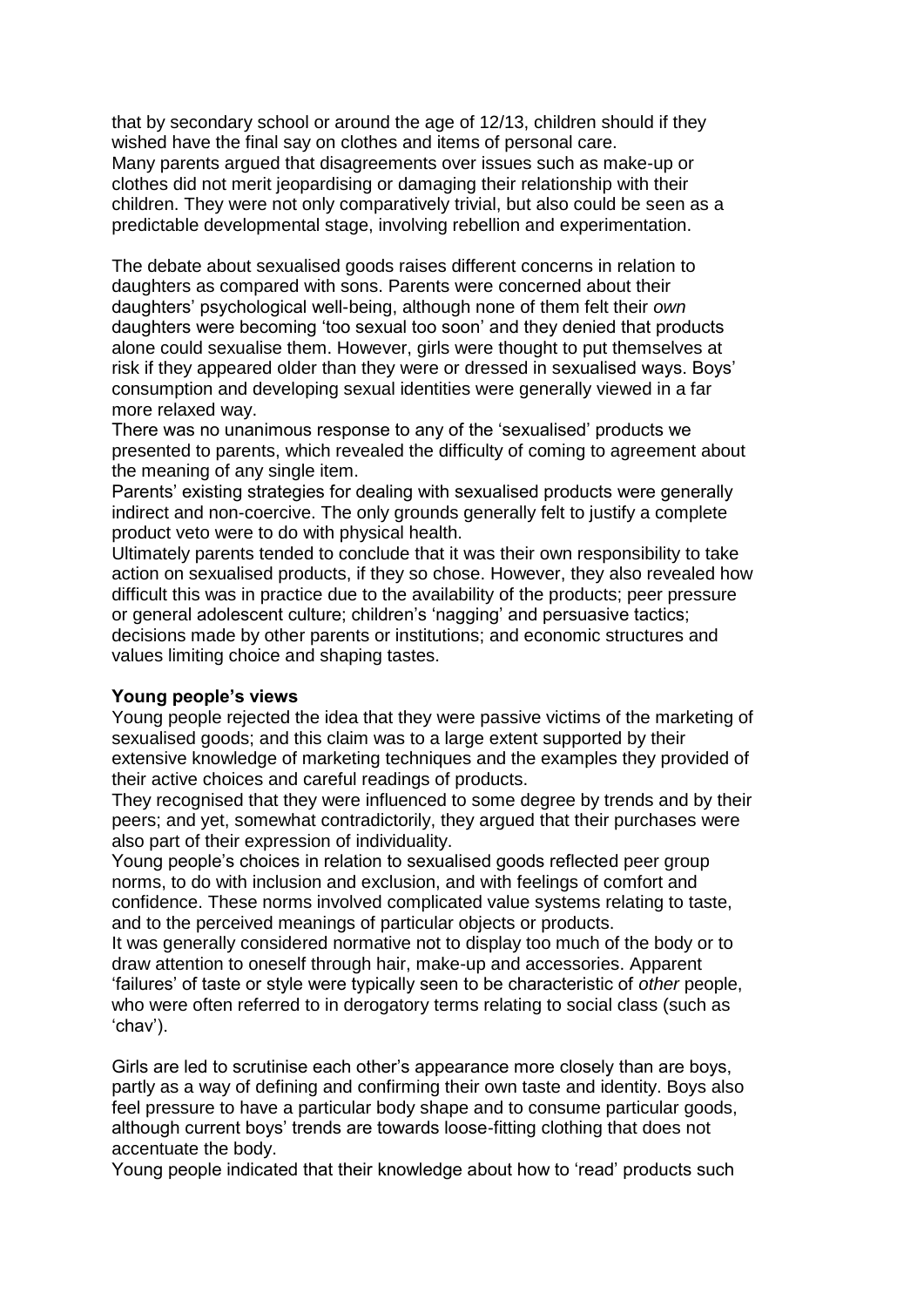as clothing and accessories developed as they grew older, and was informed by peer culture as they entered wider social settings (such as high school). However, they also expected adults to provide 'correct' guidance. Here again, they condemned parents of *other* children and teenagers who were acting irresponsibly by not regulating their children's choices.

Young people are aware of risks of appearing older through the use of sexualised products and generally having personal appearances misread. The perceived risks ranged from paedophilia to general risks about reputation and misjudgements; and these risks relate far more to girls than to boys.

#### **Policy implications**

While this study is not intended to provide policy implications, it is worth noting parents' and children's views on the issue, since they were explicitly invited to discuss it. Key points here are as follows:

Parents recognised the considerable complexity of the issues involved. Whilst some felt that this was an old debate and no action was necessary, even those who were angry about particular products and wanted to see 'something done' realised that this did not translate easily into practical recommendations. The young people were keen to assert that they were competent in understanding and interpreting the sexual connotations of particular products, and in assessing this dimension relative to other concerns. They strongly rejected the idea that regulation was necessary in order to protect them, and argued that they should have the right to make their own decisions (and mistakes).

The only area of general agreement as regards regulation was to do with physical health, for example in relation to high heeled shoes or underwired bras. Even so, parents felt they needed some support in their efforts to deal with this issue. Some expressed a wish for schools to address the issue of sexualisation with young people – partly because they recognised that doing so themselves could be ineffective, or easily dismissed by their children. Many also commented that they had found our group discussions helpful as well as interesting, suggesting that parents' forums might prove beneficial.

However, parents felt that they often did not have a voice in schools, including on issues such as holding proms or policies on uniform, make-up and so on that had direct and significant consequences in this area.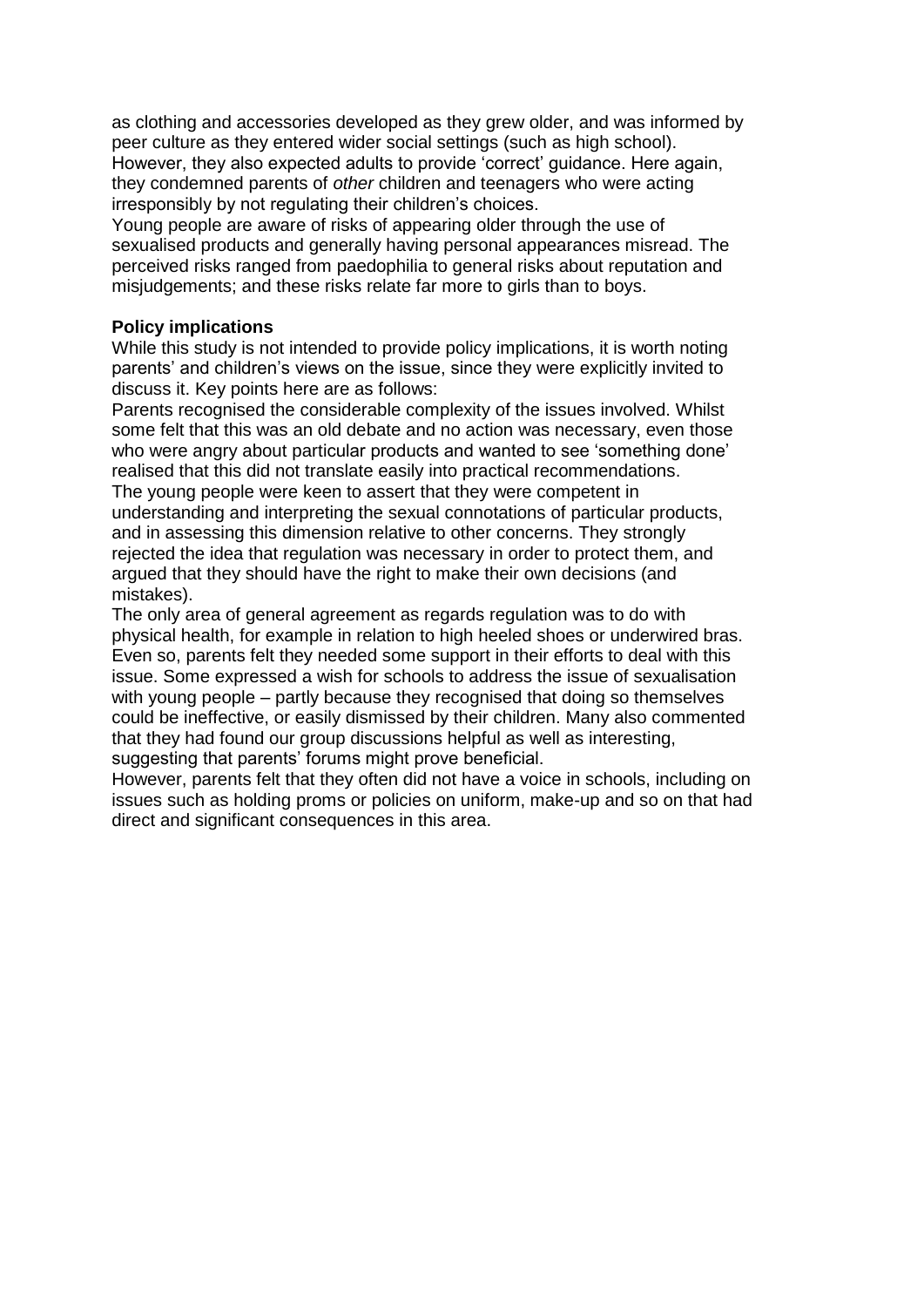#### 10.

#### **1. REVIEW OF THE LITERATURE**

#### **1.1 A history of anxiety**

In recent years, there has been growing concern about the sexualisation of children, and specifically about the effects of commercial marketing and media in this respect. In the last couple of years alone, there have been several popular books for parents addressing the sexualisation of girls, mostly published in the United States (e.g. Durham, 2008; Lamb and Brown, 2006; Levin and Kilbourne, 2008; Reist, 2009). This issue has also been raised at the level of public policy. The Australian government recently conducted a national enquiry on the topic, seemingly provoked by a controversial report entitled 'Corporate Paedophilia' produced by the Australia Institute, an independent policy 'think tank' (Rush and La Nauze, 2006; and Australian Senate, 2007). In Britain, the Home Office has also commissioned a report in this area, currently being undertaken by the psychologist Dr. Linda Papadopoulos and due to be published in early 2010. Meanwhile, in the United States, the American Psychological Association has established a Task Force on the Sexualisation of Girls, whose report offers a comprehensive review of the psychological literature (APA, 2007). While most of this concern focuses specifically on girls, some of it (as in the case of the 'Corporate Paedophilia' report) extends to boys as well.

Such accounts often present the sexualisation of children as a relatively recent development, but it is by no means a new issue. Writers such as James Kincaid (1992, 1998) and Anne Higonnet (1998) have traced a long history of children and young people being represented as objects for erotic contemplation (and commodification) by adults. Higonnet analyses eroticised images of children in Romantic painting, book illustrations of the Victorian era, art photography and early advertising, as well as more contemporary material; while Kincaid (1998) traces a similar history in literature and film, from *Huckleberry Finn* and Lewis Carroll, through *Heidi* and Shirley Temple films, to contemporary Hollywood productions such as *Home Alone*. It is perhaps worth recalling here that the age of consent for heterosexual sex was only raised from 12 to 16 in the late nineteenth century; and that child prostitutes, some as young as eight or nine, were common in mid-nineteenth century London (Kehily and Montgomery, 2002). While the *public visibility* of the issue, and the terms in which it is defined, may have changed, sexualised representations of children cannot be seen merely as a consequence of contemporary consumerism.

Likewise, concerns around this issue also have a long history. In a series of articles, Danielle Egan and Gail Hawkes (2007; Hawkes and Egan, 2008) have traced the history of concerns about childhood sexualisation, for example in campaigns around 'child purity' in the late nineteenth century, and in the childrearing manuals of the 1930s and 1940s. They argue that such concerns reflect a strange ambivalence about childhood sexuality: it is both denied (because children are deemed to be innocent) and yet seen as a potentially unstoppable force once it is 'released' by external corrupting influences. Egan and Hawkes argue that there are considerable continuities between these historical campaigns and contemporary concerns – for example, those emerging around the Australia Institute report (Egan and Hawkes, 2008a). 'Sexualisation', they suggest, is seen here in highly deterministic, monolithic terms; and when it comes to the influence of media and marketing, this is regarded as a 'hypodermic' process, in which children are passive victims rather than active meaning-makers. They argue that the consequence of such arguments and campaigns is to deny the sexual agency of girls in particular: girls' sexuality (or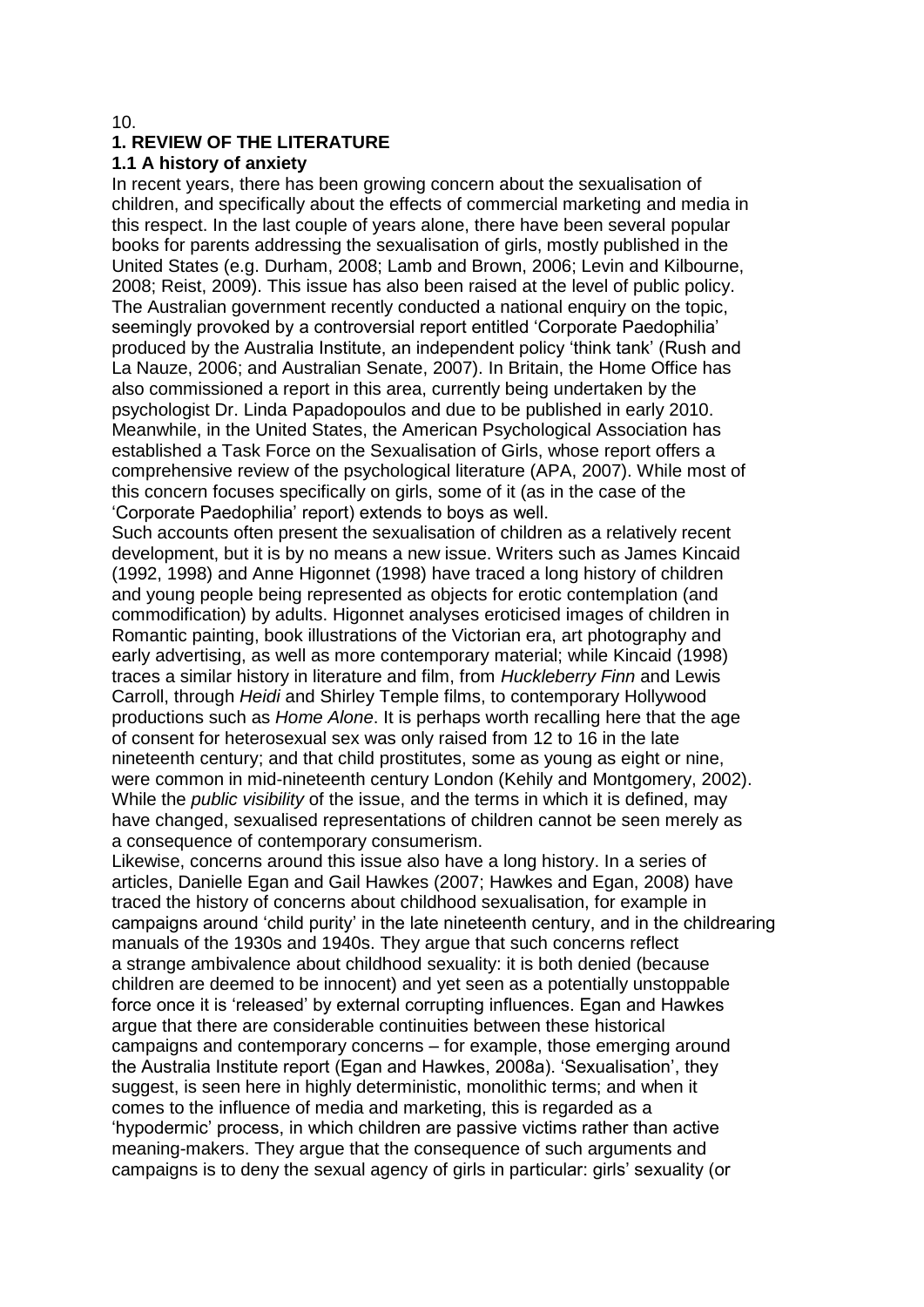sexual expression) is equated with sexualisation, and cannot be imagined outside the context of exploitative commercial messages. According to these authors, there is also a strong class dimension here: it is the sexuality of *working class* girls that is seen as particularly problematic and in need of discipline and control.

There are two significant problems in addressing this area. The first is that it seems to bring together some rather disparate issues. The broad concern about 'sexualisation' seems to combine anxieties about the effects on children (the apparent corruption of childhood innocence) with fears about the effects on adults (most spectacularly in the case of paedophilia and child abuse). Exposing children to sexual material is believed by some to create a premature or inappropriate interest in sex, and also to promote a range of unsafe sexual practices. The issue of 'body image' overlaps with this: children (particularly girls) are seen to be under pressure to have slender, 'sexy' bodies, invoking concerns about gender stereotyping as well as more specific fears about threats to physical and mental health (as in the case of eating disorders). Some of these concerns relate to physical health and behaviour, some to attitudes, and some to moral values; some are quite specific, while others are much more generalised; some potentially apply to everyone, while others relate to events or conditions that may be relatively rare. While it would seem important to separate out these issues, doing so is by no means straightforward.

The second major difficulty here is the intense emotions that these issues seem to provoke. As Stevi Jackson (1982) and others note, sexuality is a key dimension of the distinction between childhood and adulthood: despite Freud's 'discovery' of infantile sexuality, the image of the sexual (or 'sexualised') child fundamentally threatens our sense of what children should be. Even more disturbingly, it raises the spectre of adults' own unconscious desire for children's bodies: it transgresses the boundaries that define how adults are supposed to look at children. James Kincaid's work on the Victorian sexualisation of children (Kincaid, 1992) is particularly troubling in this respect: it implies that the post-Romantic construction of the innocent child is itself a manifestation of an unspoken (and unspeakable) adult desire. At the same time, there are questions here about how 'sex' itself is defined: what adults perceive as sexual may not be perceived as such (or in the same way) by children. As the work of authors such as Michel Foucault (e.g. 1978) and Jeffrey Weeks (e.g. 1981) has indicated, the domain of the sexual is socially, culturally and historically defined in many different ways – to the extent where any appeal to 'natural' or 'healthy' sexuality must be seen as highly problematic.

#### **1.2 Popular concerns**

The book *So Sexy So Soon: The New Sexualised Childhood and What Parents Can Do to Protect Their Kids* (Levin and Kilbourne, 2008) provides a useful index of some of the more intense concerns that appear to be at stake here. According to these authors, children today are being prematurely induced into inappropriate forms of sexual behaviour, particularly as a result of their exposure to media and commercial marketing. The concern here relates partly to children's viewing of media material designed for an older audience (such as music videos and pornography), and partly to material explicitly targeting them (such as teen/tween magazines, clothing and toys). The primary focus here is on girls, who are seen to be preoccupied with the need to appear sexually attractive at an ever-younger age; although such material is also believed to affect boys' attitudes towards girls, and increasingly boys' own self-image. The authors argue that the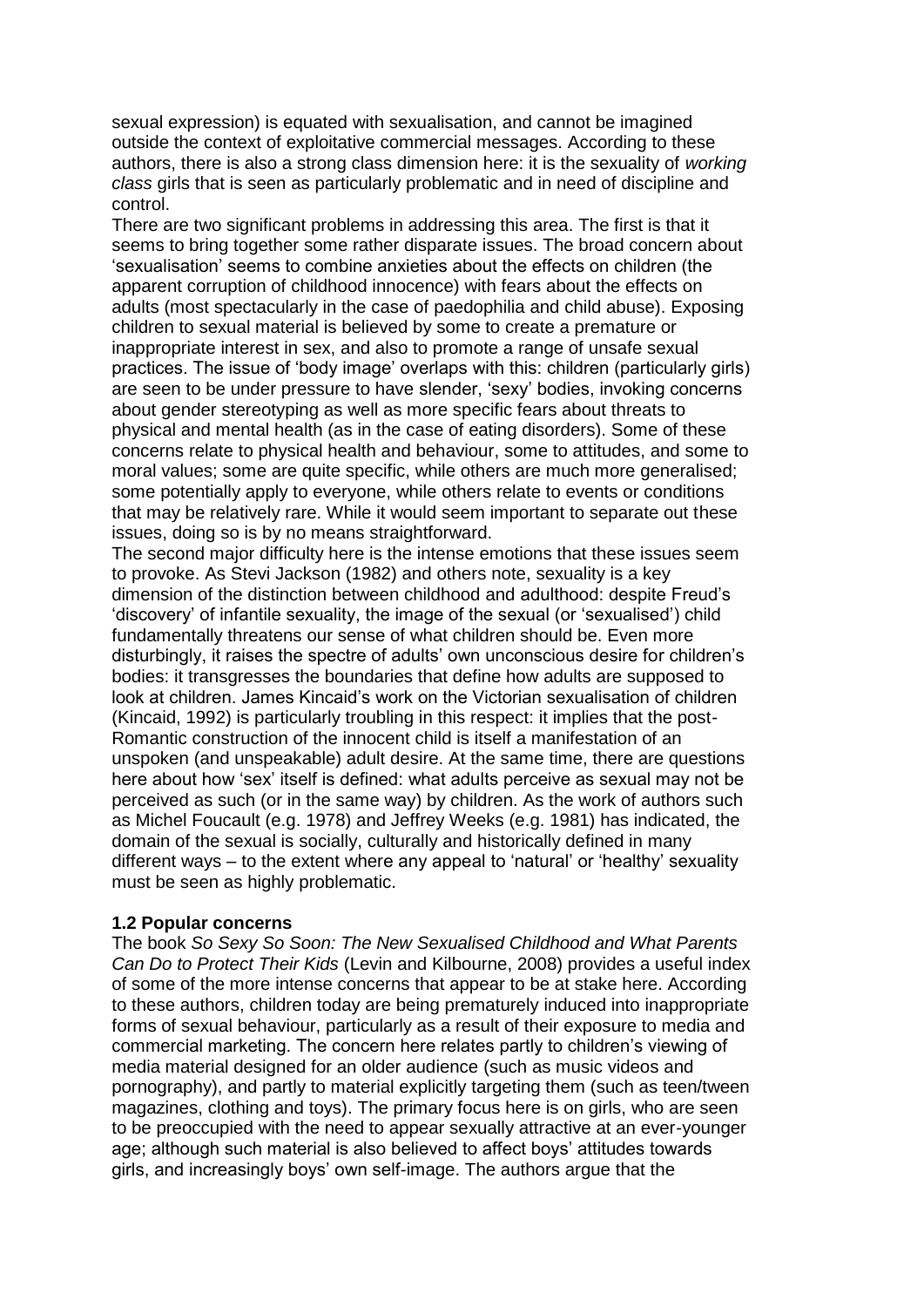sexualisation of childhood has a range of damaging consequences for children's mental and physical health – leading to depression and suicide, eating disorders, and child abuse – as well as for family relationships.

The account that is offered here is resolutely one-dimensional. The authors' terminology represents children as passive victims of attack by an all-powerful media and consumer culture: children are seen to be assaulted, bombarded, victimized and deeply harmed; while the material they are exposed to is described as obscene, destructive and evil. Children are 'remotely controlled' by media, 'programmed like robots'. Media and marketing are accused of trivialising and objectifying sex, imposing rigid and unchanging gender stereotypes, promoting 'casual' sex, and neglecting the 'healthy', 'human' aspects of relationships: indeed, according to these authors, there is 'never any emphasis on relationships or intimacy' in media representations. These criticisms are by no means confined to 'adult' media: even relatively tame material such as Disney's *High School Musical* is seen to be equally to blame. Drawing on 'deficit models' of child development, the authors represent children as vulnerable, unsophisticated, and as passively 'shaped' by this relentless 'onslaught' of inappropriate messages. Parents appear equally powerless: their authority is comprehensively undermined by the media's appeal to premature adolescent rebellion and their incitement of 'pester power'.

Although the authors are academics, Levin and Kilbourne's book is clearly directed at parents. Nevertheless, more academic texts also reflect many of the same concerns, and in similarly one-dimensional terms. The Australian *Corporate Paedophilia* report (Rush and La Nauze, 2006), for example, presents original research on media images as well as a review of previous work on effects; but its somewhat melodramatic title reflects its fundamental assertion that such advertising and marketing 'is an abuse both of children and of public morality'. The APA report (APA, 2007) is rather more measured in tone, but the basic view of media and marketing, and of children, is equally bleak: there is no indication here that media might contain any positive messages about human relationships, or that children might critically evaluate what they see. (We consider the adequacy of the evidence in these reports below.)

One of the key difficulties here is the notion of 'sexualisation' itself. On one level, the term seems to imply that children are naturally non-sexual, but that they have been somehow *made* sexual through their exposure to media and marketing: sexuality is being inappropriately imposed upon them, rather than chosen by them. Yet there is also an implicit distinction here between 'sexual' and 'sexual*ised*' – even if this is one that is blurred in much of the debate. Sexualisation is typically seen to entail 'objectification'. A person's value, or their attractiveness, is equated with their degree of sexual appeal. In the words of the APA report, sexualisation occurs when a person is 'made into a thing for others' sexual use, rather than seen as a person with the capacity for independent action and decision making' (see below). Or, as Levin and Kilbourne put it, 'the real obscenity is the reduction of people to objects' (151). Both publications contrast such 'sexualised' or 'objectifying' representations with those that are deemed to be 'healthy'. According to the APA report, 'healthy sexuality… fosters intimacy, bonding and shared pleasure, and involves mutual respect between consenting partners'; while Levin and Kilbourne refer to healthy sexuality rather vaguely as somehow more 'holistic' or more 'human'.

There are several difficulties here. None of these authors provides any examples that would help to explain what a sexual *but not sexualised* representation would be like; and by default, the two concepts seem to become conflated. One could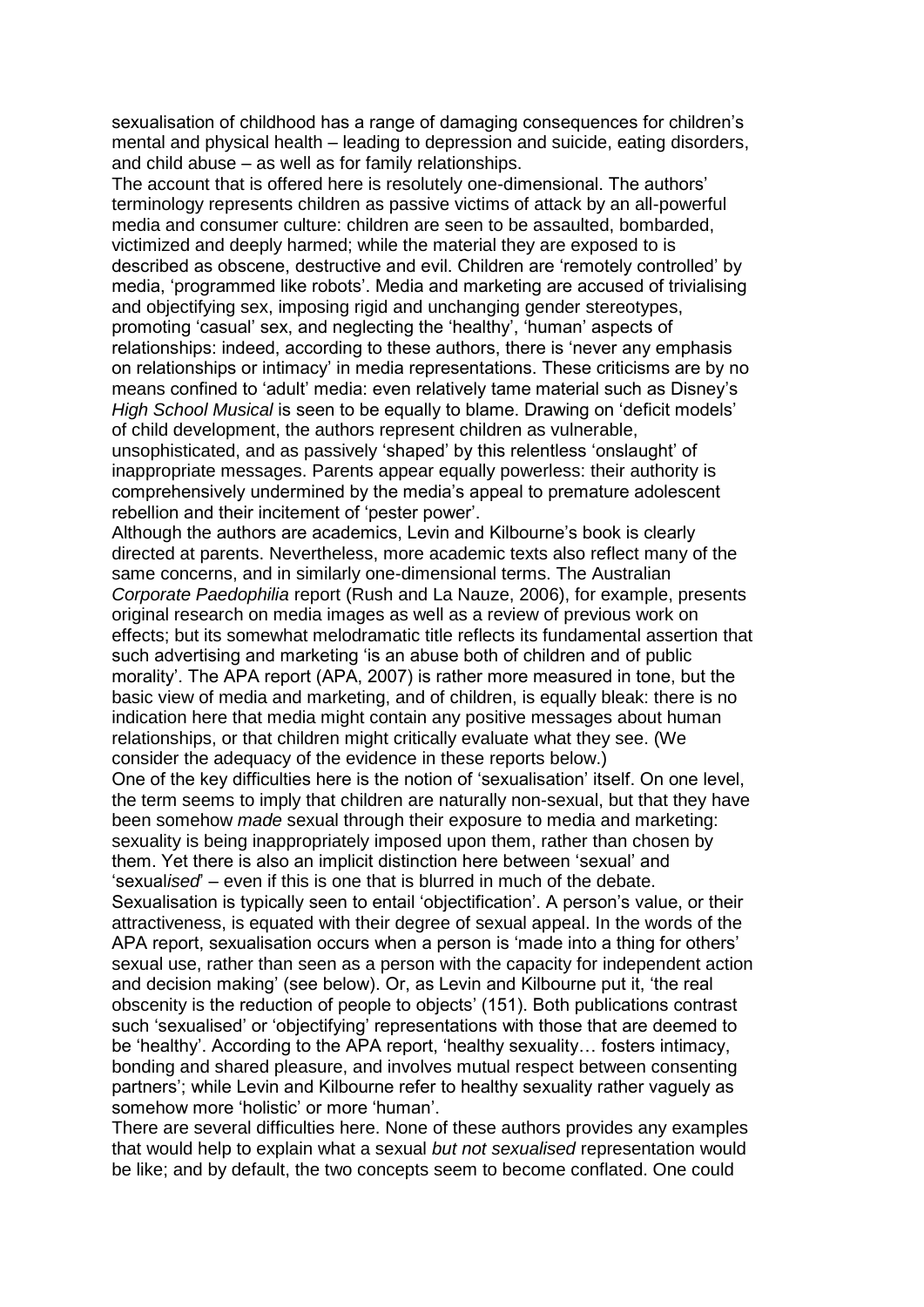argue that all representations necessarily 'objectify'; and some would even suggest that sexual desire necessarily entails some dimension of 'objectification' – although since the characteristics of objectification are not clear, it is genuinely hard to know. Furthermore, there are obviously considerable variations in what people find sexually arousing – or indeed what they define as 'sexual' in the first place; let alone what they perceive as objectifying, or as 'mutual respect'. This is not, we would argue, merely a matter of academic sophistry. If there is a suggestion that either the government or parents should intervene to proscribe certain kinds of material for children, then it is important to have very clear criteria for doing so. In the case of pornography, and indeed in the area of film classification, these criteria already exist; but when such criteria involve such nebulous and ambiguous concepts as these, it is genuinely difficult to see how they might be implemented.

While there is clearly a considerable amount of passionate invective here, it is important to note that these accounts do (to a greater or lesser extent) identify other causes of 'sexualisation', including peers, parents and children themselves.

Furthermore, the strategies they typically propose for dealing with the problem are not simply to do with censorship: Levin and Kilbourne, for example, prefer a more pedagogic approach to parenting to the 'just say no' response, which they argue is likely to be counter-productive. Even so, there is no sense at all in any of these documents that the media or marketing might play a positive role, for example in educational terms: their influence is seen as wholly and unremittingly negative, and indeed as something that has become steadily worse over time. There is perhaps a danger here of importing concerns from quite different cultural contexts to that of the UK. The debate in the United States in particular is dominated by the religious Right – although liberal feminist authors such as Levin and Kilbourne are keen to exempt themselves from charges of 'prudishness', asserting that their concerns are essentially to do with children's 'emotional health' rather than with morality. At the same time, it is worth noting that teenage pregnancy in the US is significantly higher than in the UK: according to Levin and Kilbourne, as many as one third of teenage girls in the US become pregnant. Furthermore, opinion surveys in the UK (such as those conducted by the Broadcasting Standards Council: see Bragg and Buckingham, 2002) tend to suggest that British adults are increasingly permissive in their responses to sexual content, at least on television. It is hard to believe that an incident like Janet Jackson's 'wardrobe malfunction' during the 2004 Superbowl would have attracted anything like the attention in the UK that it did in the US. If we compare the different ways in which these issues are addressed in the broader European context, it becomes clear that the concern about 'sexualisation' is itself quite culturally specific.

#### **1.3 Feminist perspectives**

In terms of the public debate, the concern about sexualisation appears to derive from some rather diverse moral and political perspectives. As in the case of concerns about pornography, there is a somewhat awkward alliance here between what might loosely be termed advocates of conservative morality (on the one hand) and feminist critics (on the other). However, it is important to note that there is no singular 'feminist' position on this issue.

For some feminists, the increasing sexualisation of girls is clearly seen as part of an anti-feminist 'backlash'. It represents a response on the part of maledominated media and cultural industries to the growing power and assertiveness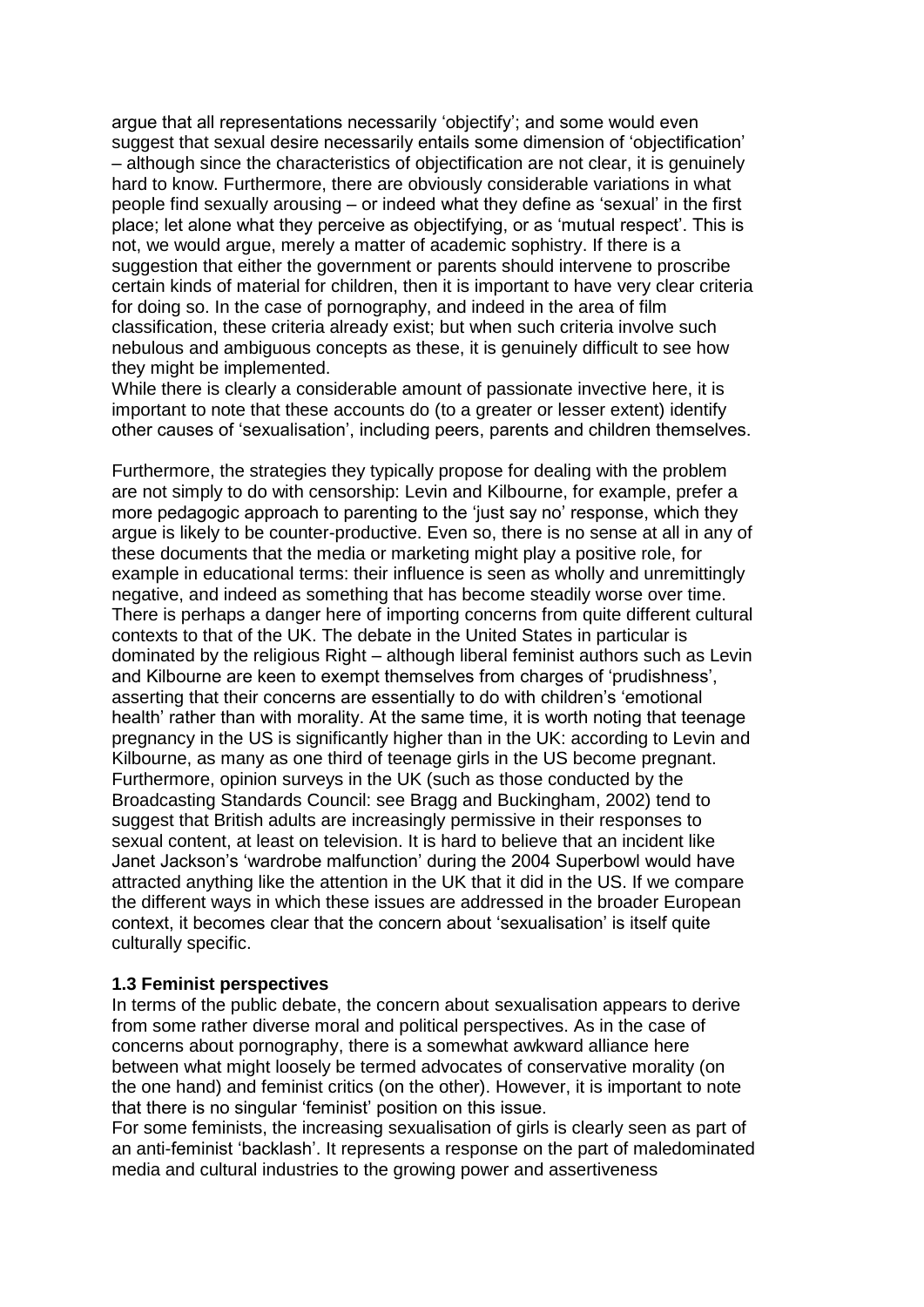of women, which are evident in a whole range of domains from politics and business to education. Encouraging girls to take an unnecessary or excessive interest in their physical appearance, and to judge themselves primarily in terms of their attractiveness to men, is interpreted as a means of reasserting male oppression. For popular authors such as Naomi Wolf (1990), the 'myth' or 'cult' of physical beauty promoted through the media, advertising and fashion industries is seen to induce shame, guilt, confusion and neurosis: girls and women are perceived here very much as victims of a form of psychological or ideological manipulation.

However, other feminists argue that this approach denies women's agency and autonomy, presenting them merely as dupes of male power; and they also criticise such arguments for colluding with forms of conservative morality or 'decency' that have typically sought to constrain women's expressions of their independent sexuality. Linda Duits and Liesbet van Zoonen (2006) argue that older feminists' criticisms of the sexualisation of girls' fashion are hypocritical in seeking to distinguish between the 'good' political style of 1960s miniskirts and the 'bad' consumerist style of modern girls' fashion. They argue that girls themselves do not necessarily equate nudity (or the revelation of flesh through garments like thongs and 'crop-tops') with sexuality; and that girls who wear such apparently 'sexualised' or 'porno-chic' clothing are doing so as an expression of their own free choice and autonomy, and not as the result of a form of false consciousness (see also Duits and van Zoonen, 2007).

A third – equally 'feminist' - position can be found in Ros Gill's (2007) response to these arguments. Gill argues that this celebration of girls' choice and autonomy represents a dangerous form of 'postfeminism' that is complicit with neoliberal individualism: far from representing free choice, such practices (along with other aspects of contemporary young women's 'beauty regimes' such as waxing, bleaching and cosmetic surgery) are essentially a consequence of consumerism (see also Gill, 2008). In many respects, this debate replays broader discussions within feminism about the political significance of so-called 'girl power' – the commercial marketing of a particular version of assertive, apparently 'sexualised' femininity popularised in the late 1990s by the Spice Girls, and evident across a wide range of cultural phenomena (see Harris, 2004).

These different positions also reflect different understandings of the broader 'sexualisation' of contemporary culture that are apparent in contemporary social theory (Attwood, 2007). There has been a considerable amount of discussion here of the 'mainstreaming', or increasingly widespread circulation and appropriation, of sexual imagery within popular culture and public discourse. Several commentators have pointed to the growing visibility and accessibility of sexual representations, products and services, and to the growing diversity and self-reflexivity of this phenomenon. For some authors (such as McNair (2002) and Weeks (2007)), this represents a 'democratisation of desire', a progressive means through which more diverse sexual identities can be represented. However, others (such as Gill (2008)) suggest that it is merely a renewed form of male oppression, in which women's apparent 'empowerment' has been commodified, and which merely reinforces the need for women to police their own physical appearance. Attwood (2007) argues that there are elements of truth in both accounts: while she challenges the feminist tendency to play down social change – and hence to see new developments as merely a continuation of the 'same old story' of male oppression – she is also wary of the easy celebration of a new sexual democracy. As this implies, the apparent 'sexualisation' of children needs to be seen in the light of broader social and historical changes, not just in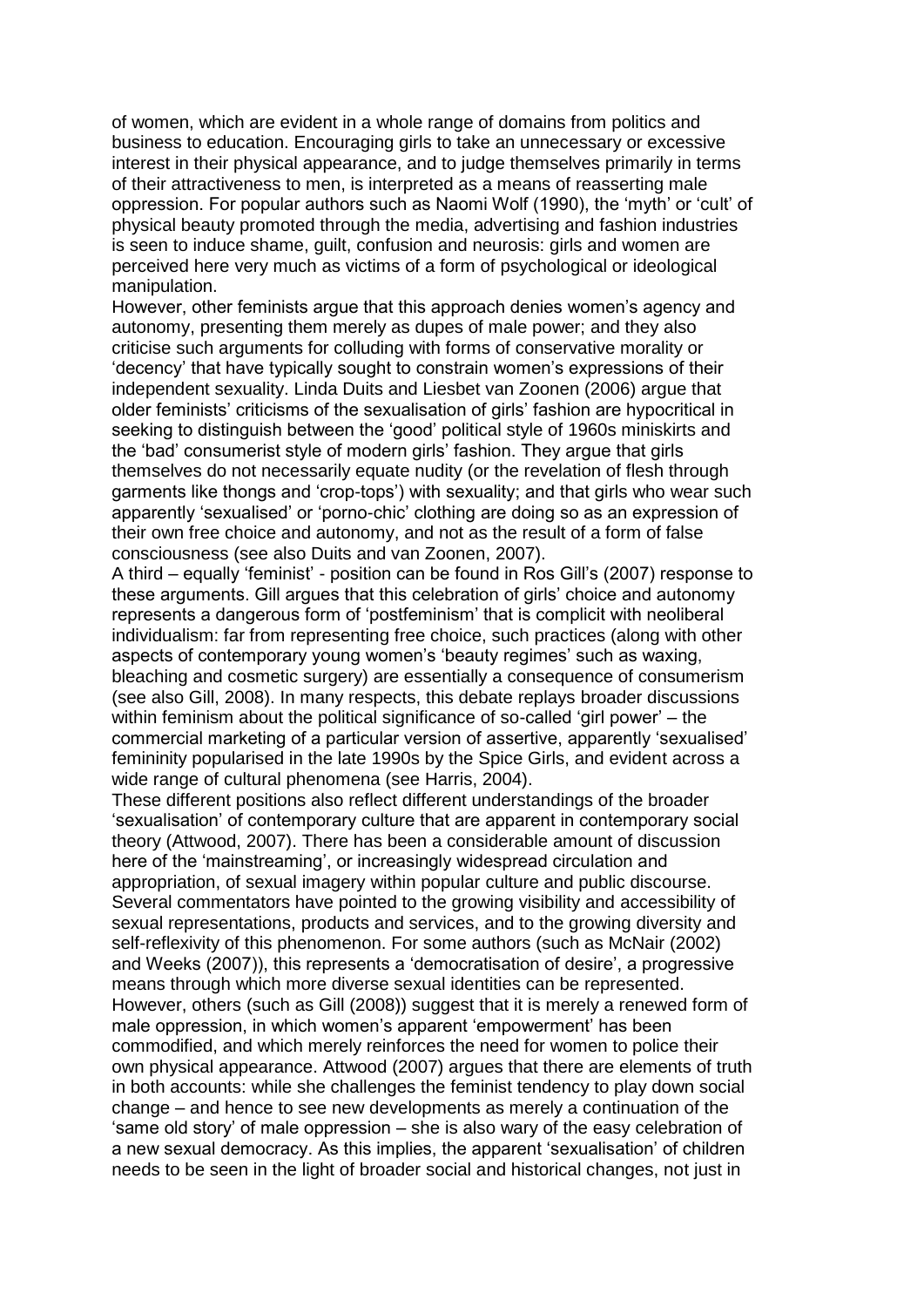the social position of children or in the general visibility of sexuality within culture, but also in the changing nature of identity or individuality in 'late modern' societies (see, for example, Giddens (1991) and Rose (1999)).

## **1.4 Evidence from research**

In general, there is fairly good evidence from research that sexual content in mainstream media has increased, and become more explicit, in recent years; and that sexual imagery has become more widely circulated within society more broadly, including in advertising and in the design and packaging of goods and services. This is also true of media and products targeted directly at children; and it forms part of the broader climate or environment in which children are currently growing up.

However, almost all of the research on the *impact* of these developments relates to adults rather than children; and, insofar as it addresses children at all, to girls rather than boys. There is very little good evidence that would enable us to assess how far adults' perceptions of what is sexual are shared by children; or indeed how children themselves interpret and deal with what they see and consume, and how they use this in their everyday lives. It is obviously likely that both adults and children will be influenced by dominant ideas about physical attractiveness and 'sexiness' (although these are not necessarily seen as the same thing). But the scope and nature of that influence – and the extent to which is might be seen as broadly positive or negative for children – are far from easy to identify at this point.

The recent reports produced by the Australia Institute (Rush and La Nauze, 2006) and the American Psychological Association (2007) both provide reviews of the literature on sexualisation, and consider the role of the media (and, to a lesser extent, marketing and consumer goods) alongside other influences such as parents and peers. We offer a summary and a critical reading of these reports in the following sections.

## **1.5 The Australia Institute report**

The Australia Institute report presents two main forms of evidence. The first relates to media content, of three main kinds - advertisements for children's clothing, sample editions of teen or tween magazines, and popular television programmes. In the case of the advertisements, the analysis suggests that children (both boys and girls) are increasingly being posed and represented in ways that used to apply to adult models – an approach the authors describe as 'grotesque'. In the case of the teen magazines, the authors seek to quantify the amount of 'sexualising material'; while in the case of television, they point to the 'high degree of sexual innuendo' in music videos and television shows like *Big Brother* and *The O.C.*

While it is hard to deny that sexual imagery has become increasingly visible within society more broadly, there are several significant problems with this account. As Lumby and Albury (2008) point out, the report fails to distinguish sufficiently between material targeting a teen audience and that aimed at younger children; and the sample for analysis is very small and highly selective. They also suggest that the clothing that is shown, for example in the advertisements and teen magazines that are discussed, follows 'a dress code considered acceptable for female children since the mid-20th century'. Furthermore, in terms of our earlier distinction, the report fails to differentiate between 'sexual' and 'sexualised' (or 'objectifying') representations: it would seem that any reference to sex or intimate relationships, and almost any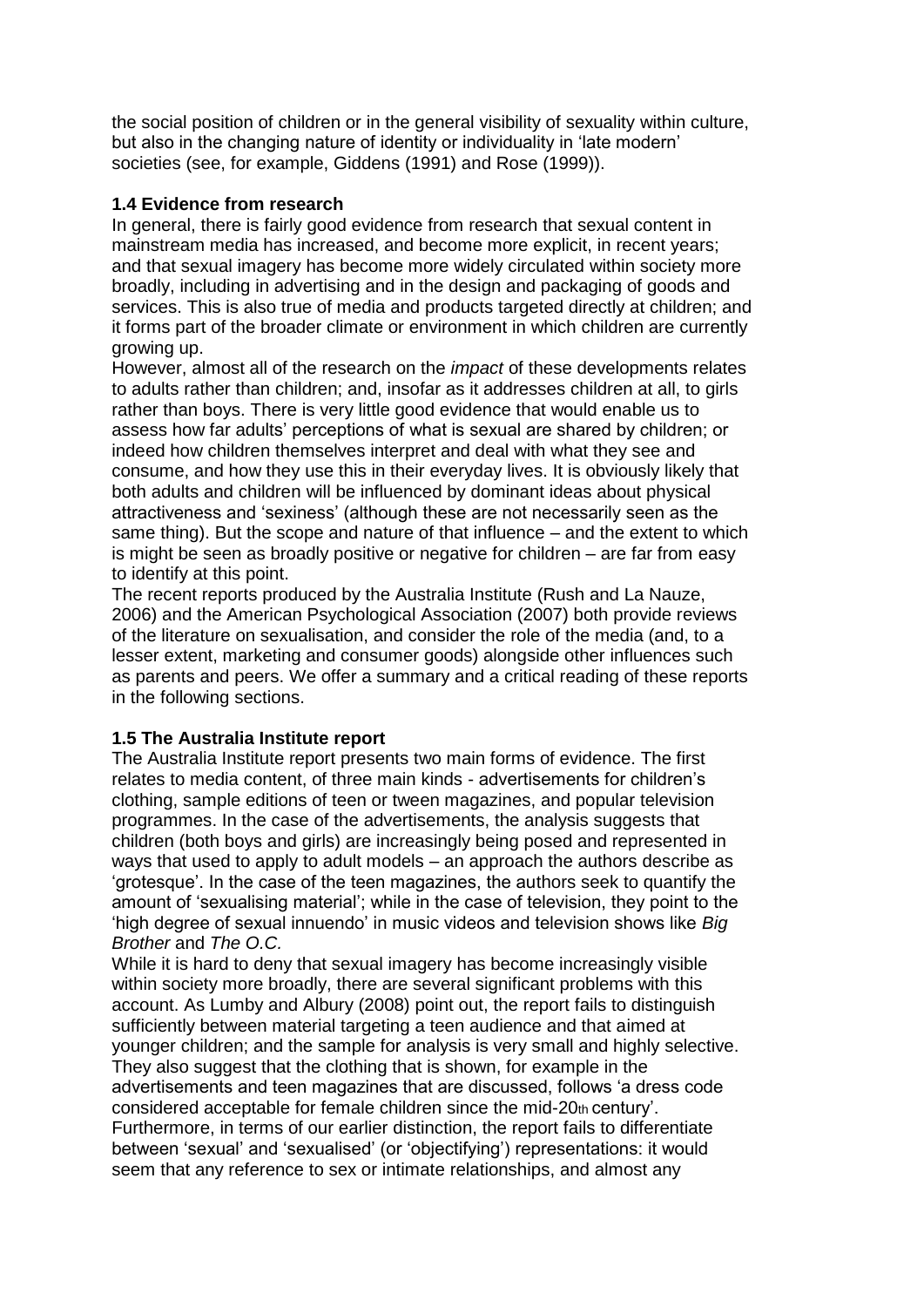representation of a human body, is perceived by the authors as 'sexualised'. This results in some readings that can only be described as extremely partial (for example in the case of *The O.C.*, a series that focuses centrally on the emotional dilemmas of the characters and very rarely shows any form of physical or sexual contact between them). Even more disturbingly, the authors seem to read strongly adult connotations into images of children: as Lumby and Albury put it, they imply that 'dressing young girls in crop tops or bikinis carries the same cultural messages as dressing a mature adult woman in identical clothing'. Of course, the analysis of media content does not in itself tell us anything about how that content is read, or the influence it may have. The second form of evidence presented in the Australia Institute report relates more directly to this issue, and specifically to the question of harm. The authors present a range of evidence from previous research about the apparent increase in 'body dissatisfaction' and eating disorders among children. They argue that inappropriate attention to physical appearance may detract children's attention away from other important 'developmental activities'. They also suggest that the circulation of 'sexualised' material may encourage children to initiate sexual behaviour before they have a full understanding of the consequences, leading to unwanted sexual contact; and that it may also play a role in the 'grooming' of children by paedophiles.

While the studies quoted here do show some indication of the seriousness of these phenomena, they do not generally provide convincing evidence that they have increased in recent years. Young people (in Australia and elsewhere) are physically maturing, and engaging in sexual activity, at an earlier age; but there is no convincing evidence here that media and marketing play a *causal* role in these phenomena. To some extent, the authors of the report are careful to qualify their arguments, repeatedly suggesting that the media 'may' play a role; but the report's extensive focus on sexual risk, and indeed its title, effectively equate the actions of marketers and media producers with those of paedophiles.

(It is worth noting here that there have been debates among feminists in Australia regarding the response to this report, which in some respects replay the debate around 'girl power' discussed above. As we have seen, Lumby and Albury (2008) provide an extensive challenge to the quality of the evidence in the report; and their criticisms are echoed and extended by Egan and Hawkes (2008a and 2008b), among others. However, such critics are in turn accused by Bray (2008) of seeking to dismiss the report as merely a 'moral panic', and of espousing a form of neoliberal 'tolerance' that is effectively complicit with corporate culture.)

#### **1.6 The American Psychological Association report**

While the Australia Institute report has attracted considerable criticism, the American Psychological Association report has been more widely cited as an authoritative source.

The report's Executive Summary provides a clear indication of the key findings, which can be reduced further as follows:

*the media are full of sexualised images of women (although few studies have looked at images of girls specifically)*

*the amount of sexualising material, for example in advertising, has increased over time*

*these messages are reinforced by messages from parents, teachers and peers*

*girls also sexualise themselves, for example by choosing to wear particular types of clothing, or thinking of themselves in 'self-objectifying' ways*

*sexualisation has negative effects on girls in a wide range of areas, including:*

o *cognitive functioning and educational achievement – for example,*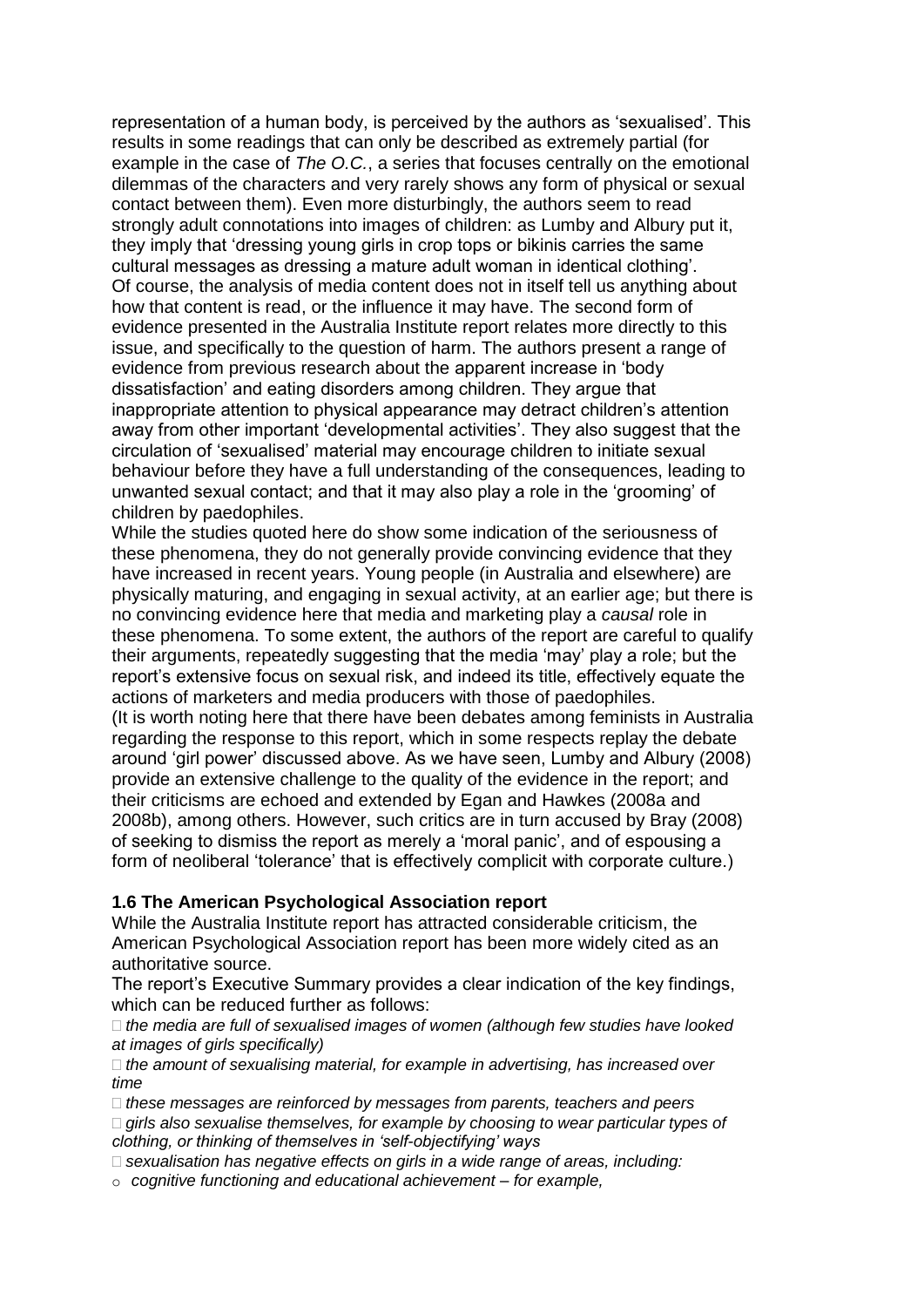*experiments show that girls who are thinking about sexual matters are less likely to be able to concentrate in examinations*

o *physical and mental health – sexualisation results in anxiety, shame, selfdisgust, eating disorders, low self-esteem and depression*

o *attitudes and beliefs – girls exposed to sexualised media are more likely to endorse sexual stereotypes*

o *sexuality – sexualisation undermines girls' ability to develop 'healthy'*

*sexuality, and causes them to develop unrealistic expectations*

*sexualisation also has negative effects on others: boys develop sexist attitudes and find it hard to develop relationships; while adult women feel pressured to conform to narrow ideals of attractiveness.*

The report concludes with an extensive discussion of educational and other initiatives (including media literacy programmes) that might be used to counteract the effects of sexualisation.

Despite its comprehensive and apparently systematic nature, the APA report is problematic on a number of grounds. These can be briefly summarised as follows:

## **1. The status of the evidence.**

The report does not offer any critique of the many studies it cites, beyond drawing attention to apparent gaps in the field. Rather, it takes them at face value, as 'evidence' that can simply be amassed and then weighed up. Many of the studies cited are not in fact explicitly concerned with 'sexualisation' at all: they cover a broad range of issues from body image and eating disorders, self-esteem and self-concept to sexual harassment, as well as beliefs about sexuality. Depending on how it is defined, sexualisation might be seen to play a part in these areas, but it is not coterminous with them: for example, body dissatisfaction or eating disorders may have multiple causes which may be nothing to do with sexuality. 'Sexualisation' is essentially a *post hoc* construct, which is retrospectively applied to the studies cited; nor is it at all clear that the studies cited would share the APA's definition of sexualisation.

## **2. Limitations of scope.**

As the authors acknowledge, the large majority of the research studies cited relate to adults and not children. They argue that this is nevertheless 'highly relevant' because 'girls (and boys) grow up in a cultural milieu that is saturated with sexualising messages'. Yet this is a tautological argument, which fails to recognise the significant differences between adults and children in respect of sexual knowledge and experience.

The report is explicitly concerned only with girls. There is no discussion of the sexualisation of boys, but only of the effects upon them of the sexualisation of girls and women. This is a recurrent absence in the literature, and in the wider public debate in this area, although it is hard to explain. Does sexualisation somehow not apply to boys because boys are not 'objectified'? Are boys assumed to be somehow already (dangerously) sexual? Are boys somehow not victims in the way that girls are assumed to be? Each of these potential reasons begs further questions about male and female sexuality that are in need of further investigation.

## **3. The definition of sexualisation.**

The report defines sexualisation as follows:

*Healthy sexuality is an important component of both physical and mental health, fosters intimacy, bonding, and shared pleasure, and involves mutual respect*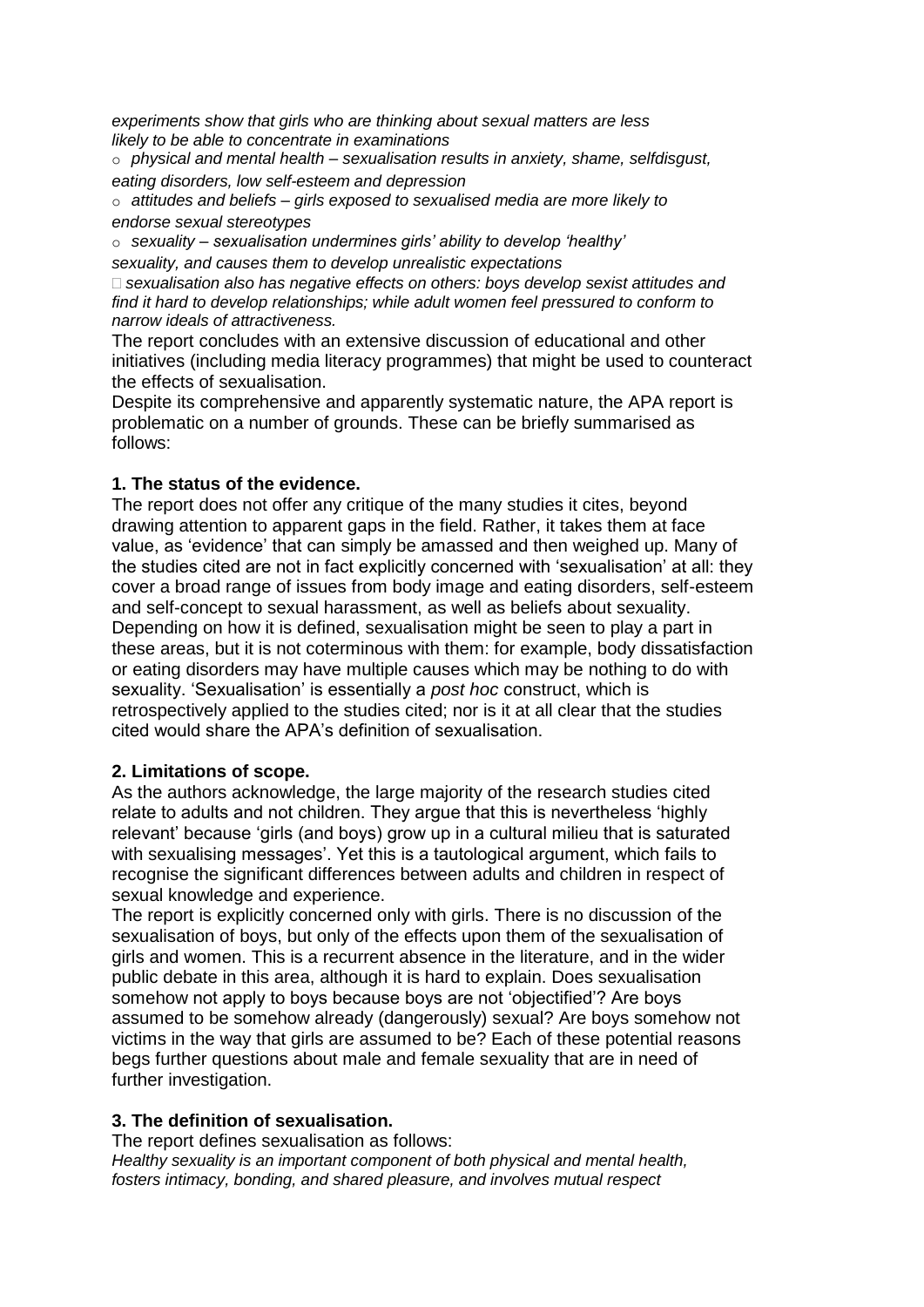*between consenting partners... In contrast, sexualisation occurs when* o *a person's value comes only from his or her sexual appeal or behaviour, to the exclusion of other characteristics;*

o *a person is held to a standard that equates physical attractiveness (narrowly defined) with being sexy;*

20

o *a person is sexually objectified — that is, made into a thing for others' sexual use, rather than seen as a person with the capacity for independent action and decision making; and/or*

o *sexuality is inappropriately imposed upon a person.*

*All four conditions need not be present; any one is an indication of sexualisation… The fourth condition (the inappropriate imposition of sexuality) is especially relevant to children.*

This is, clearly, a very broad and undiscriminating definition. On this basis, it would be possible to accuse almost any text featuring a physical image of a person as 'sexualising': anything from pornography through to shampoo advertisements would have to be included (and in fact, this is the approach the report adopts). One could argue that very few advertising or fashion images (for example) ever depict people as having 'the capacity for independent action and decision making' – the people in such images are rarely 'characterised' in this way (any more than they are, for example, in paintings). Further, one could argue that all images 'objectify', and do so in ways that can be read as potentially sexual (or sexualised, in the APA's terms).

Following from this, the definition provides no way of distinguishing between material that is 'sexual' (that is, concerned with sexual matters) and material that is 'sexualised'. To put this another way, it is not clear what a *non-sexualised* image of a human body (or even parts of a human body) would be like, or how we might distinguish between a sexualised and a non-sexualised image. Anything that depicts or refers to a person's physical attractiveness appears to be seen as automatically sexualising. It is hard to see, on this basis, how anything that people might do (or buy) in order to enhance their physical attractiveness would not be seen as sexualising.

This raises some significant methodological issues in relation to the content analyses cited in the first section of the report. In many instances, no distinction is made in the original studies between 'sexual' and 'sexualised' content: most simply code all 'sexual' content. The various studies cited do not adopt the same criteria for defining what counts as 'sexualised' or 'sexually objectifying' content: for example, one study codes 'women dancing sexually', another looks at whether women are 'suggestively dressed', while another looks at whether we see athletes' breasts or their faces. In some instances, it appears that any image of a body part (as opposed to a whole body) is an instance of 'dismembering', and hence of sexualisation – a criterion that might apply to a vast range of images, including many images of men. As such, it is highly problematic to use comparisons between these studies as a basis for assertions about historical change (i.e. that the media now show women in more sexualised ways than they used to do).

A further question here is to do with how the judgment of 'sexual appeal' or 'physical attractiveness' is made, and on what basis. Given the diversity of human sexuality, almost anything and everything can be perceived as sexual or as having sexual connotations. In this regard, it is not clear what terms like 'narrowly defined' or – crucially in respect of children and young people – 'inappropriate' actually mean, or how these things might be identified. There is a clear assumption here that readers of the report will share a view about what is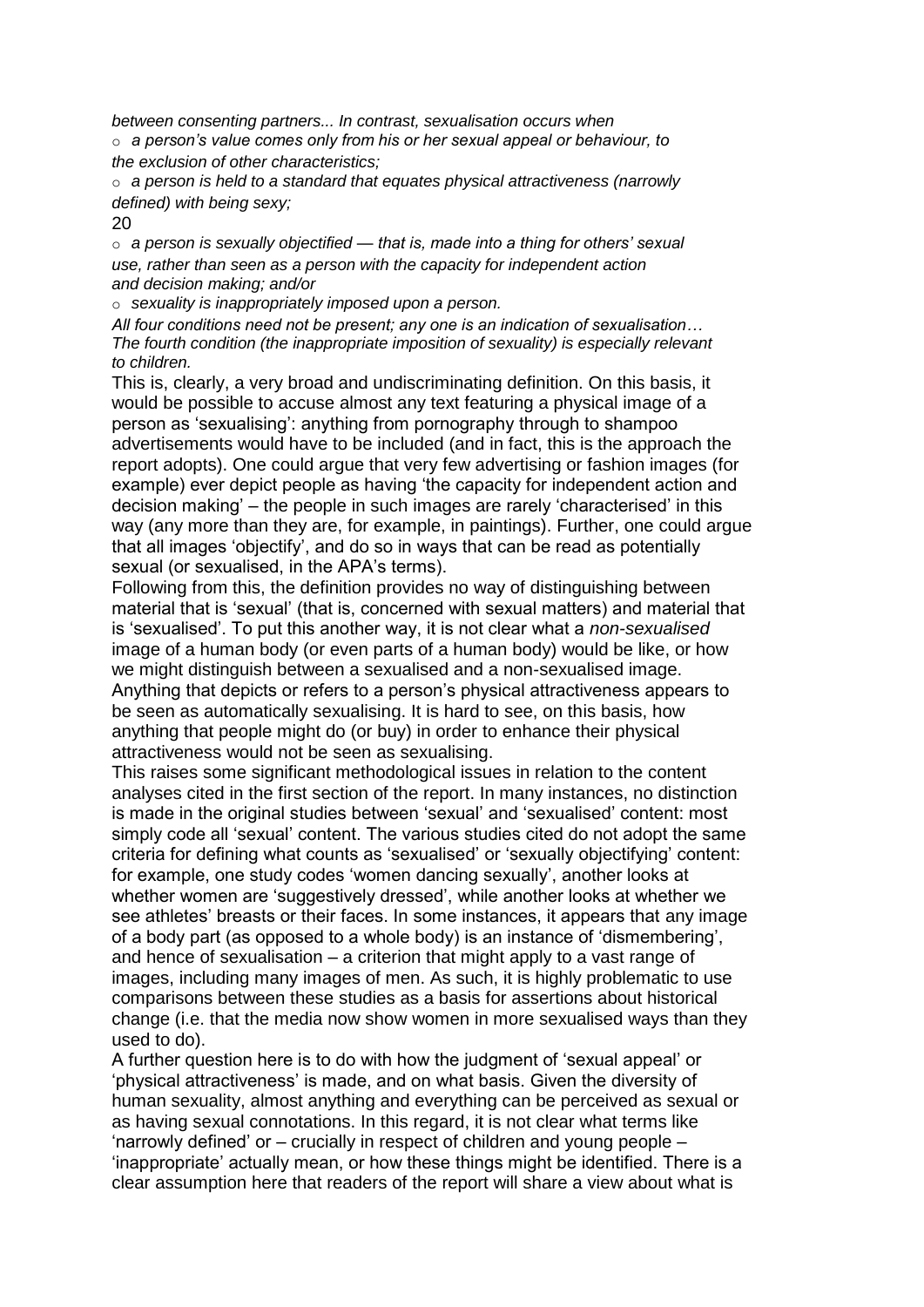and is not 'sexual', and what is or is not 'appropriate', as well as what is deemed to be 'healthy'.

#### **4. Research methodology.**

The research that is cited in the report is almost exclusively psychological media effects research. There are no references to (for example) sociological, anthropological or historical studies, or to wider debates around the cultural politics of sexual representation of the kind mentioned above. Media effects research has been subject to some well-known methodological criticisms that are not addressed in the report (for a recent summary, see Buckingham et al, 2008). Briefly, laboratory experiments are routinely seen to be lacking in 'ecological validity' – that is, they measure effects in highly artificial conditions – and they focus exclusively on short-term effects, which in the context of an apparently long-term, pervasive phenomenon like sexualisation, is fairly unhelpful. Questionnaire surveys can provide evidence of correlations or associations between specific phenomena (e.g. exposure to specific types of media and aspects of physical or mental health), but they generally do not provide evidence of causal relationships. There are many other criticisms that relate to the kinds of samples used in this work (which are mostly comprised of university students); the measures of media exposure that are used (which tend to rely on global estimates of overall viewing, rather than exposure to specific types of media); and the measurement scales that are applied (for example in relation to psychological constructs such as 'self-esteem'). There is a tendency here, as in many similar reviews, to imply that the limitations of one type of research are cancelled out by the advantages of the other – and that if we combine experiments and surveys, we will arrive at definitive proof.

## **5. The meanings of sexual representations.**

Finally, there is a familiar tendency here (also seen in research on media violence) to assume that the *meaning* of 'sexual' or 'sexualised' images is fixed and can be taken for granted (and hence simply quantified). It seems to be assumed, for example, that when a person is shown in a 'sexualised' manner that this is necessarily presented as a positive attribute of their character, and as something to be emulated. 'Sexualised' images are also compared with a norm of 'healthy' representation that seems indifferent to questions of genre or realism, which results in some strangely inappropriate judgments: for example, music videos are condemned for failing to show 'the concept of a whole person involved in a complex relationship with another whole person' (7), while dolls are condemned for not displaying 'healthy', 'normal' sexuality (14). Likewise, the report moves seamlessly from references to 'an objectifying television program like *Charlie's Angels'* to (in the next sentence) a discussion of pornography, as though there were no significant differences between them (29), and as though the findings from these different studies of different types of material could just be accumulated to prove the effects of 'sexualisation'.

Ultimately, while the APA report represents a fairly comprehensive descriptive summary of a particular field of research, it fails to acknowledge – let alone address – the significant criticisms that have been made of such work. Even in its own terms, the report offers much less than definitive evidence of the 'sexualising' influence of media and consumer culture on children.

## **1.7 Body image**

Research on the issue of 'body image' frequently overlaps with work on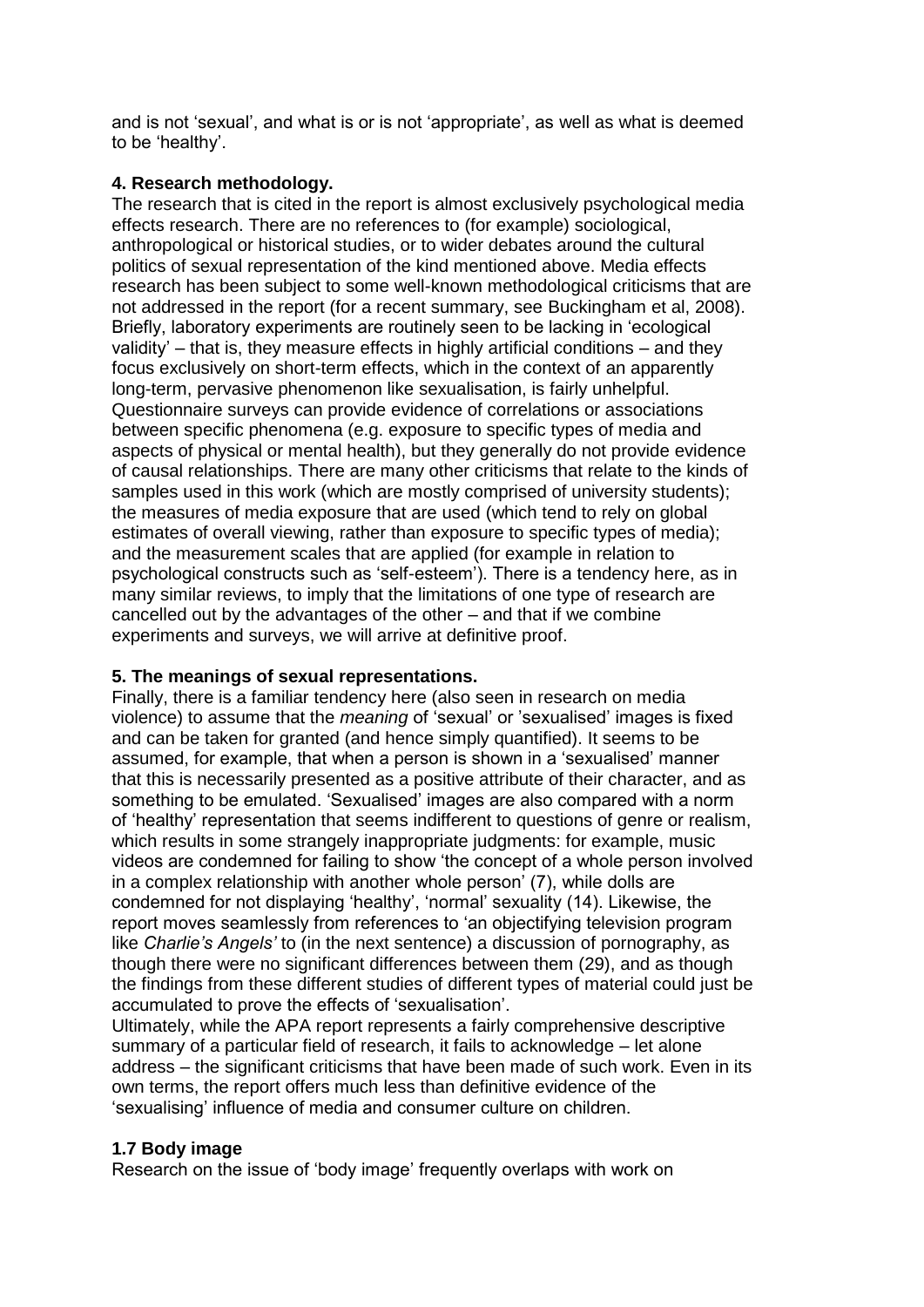sexualisation, although since this is less immediately relevant to our concerns here, it will be dealt with fairly briefly. There is much greater clarity here about the nature and extent of the phenomenon; although the conclusions of the research itself are also quite ambivalent.

As Grogan (1999) argues, notions of desirable or attractive body image are culturally constructed, and socially and historically variable. In contemporary Western societies, such images tend to emphasise slenderness: women are generally expected to be 'slim and shapely', men to be 'slender and muscular' – although, as she notes, there are significant differences here between different ethnic groups. Research suggests that women are more likely than men to be dissatisfied with their body size and shape: most would like to be thinner than they are. However, it appears that men too are dissatisfied – although while some would like to be thinner, others wish to be heavier. While there is much less research on children, it appears that body dissatisfaction can appear in girls as young as eight or nine; and that young boys may also be concerned about being insufficiently muscular. While male adolescents are generally more satisfied than females, their dissatisfaction increases markedly through the teenage years.

According to Grogan, content analyses generally suggest that media images of both women and men tend to feature those who are young, slim and attractive (although one could possibly argue the same of visual representations in general), and that these images are 'unrealistic' or at least disproportionate when compared with the population as a whole. However, the evidence on the effects of these images is rather more ambivalent. Laboratory experiments typically involve exposing subjects to 'physically attractive' media images, and subsequently asking them how they feel about their own bodies, or to estimate their own body shape and size. Various psychological theories (social comparison theory, self-schema theory, and so on) would predict that such exposure would lead to a decrease in body satisfaction. However, Grogan argues that the results of such studies are inconsistent; and that in any case, they can only measure short-term effects. Surveys find that, when asked about 'body role models', people are likely to nominate 'physically attractive' actors or actresses; but there is also research that shows that people are often critical of such 'role models', and indeed of an undue emphasis on physical attractiveness. A similar picture emerges from other reviews. Liz Frost (2001) broadly follows the 'beauty myth' perspective expounded by Naomi Wolf, arguing that the media and fashion industries lead young women to feel insecure and consumed with shame and self-loathing: they experience their bodies as alien and worthless, and are therefore induced to spend money on products (cosmetics, fashions and 'beauty treatments') that will alleviate these feelings. Nevertheless, Frost is also sceptical of the view that women are merely passive consumers of media: while she argues that the forms of identity 'for sale' in contemporary media remain narrowly defined, she also suggests that identity formation is a complex and uncertain process, that is characterised by a degree of flexibility. She also questions the notion that the media are responsible for 'sexualising' children, or that media targeted at them (such as 'tween' magazines) are exclusively dominated by narrow stereotypes and a preoccupation with physical attractiveness; and she notes that 'body hatred' or insecurity can be an issue for boys as well as girls. Perhaps the most comprehensive recent review of research on this issue is by Maggie Wykes and Barrie Gunter (2005). Their review of media content analyses largely confirms those discussed above. Media images of women are comprehensively dominated by thin and attractive stereotypes; they promote the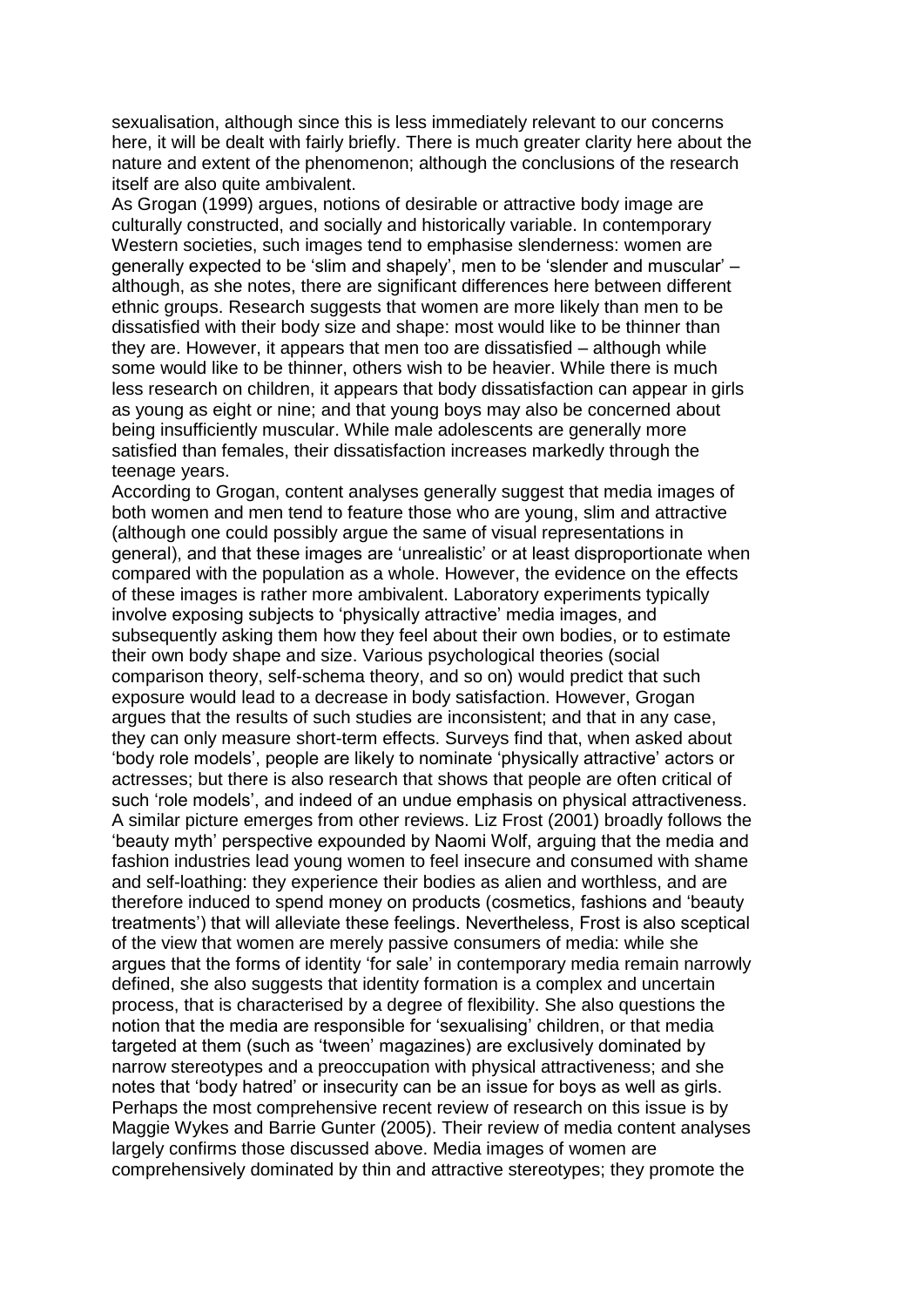belief that being thin is the route to happiness and success; and they offer 'an illusory, contradictory and limited model of femininity' (132). However, when it comes to assessing the evidence as regards the influence of these representations, Wykes and Gunter are more equivocal, partly on the grounds of methodology. In general, they are fairly dismissive of correlational surveys and seem to favour laboratory experiments, which (they suggest) prove that exposure to media images of slim actors or models causes people to overestimate their body size, and hence to feel dissatisfied. However, such studies only measure short-term effects; and there is no evidence here that such effects are necessarily lasting or cumulative. Here again, the methods used lack ecological validity: they may tell us about what *can* happen in the artificial context of the psychologist's laboratory (when subjects – who are mostly college students might perhaps be able to guess the kinds of responses that are expected), but they tell us nothing about what *does* happen in real life. Here again, the vast bulk of the research relates to adults (or university students) rather than children.

#### **1.8 Children's perspectives**

As with other controversies about media effects, one general characteristic of this debate is that children's voices are almost entirely absent. Popular authors such as Levin and Kilbourne (2008) tend to privilege the views of 'concerned' parents, who may or may not be representative of parents at large; while the psychological research tends to focus on easily accessible groups of college students (indeed, the effects of the media on white, middle-class students following communication courses at mid-Western American universities must surely be one of the most closely scrutinised of all aspects of contemporary life). This absence is particularly crucial here, since (as we have suggested) what adults perceive to be 'sexual' (or 'sexualised') may not be perceived in the same way by children.

Our own research (Buckingham and Bragg, 2004) was based on extensive interviews with children aged 9-17 about their responses to representations of love, sex and relationships in television, film and print media, as well as a largescale survey. We found that young people did quite frequently encounter sexual material in the media, although relatively little of this could be considered 'explicit'. This material was also quite diverse in terms of the 'messages' it was seen to contain: while sex was sometimes represented as pleasurable and desirable, it was also often surrounded by moral warnings about the dangers it could entail. These young people certainly did not perceive the media to be pressurising them into adopting a merely 'recreational' attitude to sex. In general, our respondents valued the media's role as a source of information about sex and relationships, sometimes rating them more highly than parents or (particularly) teachers: they found it less embarrassing to find out about such matters in this way, and perceived media such as teenage magazines and soap operas as being more attuned to their needs. However, this is not to say that they necessarily trusted what they found: on the contrary, they made complex judgments about the relationships between media representations and reality, engaged with the moral dilemmas of stories and characters they encountered, and were sometimes extremely critical of what they saw. At the same time, the younger children did not necessarily always understand sexual references or 'innuendoes', and often ignored or misinterpreted them: they were far from being the sexual sophisticates imagined by some conservative critics. We also found that the influence of the media depended very much on the settings in which it was used, particularly in the context of family life: parents in particular were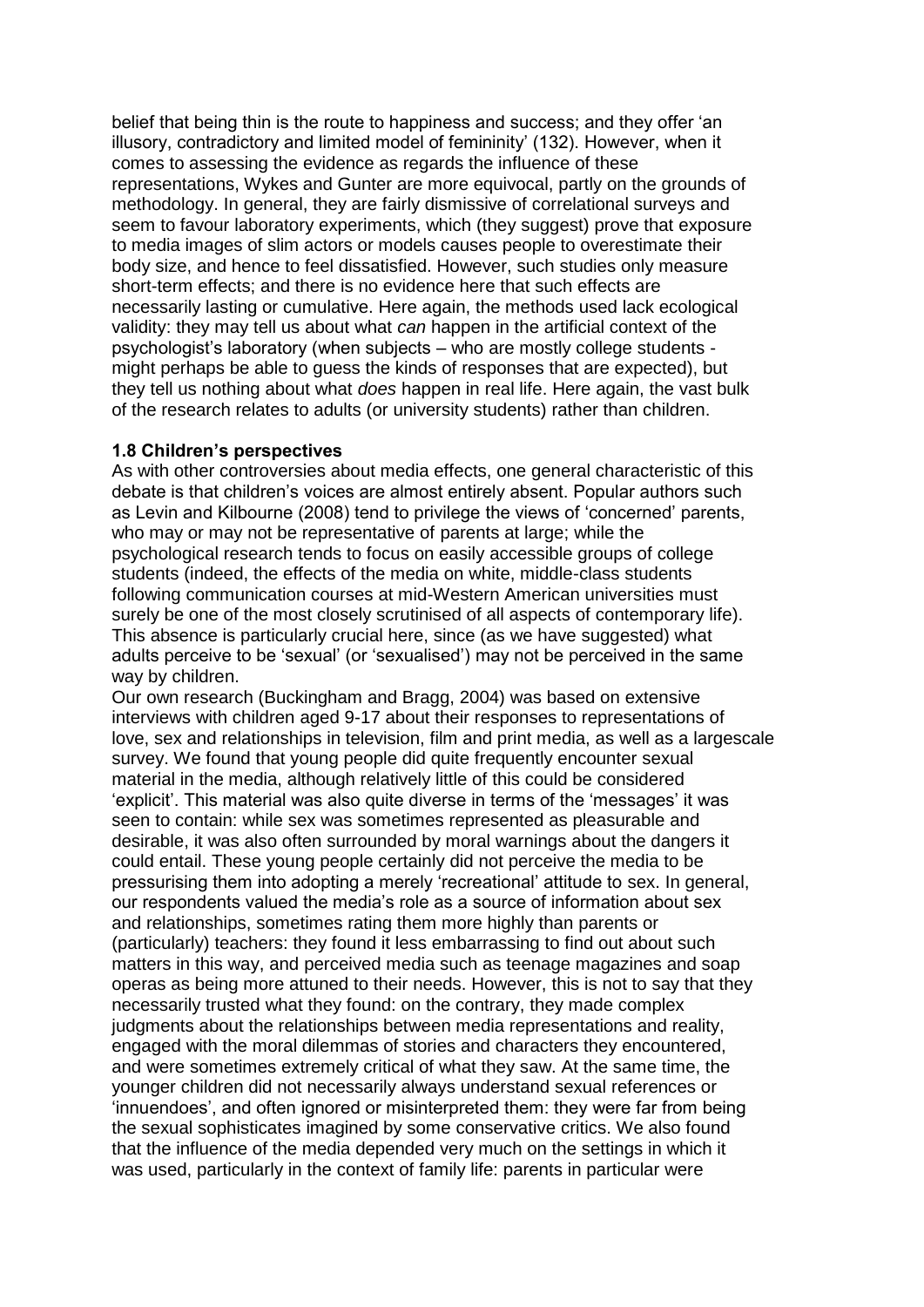powerful models of adult sexual identity. While this research does confirm that children learn about sexual matters from the media, it suggests that this is very far from the straightforward or inexorable process that is implied by the notion of 'sexualisation'.

Similar findings emerge from other qualitative studies based on interviews or ethnographic fieldwork with children and young people. The work of Brown et al. (1993), Steele (1999) and their colleagues in the United States, and Kehily's (1999) UK-based research on teenage girls' readings of magazines, all suggest that children are far from being duped by the media into a passive acceptance of stereotyped gender roles. While they can see the media as providing valuable 'resources' for learning about sex and relationships, they often read such material critically, comparing it with their own lived experience and their observation of peers and adults around them, and questioning romantic fantasies and idealised body images. While some appear fascinated by media coverage, they are also keen to debate whether it can be seen as accurate or trustworthy. They also have their own complex notions about what is appropriate or 'decent', both for children of their own age, and for those who are younger; and their judgments can be just as moralistic as those of adults who fear for their welfare (see also Kelley et al., 1999).

This research has not looked at very young children (under the age of 8), or at other aspects of marketing and consumer culture; and in these respects, there are still significant gaps in knowledge. However, two recent Nordic studies have offered some interesting insights into how girls understand and debate the wearing of apparently 'sexualised' clothing. Viveka Torrell (2004) studied letters written to a Swedish young people's magazine on this issue, and found a considerable degree of ambivalence. On the one hand, girls argued that they have the right to wear such clothes, and that doing so made them feel good; but there was also considerable disagreement among them about the age at which this was appropriate. Interestingly, similar arguments were rehearsed here in relation to the current fashion for boys to wear low-slung trousers that reveal their underpants: while some saw this as excitingly rebellious, others dismissed it as merely disgusting. In addressing the same topic, Mari Rysst (2010) found in her ethnographic fieldwork in Norway that girls operated a complex and multi-faceted system for classifying clothing, which reflected different values associated with both gender and social class. Significantly, clothes that many adults see as 'sexualised' were not seen as such by children, but rather as merely 'cool' and fashionable. As in our earlier research, there was a sense here in which some children were actively refusing adult perceptions of such clothes as 'sexy' (see also Buckingham and Bragg, 2005).

Taken together, these studies confirm that the media and marketing do play a key role in children's developing understanding of sexuality. However, they suggest that this role can be positive as well as negative. If the media exert 'pressure' on children, this is not simply about imposing inappropriate values: rather, the problem is that children have to find their own way through a diverse range of potentially contradictory or inconsistent messages, deriving both from the media and from other sources. This would imply that they need opportunities to analyse and discuss these issues in a context that is not unduly dominated by moral judgments or by the perspectives of adults.

Of course, it is vital not to take children's testimony at face value. As Gill (2007) argues, there is a danger here of presenting their relationships with media and consumer culture simply as a matter of them exercising 'free choice'. Yet on the other hand, as Duits and van Zoonen (2007) argue, we should be careful not to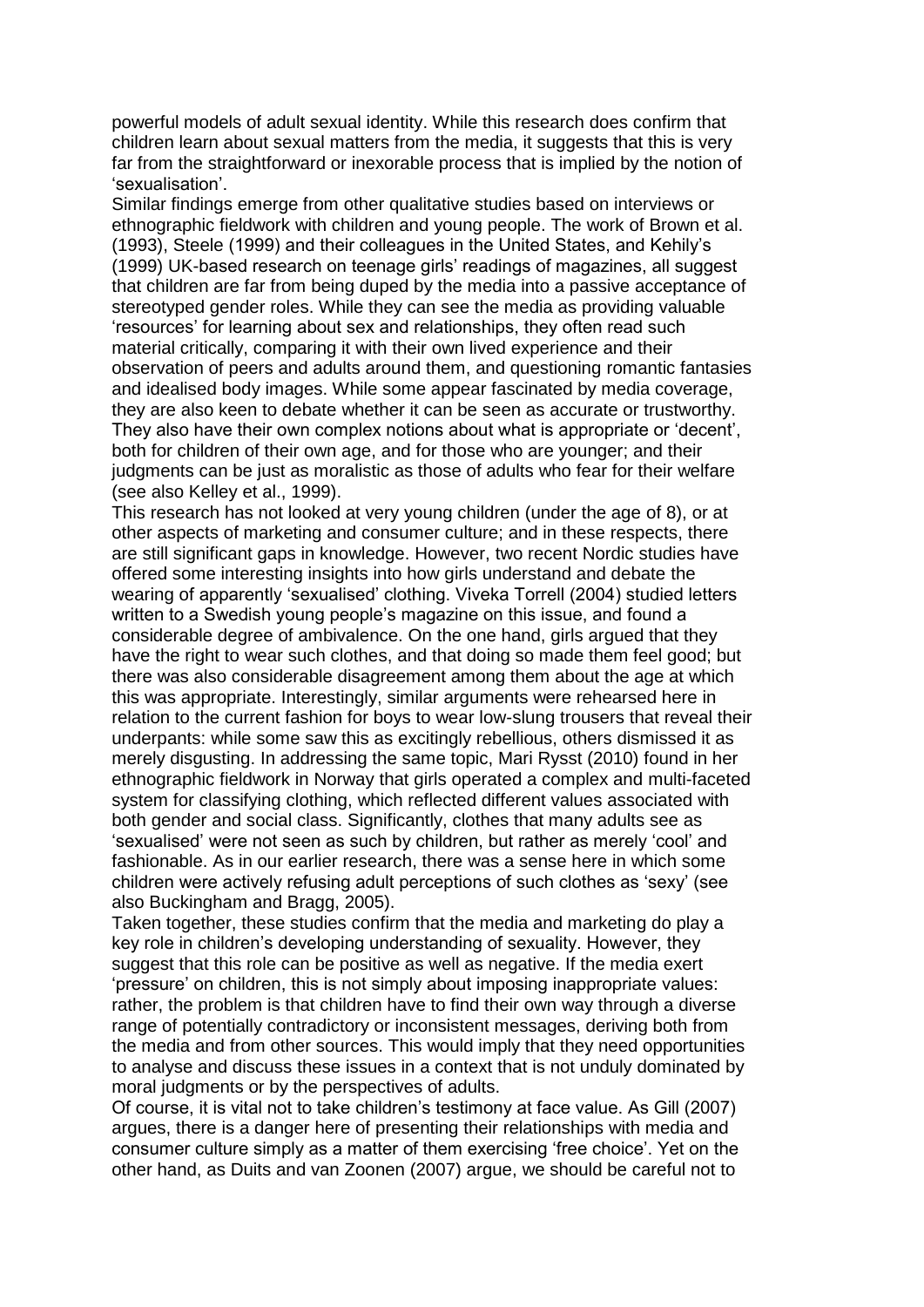deny children's agency in these matters. The research cited here is by no means naïve about this: on the contrary, it typically presents children's discussions of media and consumer culture as an arena for complex forms of 'identity work'. It also helps to move beyond simplistic models of media effects, suggesting that the media do not have an autonomous power either to corrupt children or indeed to 'liberate' them.

## **1.9 Conclusion**

To conclude, there is fairly good evidence that sexual imagery has become more widely available within the culture as a whole, including in material that is targeted at, or frequently consumed by, children. However, the evidence about the *effects* of this – whether positive or negative - is limited and inconclusive. These limitations are partly to do with the *scope* of the research:

□ Most of the research has focused on adults, rather than children; and there are good reasons for suggesting that there will be significant differences between children's and adults' interpretations of such material.

□ Most of it has considered effects on girls/women, only looking at indirect effects on boys/men. This in turn begs broader questions about gender differences, which have barely been addressed.

 $\Box$  In terms of our specific focus here, most of the research relates to media: although there has been work on advertising, there has been relatively little on marketing more broadly or on 'sexualised' goods or products themselves. However, there are also limitations to do with theory and methodology, which might be briefly summarised as follows:

 $\Box$  There is a lack of consistency and clarity about the meaning of 'sexualisation', and the crucial distinction between 'sexual' and 'sexualised': other related terms (such as 'objectification') remain poorly defined and theorised.

 $\Box$  Much of the research suffers from methodological limitations that are characteristic of media effects research more broadly.

 $\Box$  Much of the research rests on moral assumptions  $-$  for example about 'healthy' sexuality, about 'decency' or about material that is 'inappropriate' for children - that are not adequately explained or justified.

At the same time, it is clear that the debate on these issues is often highly emotional, and quite sensationalised; and this can make it difficult for both 27

children and parents to discuss the topic, and to arrive at a balanced estimation of what is really at stake. This is a methodological qualification to bear in mind as we move on (in Sections 3 and 4 of this report) to consider our own sampling of children's and parents' views.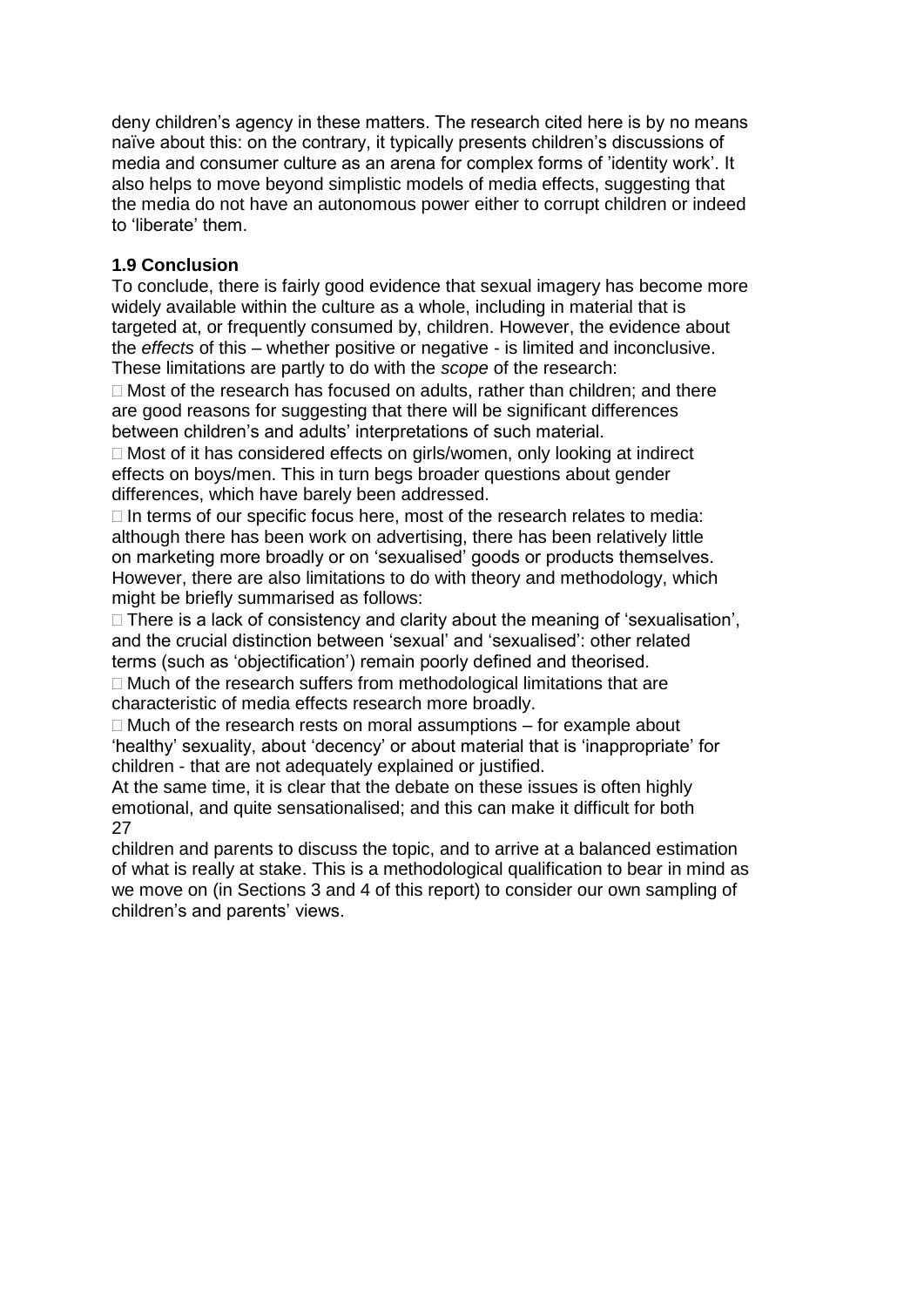# **2. SURVEY OF PRODUCTS IN RETAIL OUTLETS 2.1 Introduction**

The survey of retail outlets attempted to review the range, type and prevalence of 'sexualised' products aimed at young people under the age of 16 years. It involved a survey of 32 retail outlets including supermarkets/superstores, department stores, clothing retailers, toy stores, sports stores, gift/gadget stores, stationers and outlets devoted to specific branded goods. In many cases, researchers 'visited' both the virtual and physical presence of specific outlets and accessed a total of 18 store websites. The survey also included popular retail outlets such as Littlewoods and Amazon which market and sell goods through a website or catalogue presence rather than through a conventional physical 'High Street' presence. This section of the report outlines the steps taken to access products, discusses the way in which potentially 'sexualised' goods were categorised, highlights the findings of the survey and concludes with a discussion of the findings.

## **2.2 Methodology**

Retail outlets surveyed were located in shopping malls and 'High Street' locations in city centres in Glasgow, Perth and Inverness as well as shopping malls and shopping centres on the periphery of Glasgow accessible to those living in the Greater Glasgow area. Following background interviews with industry contacts, retail outlets were differentiated according to the following criteria that aimed to take account of the context in which goods for children are sold:

i) Stores specifically aimed at children and young people and/or parents shopping for children: for example, Toys 'R' Us, Bear Factory, Claire's (although this shop also includes a small selection of goods aimed at adult females) ii) Stores with a cross-generational target group but with a separate department/ section for children: e.g. Asda, Tesco, Superdrug, WH Smith, Marks & Spencer, Debenhams, H & M, New Look, M & Co, Peacocks.

iii) Stores with a cross-generational target group, where no overall explicit distinction is made between adults and children apart from perhaps a 'school' clothes display or a children's toy and games section in gift and gadget stores: e.g. Topman, River Island.

In order to inform the design of the survey, members of the team engaged in the following research activities:

 $\Box$  Background interviews with industry experts involved in the retail and marketing of products aimed at children and young people

 $\Box$  Preparatory fieldwork with industry experts (accompanied visits to popular 'High Street' retailers) and incorporation of the initial literature review in order to assist in the design and pilot of data collection instruments

 $\Box$  Accessing websites (detailed in Appendix 1) for initial comparisons with the physical store presence

□ Scoping 'High Street' retailers through existing data (websites, maps, local knowledge and contacts etc.) as preparation for fieldwork visits.

Following this, during the fieldwork phase of the survey, data collection took place in a variety of shopping locations ensuring that these visits encompassed 'High Street' retailers in shopping malls and outdoor High Streets as well as virtual locations (see Appendix 1). Since the potential meanings of goods can depend very much on how they are displayed and labelled in stores, where they are located (for example in sections of the shop defined by age or gender), and the publicity material that surrounds them, we felt it was particularly important to

#### 28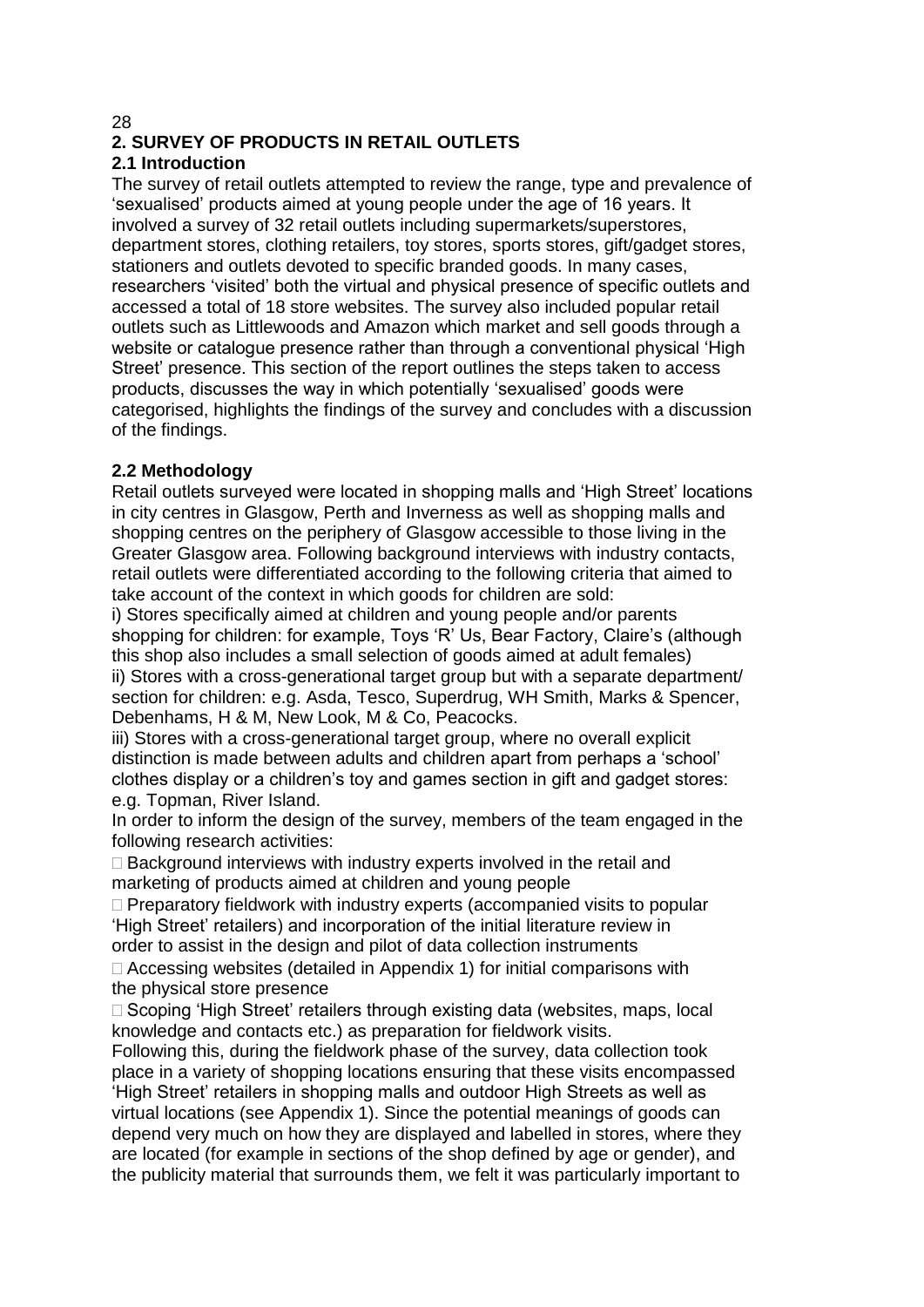include data about the context as well as the goods themselves. During the survey, we acted as 'shoppers' and also purchased a variety of goods. We did not believe it was necessary to obtain permission to conduct a survey of this nature, although this did mean that we were not able to take photos or spend time detailing the exact layout of the stores concerned and so used the available time in each store to concentrate upon the products and their surroundings. During the data collection phase, the team:

 $\Box$  Made 38 observational visits to retail outlets

 $\Box$  Included a range of products in the survey, including clothes, cosmetics, toys, food, bedding, stationery, electrical items and accessories such as hair products

 $\Box$  Undertook limited ethnographic work at a selection of stores to observe the way in which potential customers engaged with products and their surroundings

 $\Box$  Made systematic field notes in all locations based upon a previously piloted data collection instrument (for examples, see Appendix 2)  $\Box$  Detailed the field notes ensuring they involved a description of the location of children's products in store, a description of the type and prevalence of products as well as noting other products surrounding the particular collection, and the way in which advertising, décor and music was used to market the products

 $\Box$  Collected visual, organisational and marketing data from 'virtual' stores (Appendix 1)

□ Subjected a selection of products to a more detailed textual analysis.

#### **2.3 Method of Analysis**

In order both to conduct the initial survey and to identify a selection of goods for further analysis, it was necessary to devise a coding system that allowed for the selection/non-selection of specific products. However, this aspect of the study was fundamentally problematic, not least because of the subjective and ambiguous nature of the term 'sexualised', and the various ways of defining it (see Literature Review). Further difficulties stemmed from the potential confusion between 'sexual' and 'sexualised'. Should any representation of intimate relationships and/or display of parts of the body currently associated with notions of adult sexuality necessarily be categorised as 'sexualised'? Was any form of adult female sexual expression automatically to be taken as evidence of 'sexualisation'? In this context, attempting to construct a coding system was fraught with difficulty. It also meant deploying a method of analysis that may not have been shared by children and young people - or for that matter, any other adults. However, the fact that the survey was part of a wider project during which young people and parents would be able to share their own readings of a selection of products and so contribute to a more nuanced understanding of them, meant that this aspect of our methodology became less problematic in the context of the work as a whole.

For this reason, we decided to begin with a rather broad and inclusive definition that would subsequently be open to question in later aspects of the study. The following coding system was used to classify goods as having potentially 'sexual' meanings. Items falling into the following five categories were selected for initial analysis:

1. Goods that seem to make references to sexual practices (including body parts) either through images, words, humour (use of ambiguity, e.g. 'blow me' and an image of a fan).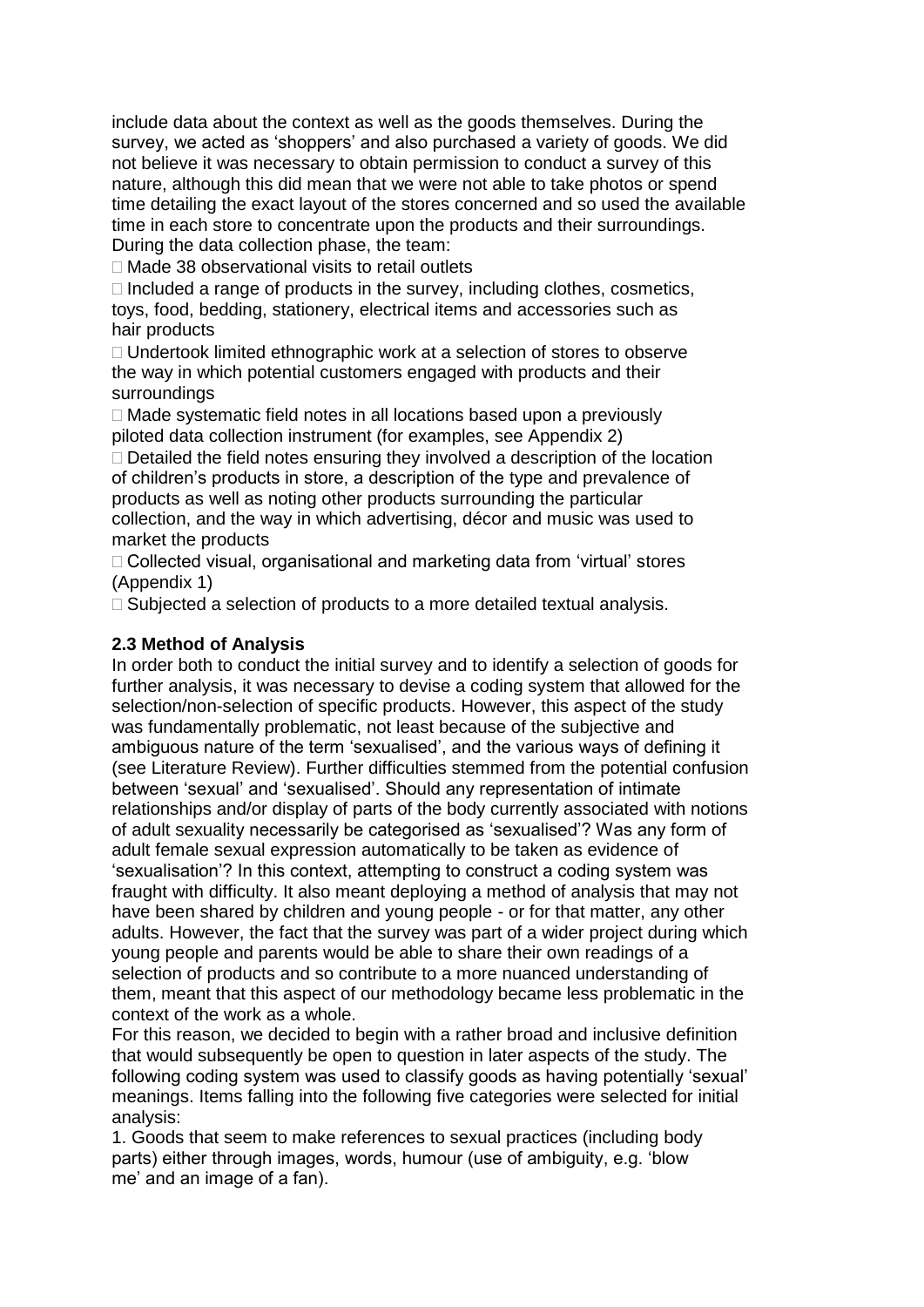2. Goods that appear to make references to sexual contexts through images, words, colours, styles, or items: that is, where the familiarity with the item stems from culturally sexualised contexts, e.g. stripping (shiny gloves), burlesque (feather boa), 'sexy' lingerie (styles, lace, red, black and purple), stilettos, animal print, glitter (many of these were originally markers of luxury and status).

3. Goods that emphasise body parts and shapes which might be argued to be culturally associated with adult sexuality, e.g. eyes, lips, breasts, cleavage, curves, legs, bottom, skin, groin.

4. Goods that duplicate styles currently considered 'high fashion' for adults. These can also be goods which are marketed in a way that combines items from an adult or potentially sexual context with images, words, or practices (e.g. play) associated with childhood, in such a away as to normalise them as children's goods, e.g. Mini Bourjois make-up which is marketed with the statement 'Cute size, a rainbow of colours and tiny prices'. They may also include 'cute' goods and popular brands associated with childhood such as Hello Kitty 'Sexy Little Mints', sweets that carry potential sexual connotations by virtue of their title and image.

5. Goods that contain a reference to gender stereotypes, for example by overemphasising physical attractiveness, associating females with love and intimacy, or associating men with aggressiveness and dominance, either through words, images, symbols, or activities.

These are clearly many potential overlaps between these categories. It should be emphasised at this point that, while goods that fit these descriptions may be identified as carrying *sexual* meanings, or particular meanings associated with *gender*, this may not in itself necessarily be sufficient to categorise or consider them as *sexualised*. While this system of categorization was deliberately broad and inclusive, it is not our intention to imply the manufacturers or retailers of these goods are 'sexualising' children. It should also be emphasised again that goods that appear to 'fit' into one or more of these categories may not be perceived in the same way by children. However, the examples of particular goods that are described in the following sections fit one or more of the categories (as indicated), and we have been systematic and rigorous in applying the categorization scheme.

## **2.4 Findings**

The following examples from the survey illustrate how we operationalised the categories and contexts listed above in the stores we visited. These examples also give details of the context in which goods were sold and (where possible) detail the marketing surrounding products aimed at children and young people.

## **2.4.1. Amazon** http://amazon.co.uk

Amazon only sells products online and is perhaps the most well known of all online retailers. It is a very complex online shop in terms of the organization of products and seems to be aimed at encouraging specific searches rather than aimless browsing through the store. Therefore, 'shopping' here is a very different experience from shopping in a store with a physical environment.

#### **Context**

Images used are of the products themselves, rather than images of any additional marketing materials (although quite often the products themselves are branded goods). The clothing section can be searched by using the term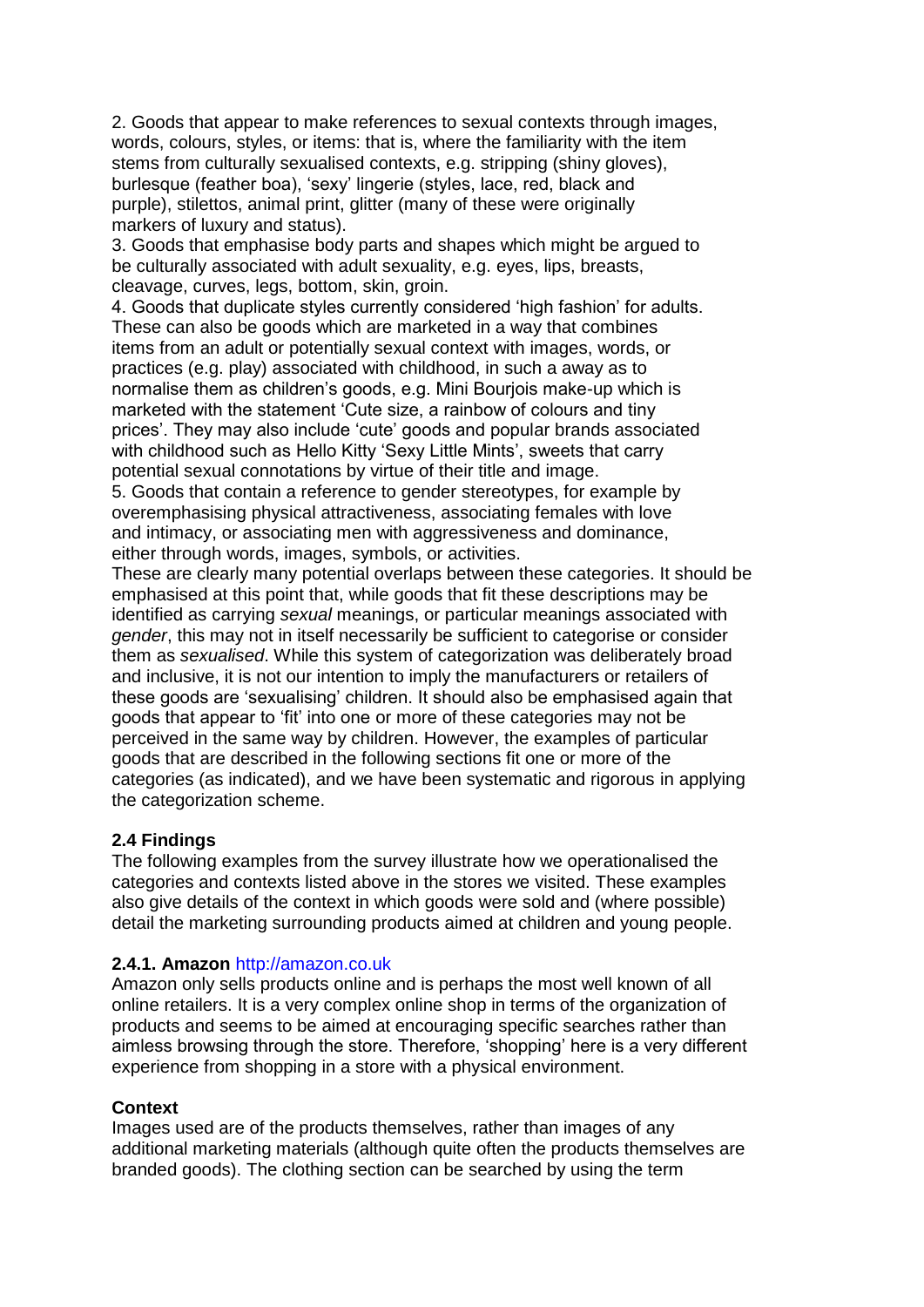'children' and the toys and games section by selecting specific ages of children. However, hundreds of items can be retrieved in every category so it is difficult to see whether any items listed within these sections have sexual connotations. Therefore, we decided to undertake a specific search for 'sexy' products using Amazon's own search terms. This search provided some interesting (and occasionally incongruous) results. A large number of 'sexy' items are found in the

Toys and Games section and for some reason Amazon's search criteria also suggests that these 'sexy' items can be further differentiated by children's ages, with the listing indicating the number of products available per age group, as follows: Birth to 12 months (4); 3 to 4 years (9); 5 to 8 years (1); 12 to 16 years  $(7).$ 

#### **Example of selected goods**

*Hello Kitty Sexy Little Mints* can be found in the 3 - 4 year age group under the 'Toys and Games' section. These sweets might be considered sexual due to the product name, but also because of the image on the front of the tin which features Miss Kitty's face giving a wink indicating that this product fits with categories 2 and 3 of our coding system.These are sweets that appear to be aimed at young females and, given the age category they are listed under, might be seen to be aimed at children. However, this is more likely to be as a result of the Amazon search engine directing the search towards the 'manufacturer's minimum age' criteria rather than as a result of the sweets actually being aimed at 3-4 year old children. Nevertheless, 'Hello Kitty' is both a 'cute' and popular brand amongst girls under the age of 16 years (see discussion of Claire's below) and sweets are traditionally associated with children and childhood.

## **2.4.2. Littlewoods**

Unlike Amazon, Littlewoods is still organized very much like other physical outlets. It has a children's department which is divided and searchable by many subsections. None contain items with sexual connotations and overall the children's department seems to target mostly parents of young children. It does not appear to have a teenage section. Like many popular retailers it does sell a large range of Playboy branded products, although these are not aimed at children.

## **2.4.3. Topman**

Topman is a popular clothes and accessories store that seems to be aimed at younger men. Topshop, a partner store, is aimed at young women and both stores are quite often found housed in the same structure. Like Topshop, Topman has a reputation for producing very trendy, fashionable, and arguably 'cool' clothing. While the store is not actually aimed at children and young people, participant observation indicated that it is very popular with younger teen boys and many items start from size XXS (extra, extra small).

## **Context**

Products are arranged according to clothing category, with tee-shirts, casual wear, jeans, suits and underwear being arranged separately. Staff are young and 'trendy' and wear clothing available in store. Products are used as marketing tools, via mannequins and selected items pulled out for display. There was a limited range of visual images featuring male models posing in selected items.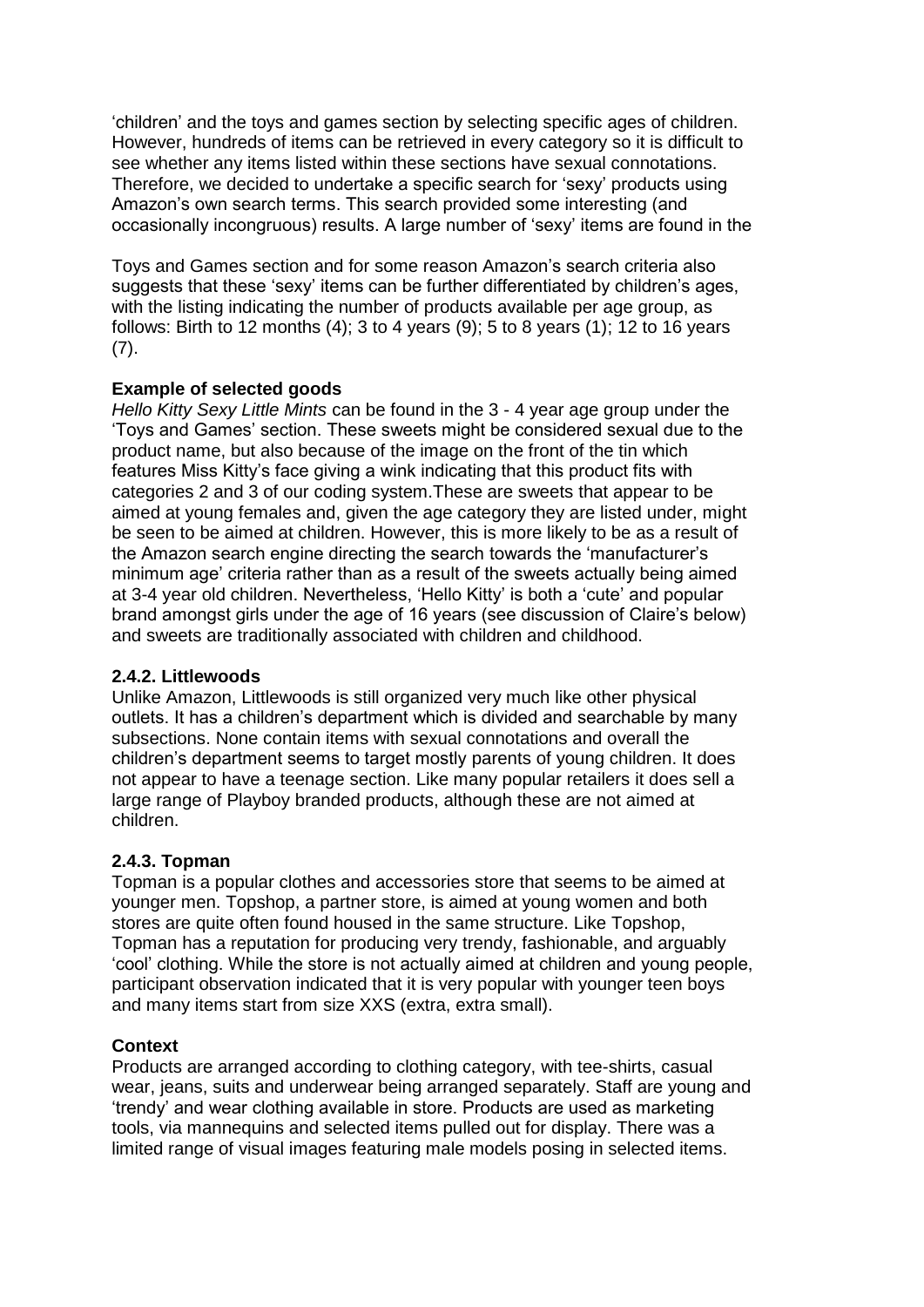Types of products available encompassed both ordinary and affordable branded and designer goods ranging from tee-shirts, suits, jeans, underwear and accessories. A range of tee-shirts with 'humorous' images and words were arranged against a back wall. Playboy branded tee-shirts were quite a prominent aspect of this collection.

#### **Examples of selected goods**

*Playboy tee-shirts.* These tee-shirts were part of the Playboy branded range and were available in sizes XXS (81-86cm chest) to XXL at a price of £20. All shirts featured pictures of Playboy images - that is, semi-nude young women - in a variety of provocative poses indicating a fit with categories 1, 2 and 3. While the image on the tee-shirt is clearly of a sexual nature, it could also be argued to be a retro and slightly ironic statement. However, despite the popularity of the store with young male teens, these items of clothing are not actually aimed at children. Instead, our observation in malls supports the notion that, especially for young people, shopping is not always the primary activity. Rather, shopping centres and shopping malls provide a space where young people can hang about with friends. Browsing aimlessly through trendy stores with a group of friends without engaging in the actual purchase of goods is a popular leisure time activity for young people. For the young male teens that we observed, giggling over images from Playboy seemed to be a pleasant way of passing the time. *Monkee Genes.* These products are a range of low-rise or low-slung jeans for £50 starting from size 26 inch waist with an extra short leg. The majority of other jeans aimed at men in the store seem to start at a size 28 inch waist, which is still quite small. The availability of size 26 inch waist jeans in the low-rise range

seems to support other evidence that suggests low-rise jeans tend to be directed at the teen market (for both boys and girls). The majority of the styles on offer are tight jeans, but others are designed to be baggy. These jeans seem to fit into category 3 as they appear to reveal parts of the male body associated with adult sexuality, such as stomach/midriff, hips or buttocks and buttock cleavage.

## **2.4.4. M & Co.**

Previously known as Mackays, M & Co. is a national department store that sells clothes, accessories and homeware aimed at men, women and children. In marketing itself it promises affordable quality products for all. The store we visited distinguished between children and adults and was spatially divided into separate sections. Adults and children were divided along gender lines but more space was devoted to clothes aimed at women and girls. The clothing section for children and young people was divided into three separate sections according to age: 1½ years to 5 years, 5-10 years and 9-13+ years. However, the 9-13+ years section also now appears to include clothes for 7-8 year olds. While M & Co. differentiate clothes according to age, some items in the children's section, particularly 'party' clothes and evening wear, appeared to be similar to those in the adult female section (see category 4). Clothes for children were also the most prominent section in the store, and were situated immediately facing the front door as well as along a side wall after entering the store.

## **Context**

Displays and décor were very limited. Signs designating age range and pictures of products surrounded the collection. Mannequins wearing party/evening wear from the 9-13+ range were prominently displayed. One of the most heavily featured and marketed goods was the chain's 'Kylie' range. Signs surrounding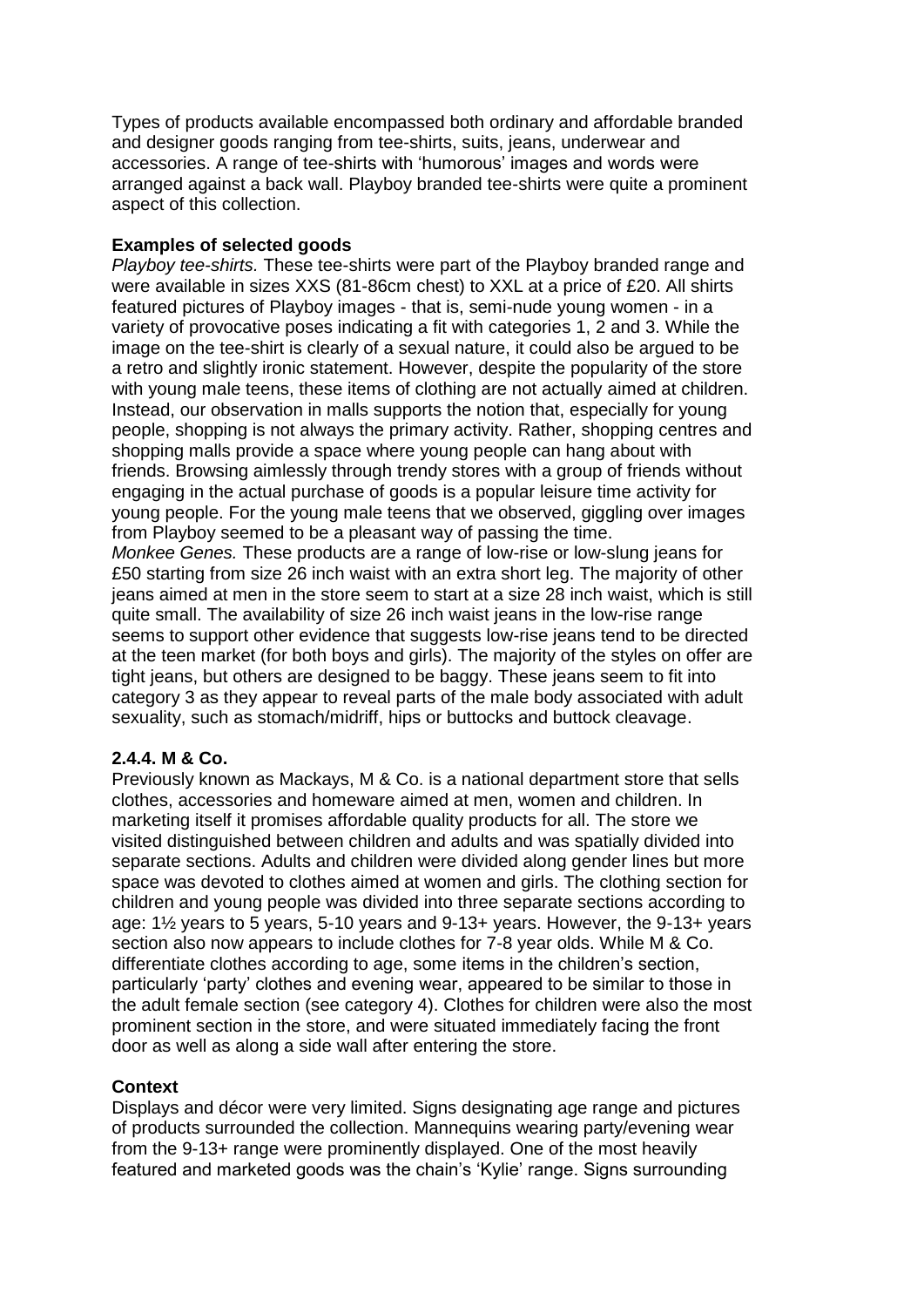the collection indicate that this is aimed at ages 7-13+. This range includes leggings, strappy vest tops, tops with sequins and shiny material, black ra-ra skirts with lace and underwear. Underwear ranged from plain non-padded bras to padded colourful bras with 'Betty Boop' and other popular logos, from standard plain pants and boxers to those with fake leopard skin print from the 'Kylie' range. Other products featured in the 'Kylie' range were quite similar to those products aimed at the 5-10 age range. The 'Kylie' range was the most prominently displayed: it was positioned directly opposite the front door and was very visible from outside the store and seemed to act as both product and marketing tool in terms of addressing potential customers.

## **Example of selected goods**

'*Kylie' leopard skin print boxers*; £2.50, for 9-13 year old girls. These boxers seem to fit into category 2 as they could be argued to make reference to sexual contexts through the use of animal print material.

*'Kylie' sequined boobtube dress*: £20 for 9-13 year old girls. This is marketed online as an aspect of their party wear range as 'Sparkly stuff for princesses'. The dress fits with category 3 of our classification as it appears to emphasise body parts culturally associated with adult sexuality. It is strapless, seems to cling to the chest area and leaves shoulders and arms bare.

#### **2.4.5. New Look**

New Look is a clothes and accessories store that targets mostly women. It markets itself as offering 'high fashion' at affordable prices for all. The New Look store which we included in our survey distinguished between adults and children and was spatially divided into four sections: an adult collection located on the ground floor and a mixed section located on the first floor consisting of a collection for children aged 9-15 called 'Generation 915', a section for children called 'Kids', and a shoes and accessories section for a range of age groups. While this New Look store distinguished between adults and children via the labelling and spatial arrangement of its goods, particular aspects of the collection and the ways in which items were arranged and displayed also blurred such distinctions.

## **Context**

A very large image of a young couple is mounted in a centre position behind the tills. The 'Generation 915' collection and items on several stands in the 'Kids' 35

section are direct copies of the adult styles sold on the ground floor: e.g. tight jeans and shiny slim belts (from age 4), denim hot pants, mini skirts, animal print items. Apart from some 'tankinis', the swimwear and underwear collection duplicates styles sold in the adult lingerie section, i.e. bikinis, padded bras, lace embroidered briefs. The most prominent stand when coming up on the elevator is the swimwear stand to the right. It stands out through its mix of bright colours and shiny materials. Bikinis are on the top racks, at eye-level for 9-15 year olds. Right next to it is the underwear stand. Both swimwear and underwear are therefore presented as a key feature of fashionable outfits rather than placing emphasis on their functionality. While the 'Kids' section is semi-separated from the other areas in the shop through a wall with racks, clothes on both sides of this wall comprise sizes 4 to 15 years. A distinction between adult women and children is further blurred by the adjacent displays of shoes and accessories for women of an unspecified age. Overall, these contextual aspects could be understood to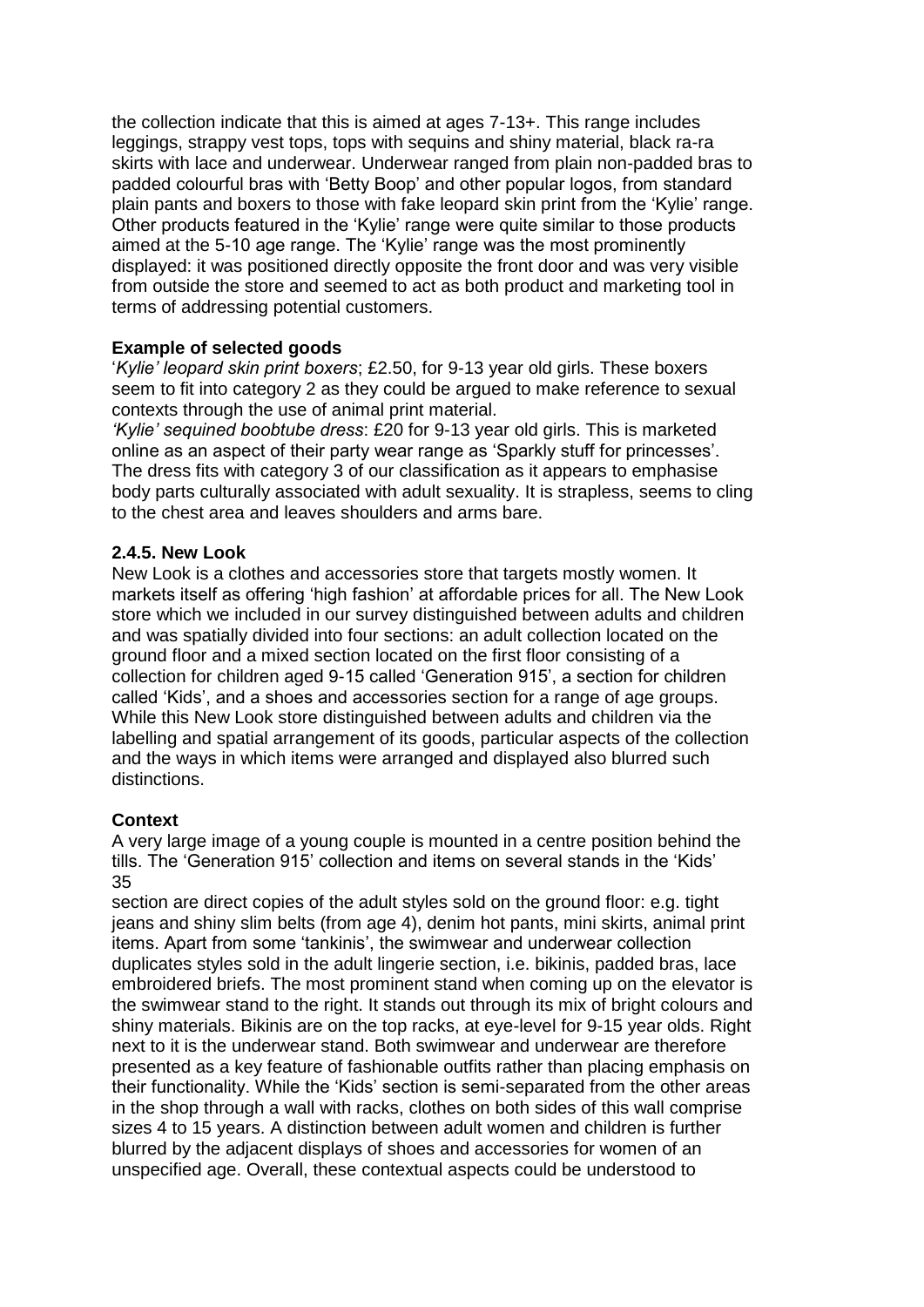suggest that all females aim for the same look and appeal..

#### **Example of selected goods**

*'Glitter Butterfly Bikini':* £10, ages 9-15, second 'most wanted' item in the swimwear section of the New Look online catalogue. The bikini falls into our categories 3, 4a and 5 and arguably also 2. It could be argued to emphasise body parts associated with adult sexuality. The top is padded; the heavier padding at the bottom of the cup and the gathered fabric detail give the impression of a full breast and cleavage. The print combines butterflies and hearts in colours black, purple and gold. The bikini bottom is tied at the sides.

## **2.4.6. Asda Living**

The store comprises the sections of the Asda direct catalogue excluding food and cleaning goods. 'George', its clothes collection, comprises a women's collection (with a lingerie section and a section for younger women called G21), a men's collection, a baby collection, and a 'kids' collection for ages 6 months to 12 years. The store that was visited for the survey distinguished between adults and children and boys and girls through the labelling of sections and spatial arrangements of goods. Children's toys were located on the first floor.

## **Context**

The store décor is generally very functional and there are no displays of outfits on mannequins. Without the use of such reference points, no specific customer is addressed and no specific standard is set with which customers should identify. It should be noted that at the time of observations customers comprised mostly parents with children.

The collection is a mixture of functional and more dressy essential wear which tries to link to current fashion trends, some of which are also continued in the 'kids' section (leggings and mini skirt with animal print, 'rock music' themes). There are many similarities between styles and prints in the adult and children's 36

section (e.g. character prints, Rock theme, Ahoi theme), but the 'kids' collection contains more Disney/TV themes, and more child-like prints and bright colours. In the store we visited, the baby and children's clothes collections were located to the right of the ground floor and separated from the adult clothes sections through a wall followed by the shoe section (for women and men, adults and children). Within the children's section goods were spatially grouped by age and gender, with the older boys (4-12) collection separated from the older girls (4-12) section by the toddler section. This spatial separation of boys and girls reinforces a notion of gender differences which is further played out through contrasting colour schemes and prints.

## **Example of selected goods**

*Animal printed skirt and leggings set*: £8, 4-12 years, rated number two in the skirts section of the online catalogue. The item could be argued to fall into category 4 and to some extent category 2. It is a mix of a style currently in fashion for young women and the net skirts in fashion at under-18 club nights. A very short, layered skirt (leopard print black and white with white net), black patent belt, black leggings. Black and white colours, animal prints, short net skirt and corset also feature in Lady Gaga's video for her song 'Love Game'. The association with Lady Gaga's video may also link this item to category 1.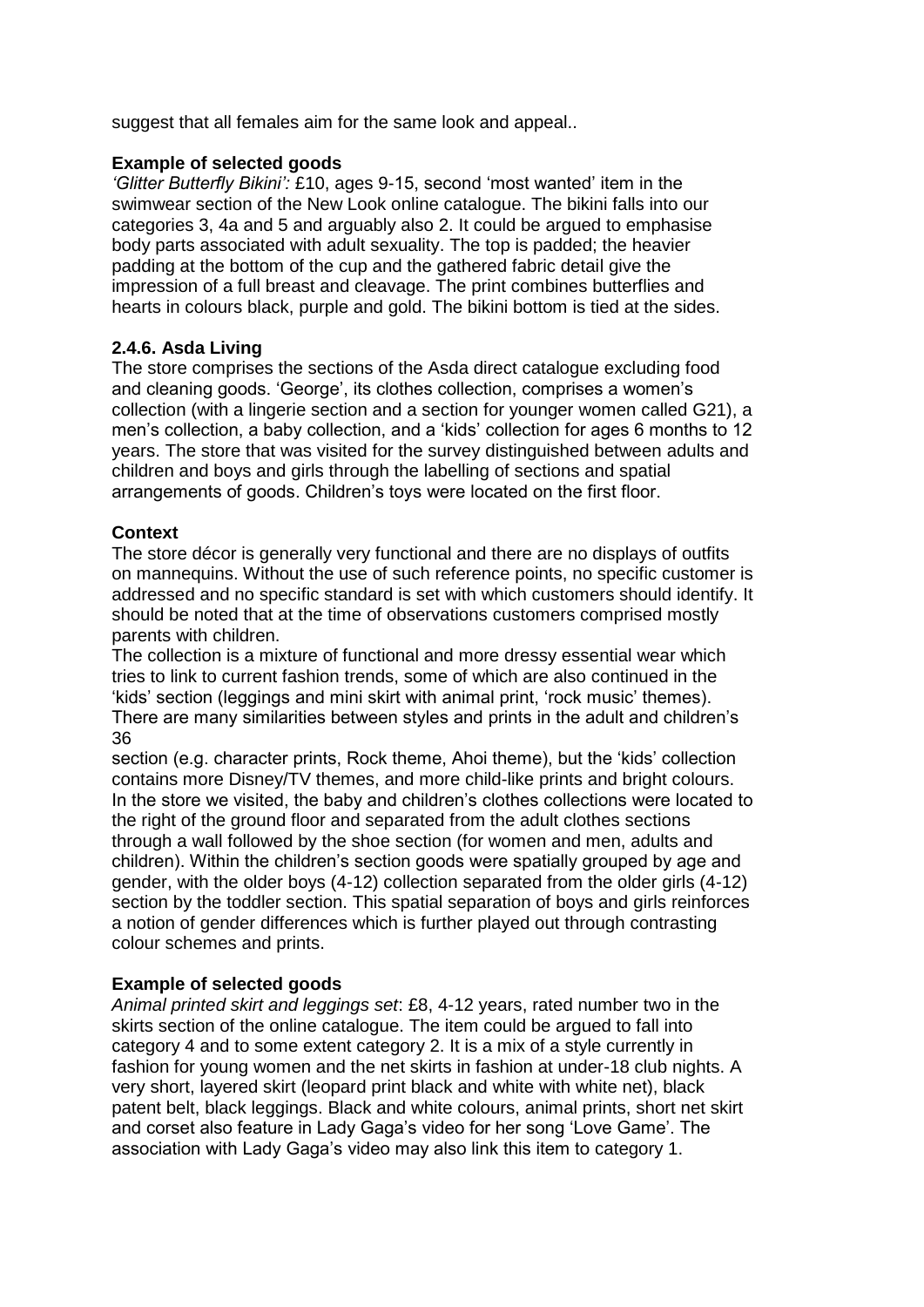#### **2.4.7. Toys 'R' Us**

This store targets mostly parents and young children. The collection is broadly divided into the following areas: a mix of mostly small and seasonal toys in the first aisle at the entrance; school accessories; electronic toys (games, computers, musical instruments); educational toys; a large section comprising several aisles on the centre right for boys; a large section comprising several aisles on the centre left for girls; boxed games and traditional brands on the outer aisles; bikes and sports/outdoors (swings, pools, trampolines etc) in the back of the store and next to the tills; and baby accessories targeting parents. Items are mostly brightly coloured plastic, based upon popular television and Disney themed products.

## **Context**

The décor is fairly functional, and displays feature mostly images of Disney and television characters. The aisles for girls and boys are differentiated through pink and blue/black signs with section names in ornamental or bold writing. The majority of goods are explicitly gendered, fitting in with category 5. The boys' section comprises two aisles labelled 'Action Adventure' and one called 'Fast Lane'. They contain cars, planes, action figures, toy weapons, dressing-up clothes (pirates, police, cowboy, knight). A further aisle called 'Universe of Imagination', although containing unisex goods such as play dough and fingerpaints, is also located on the boys' side. Across from this is the girls' section, comprising 'Girlz Boutique' (two aisles), 'You and Me' (two aisles), and 'Girlz'. These contain soft toys, small dress up figures and collectables, baby dolls and accessories, Disney dolls, Barbies, Bratz dolls, one whole aisle with Hannah Montana items, dress-up clothes (princesses, fairies, dream dazzlers). In contrast to the boys, who dress up in specific roles or professions, girls seem to be invited to dress up as women who use goods to look attractive. The boys' and girls' sections occupy the largest space of the shop and are arranged in aisles opposite each other. In the girls' sections a lower shelf divides two aisles, which therefore creates a wider space and invites the gaze to wander between two aisles. The aisles with goods for boys appear narrower and goods are stacked more closely. While the dressing-up outfits for boys largely sit on a messy shelf, the dressing-up clothes for girls are mounted on a wall. Arguably this arrangement invites boys to action, while it invites 'looking' in the girls section.

## **Example of selected goods**

*Glamour Heart Cosmetic Case*, £14.99, from 4 years. Located in the centre middle aisle of 'Girlz Boutique', this item falls into categories 3, 4a, and 5. It is surrounded by other cosmetic sets, e.g. a range called 'Pink', another called 'Gorgeous' (bath gels in lipstick, mobile and stiletto shape), and a cosmetics range from 'Totally Me'. The case is in the shape of a large heart, pink with heart prints and 'Love' and 'Pop' written on the cover. It contains lip gloss, lipsticks, lip balm, nail varnish, eye shadow, glitter powder, nail jewels, and dress rings.

## **2.4.8. Disney Store**

Almost all products in this store appeared to be aimed at children (with a few for babies and adults) and all were connected to Disney characters from film, cartoons and television. The collection was broadly divided by character and type of product into toys, soft toys, games and fancy dress costumes, bedroom products including bedding, and homeware (including lights, plates, mugs etc). The collection also featured clothes (including pyjamas, underwear and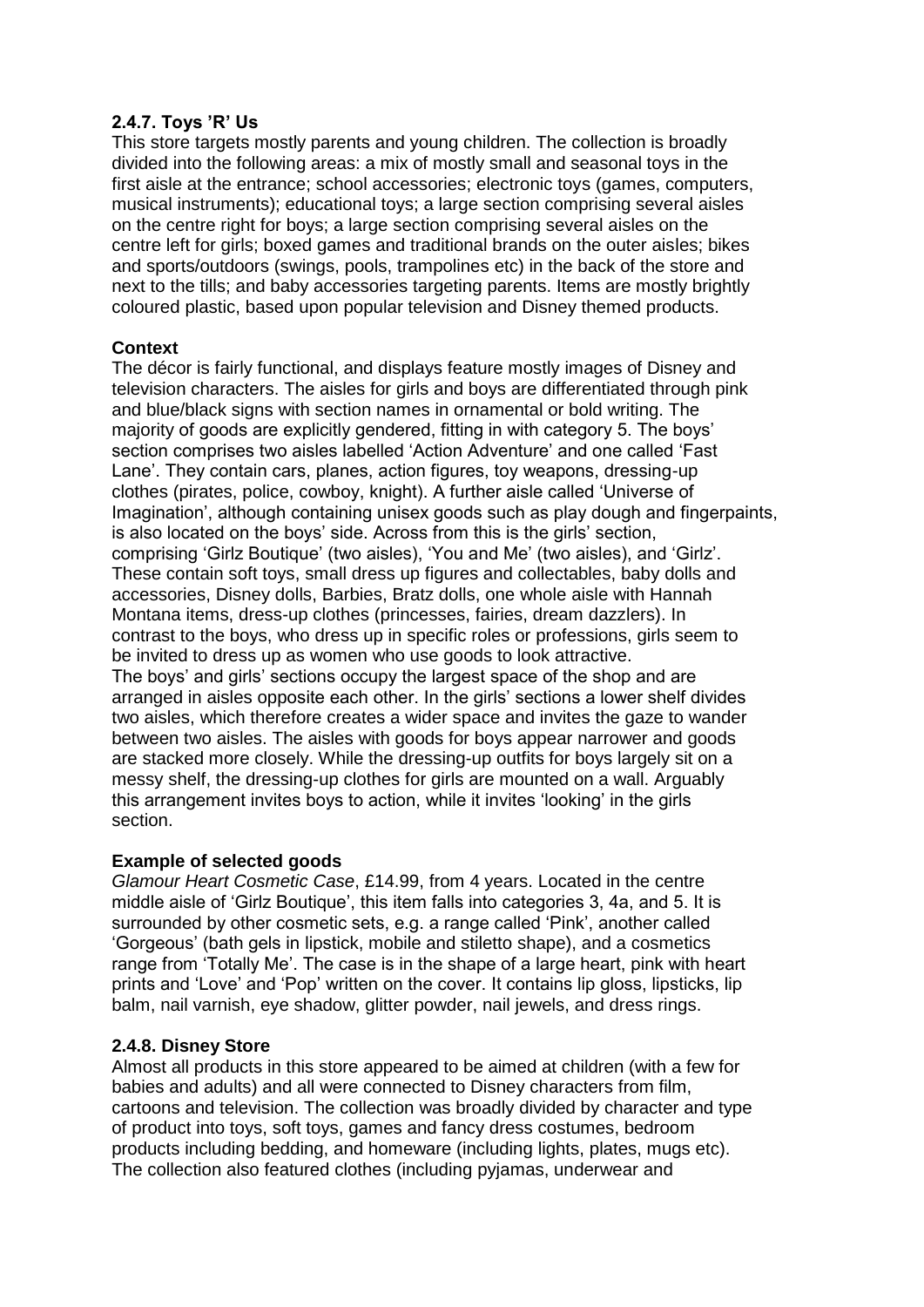swimwear), accessories (including hair products and jewellery), stationery (including pencil cases) bags, lunch boxes, media products (including CDs and DVDs and games), phones, cameras etc.

#### **Context**

Various popular Disney character images were used to market the collection and *High School Musical* was being screened in the store. This is a bright, 'fun' store designed to showcase the Disney brand and perhaps all goods should be understood by their relationship to the brand rather than as specific products in their own right. The majority of products were explicitly gendered and this gendering fits with category 5. The most popular items (determined by the amount of space devoted to the products, the variety of stock and the number of customers engaging with the products) tended to be those associated with *Hannah Montana* and *High School Musical*. *Hannah Montana* items were given a prominent position along a back wall that was visible from the entrance when customers walked by outside.

#### **Example of selected goods**

*Hannah Montana Bikini:* £14:99, aimed at 3–13 year old girls. This was a pink halter-neck bikini set (bra and pants rather than 'tankini' style) with lilac edging. Pink and lilac are the *Hannah Montana* colours. The *Hannah Montana* badge at the centre of the bra top pulls the top into a breast shape and draws the bikini top into a 'cleavage' and so can be argued to fit into category 3.

#### **2.4.9. Claire's Accessories**

Claire's Accessories is part of a larger international chain known as Claire's Stores and is a major high street retailer in the UK. Claire's Stores describe themselves as 'a store that targets girls and young women with the latest jewellery and accessory styles'

(http://www.clairestores.com/phoenix.zhtml?c=68915&p=irol-company) while Claire's Accessories describe themselves as 'offering an assortment of products geared towards teen girls' (http://www.claires.com/). Advertising displays on the windows of the store suggest older teenage girls as reference points. Marketing emphasises the attractiveness of teen girls elaborated with accessories, but spatial arrangements in store and the placing of products suggest a blurring of distinctions between female adult, youth and child markets. There is also the occasional appearance of male children.

## **Context**

Claire's sells an explicitly gendered range of accessories (category 5), including: hats; gloves; tights and leggings; socks; shoes; flip-flops; jewellery; hair accessories and hair products; hair extensions; make-up; nail polish and nail extensions; party bags; body jewellery and fake tattoos. They also market novelty items and costumes aimed at the 'Hen Night' market. These include tiaras, 'devil' headbands and feather boas.

Claire's seems to attempt to differentiate between the teen girl and younger girl market by marketing a range of products aimed at younger girls under the heading of 'Claire's Club'. In addition, assistants within the store approached during this survey stated that products such as 'pirate' tattoos and 'Sponge Bob Square Pants' party bags were aimed at boys and those buying for boys. It also seems that Claire's aims to target the teen girl piercing market with slogans such as 'When you're ready to get your ears pierced', accompanied by a considerable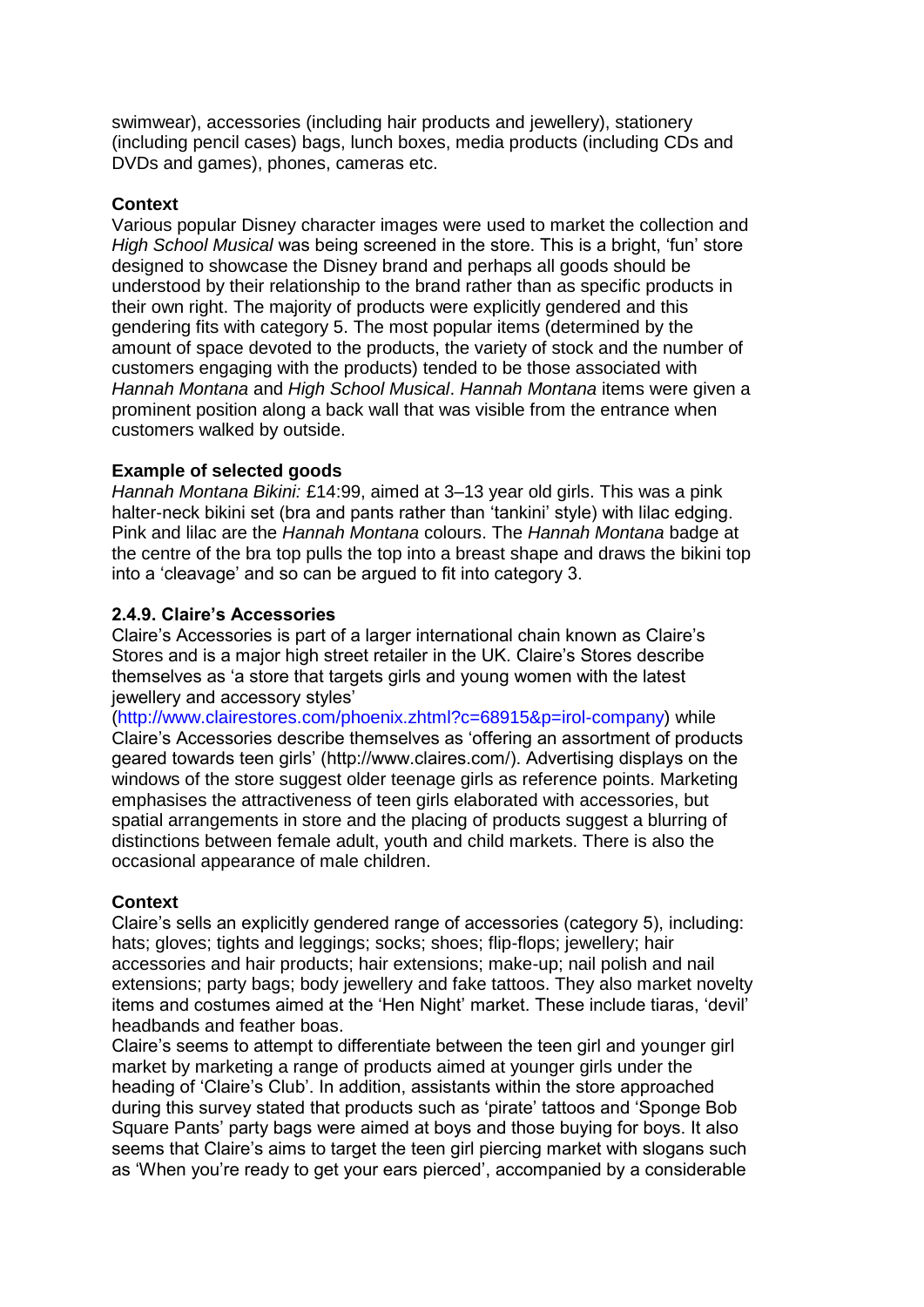amount of online and in-store material featuring girls that is devoted to the conduct and after care of piercing. Piercing itself tends to take place in the window of the store and is a good example of the blurring of the distinction between retail product, retail activity and marketing techniques. The outlet observed as part of this survey, like the majority of Claire's Accessories outlets in the UK, was small and tightly packed with products, allowing little space for additional marketing images. However, mirrors were used to accentuate space and they also provide opportunities for customers to try products in-store. This means that displays surrounding products were collections of other products rather than advertising images (for example, tights and leggings are located next to both the 'Hen Night' and 'Hello Kitty' stand). Overall, the marketing images used to advertise Claire's and the products within the store relied upon generic images of teen girls in *Hannah Montana*-type outfits and poses. However, Claire's appears to have made a conscious marketing decision in relation to differentiating between the teen and younger girl market. This is especially apparent with respect to positioning and marketing of goods in store. For example, under the heading of 'Claire's Club', it is possible to find a range of products such as face painting kits aimed at the pre-teen female market, positioned in their own section on backing shelves.

#### **Example of selected goods**

*'1 Night Stand' temporary hair colour, 'Raunchy Red'.* The product is a small tube of temporary hair colour which seems to be aimed at the older teen market. The images and pictures on the tube are of older teens in various stages of hair colouring with references to the temporary nature of the product. The reference to a 'one night stand' and 'raunchy' indicates that it could fit with category 1 in our categorisation above. In store, this item was placed on shelving next to goods aimed at younger girls containing items such as 'Butterfly Face Painting Kits'. The images of the under 10s and 'child like' face paintings on this latter product seem to indicate its intended audience.

#### **2.5 Concluding discussion**

#### **Prevalence of sexualised goods aimed at children**

A total of 32 retail outlets was surveyed and a deliberately broad and inclusive (if admittedly problematic and simplistic) definition of potential aspects of 'sexualisation' was deployed in both selecting and analysing a range of products. The overall results do indicate the existence of goods that might be described as 'sexualised', at least some of which appear to be aimed at children. However, they also suggest that the prevalence of such goods is actually rather limited. For example, even within our very inclusive categorisation scheme, many of the stores surveyed contained no examples of such goods (for example, Tesco, Littlewoods, Poundland, Debenhams, JJ Sports, D2 Jeans, Marks and Spencer and a variety of other stores on the list contained very little evidence of such goods). This is not to suggest that sexual imagery in consumer culture is not widespread, or that children do not consume products surrounded by such imagery. What it does indicate is that relatively few 'sexualised' products are specifically aimed at children. Clearly, children are not only subject to the influence of goods aimed specifically at them, but also to the influence of the wider consumer culture. Establishing the extent and nature of such influence is difficult for many reasons; but the wider availability of sexual imagery in mainstream culture could imply that the transition from child to adult status is becoming more ambiguous and more complex than perhaps was the case in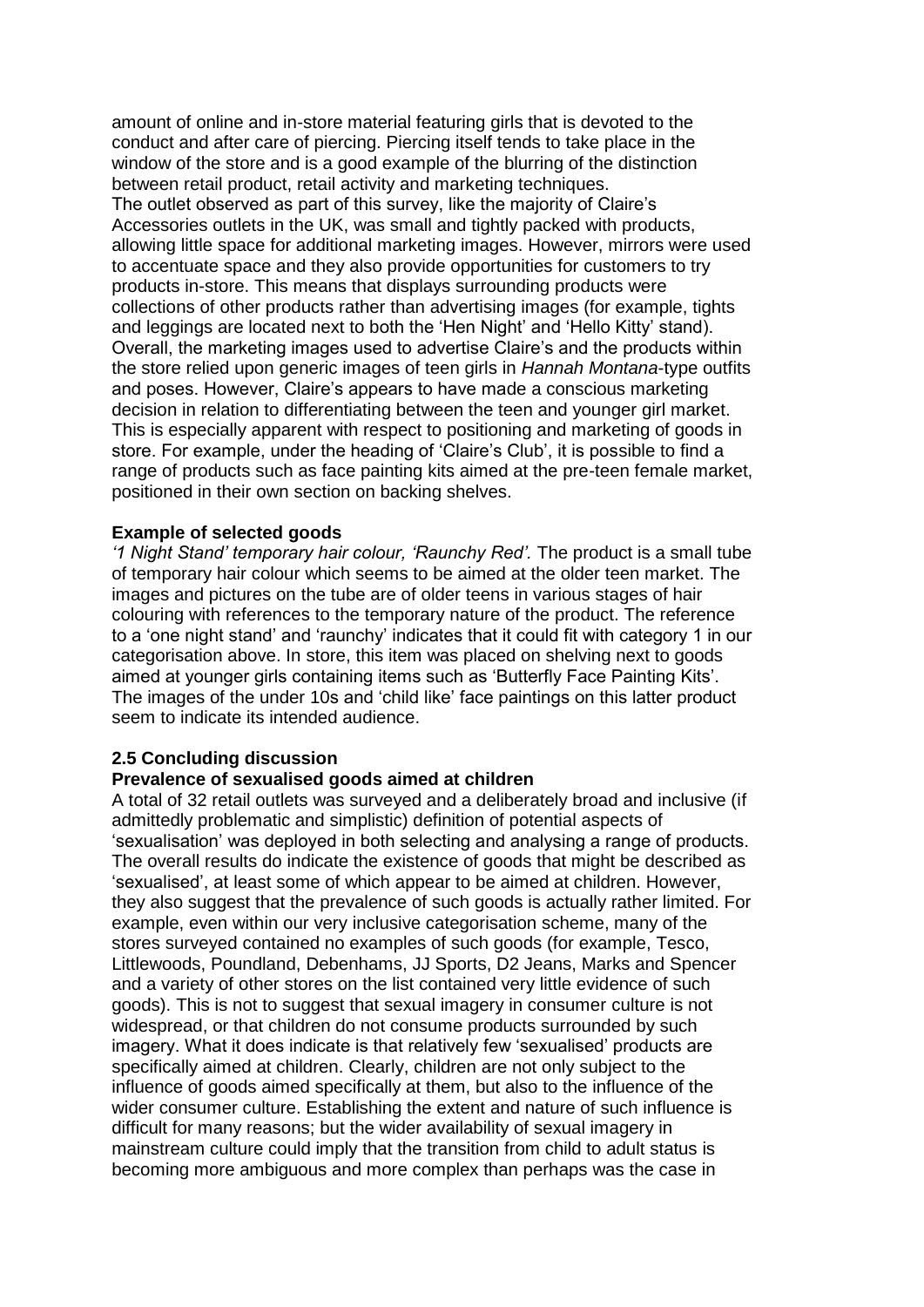earlier times (Buckingham and Bragg, 2005).

#### **Observations of young customers/potential customers**

Retail outlets and shopping malls are not always what they seem. On the surface they might appear to be purely commercial spaces devoted to the pursuit of commercial profit, but observation of the ways in which customers and potential customers engage with a retail space often reveals a slightly different form of interaction. For children and young people, commercial spaces might constitute a space of play, a place to meet friends or to engage in other forms of unspecified creative engagements that are not wholly determined by the purchase of consumer goods. Our observations of children and young people revealed that shopping itself was often a secondary rather than a primary activity. We frequently observed children frequenting outlets that did not specifically aim their products at children and young people as well as stores that did. Such seemingly aimless browsing can perhaps be contrasted with the rather more purposive search for products via online stores in which the opportunity for interaction with friends and peers is more limited. It might also indicate that a concentration upon sexualised goods *specifically aimed at children* tells us very little about the actual prevalence of sexualised goods to which children and young people are exposed. Even if we discount the influence of wider media culture, children and young people's active and varied engagement with consumer artefacts means that they are always exposed to a much wider range of goods than those that are aimed directly at them.

#### **Creating and blurring age distinctions**

Evidence from the survey indicated that commercial outlets are able to reinforce or even create age distinctions through the arrangement of products. Spatial arrangements in stores, such as placing products for adults and children on different floors, or arranging products for children in a sequential manner according to age, can work to reinforce age distinctions through applying an almost developmental sequence to the placing of products (Cook, 2003). It should also be noted that clothing that is specifically designed for and targeted at children is exempt from VAT: and in this case, it should be possible to identify unambiguously whether or not products are in fact targeted at children or at adults. However, what is aimed at children is not necessarily consumed by them, and what is aimed at adults is not necessarily only consumed by adults. In reality, there is no hard and fast rule when it comes to age distinction in the retail environment. Thus, spatial arrangements can also blur the distinction between adult, youth and child: for example, 'childlike' products such as fake cartoon tattoos can be placed next to novelty items aimed at the 'Hen Night' market (as in Claire's). Age distinctions are also blurred by the nature of the products themselves: for example, many clothing items aimed specifically at young people are exact copies of fashions aimed at adults, and make-up products for girls are often packaged as toys (as in Toys 'R' Us).

#### **Cross-generational retail outlets as 'aspirational' spaces**

A further complication in terms of differentiating goods aimed at children from goods aimed at the adult population is the existence of stores with a crossgenerational target group such as Quiz, River Island, or Topman. These retail outlets can be identified as 'aspirational' spaces for a number of reasons (Cook, 2003; Russell and Tyler, 2005). Such spaces do not explicitly target children or young people, and there are no explicit age markers attached to products, which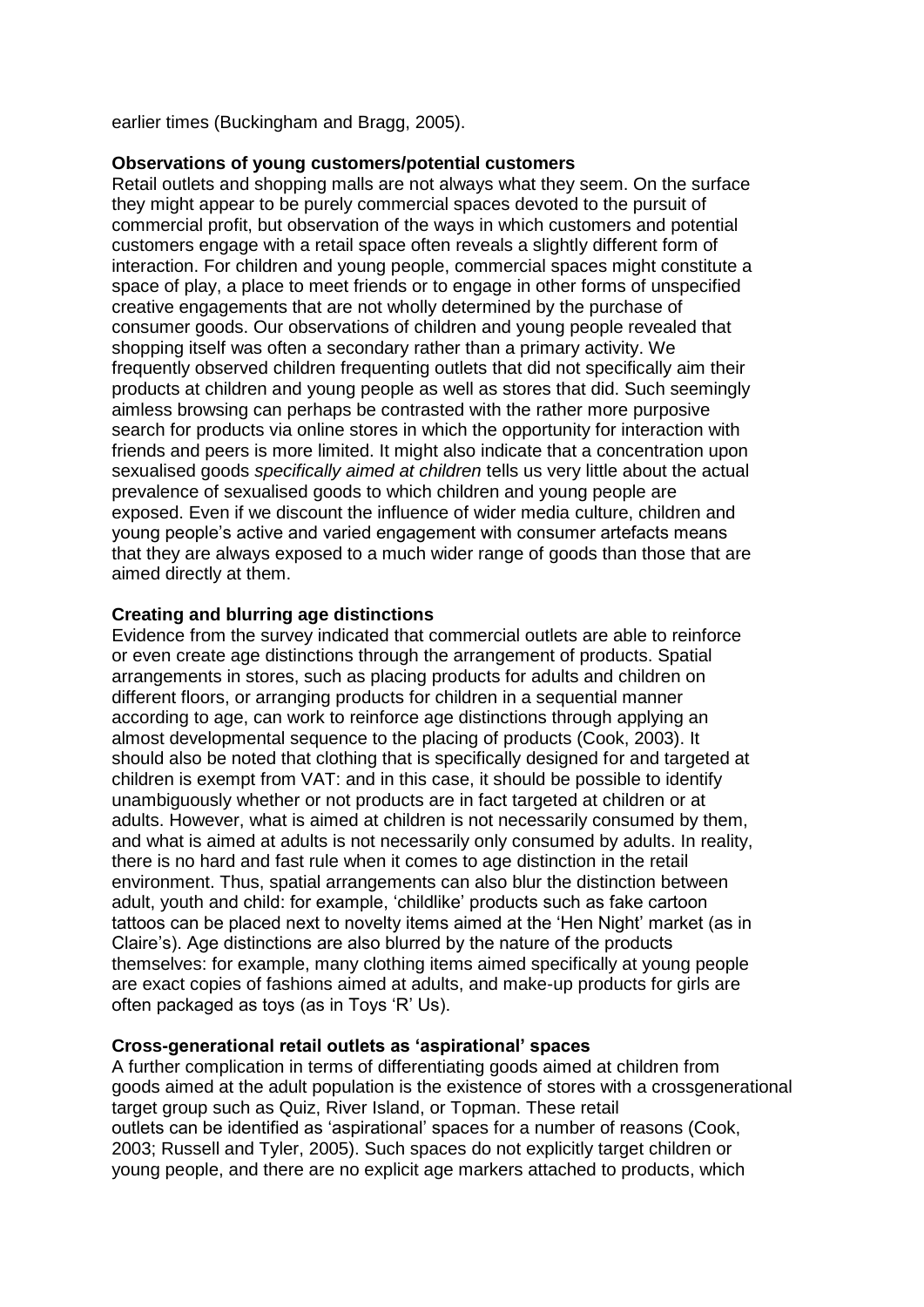means they have the potential to be used for the purpose of constructing a potentially desirable 'adult' identity. However, the potential for creative engagement with products might need to be combined with information from our background interviews with industry contacts, which suggested that young people were 'the target market by default' for such stores: the presence of very small clothes sizes (such as sizes 4-6 for women) might also point to the existence of this target market.

#### **Constructions of gender**

While age distinctions seem to be both constructed and blurred here, gender distinctions in the retail world seem to be more apparent and more rigidly enforced. While these distinctions were apparent in the selection of products themselves, gender stereotypes were also constructed by spatial separation (as in Toys 'R' Us for example) and then further reinforced by the use of colours, fabrics, slogans and marketing techniques. Stereotypical images of young people were also used to market products - for example, boys were more likely to be depicted participating in activities or at play, while girls were represented as 'looking' attractive in ways that suggest passive femininity. While this does not mean that girls do not critically engage with such images, it does suggest that they are targeted by marketing in ways that more explicitly emphasise gender as a crucial dimension of identity. In terms of sexualisation, while a few product ranges appeared to be aimed at teen boys (for example, jeans in Topman), the majority of goods found to be emphasising body parts and shapes culturally associated with adult sexuality (category 3) were more likely to be aimed at young females than young males. Indeed, it can be argued that the primary targets of such goods are females. However, goods aimed at the pursuit of a feminine appearance such as cosmetics, hair accessories, purses, handbags and other articles were much more prevalent than overtly sexualised goods.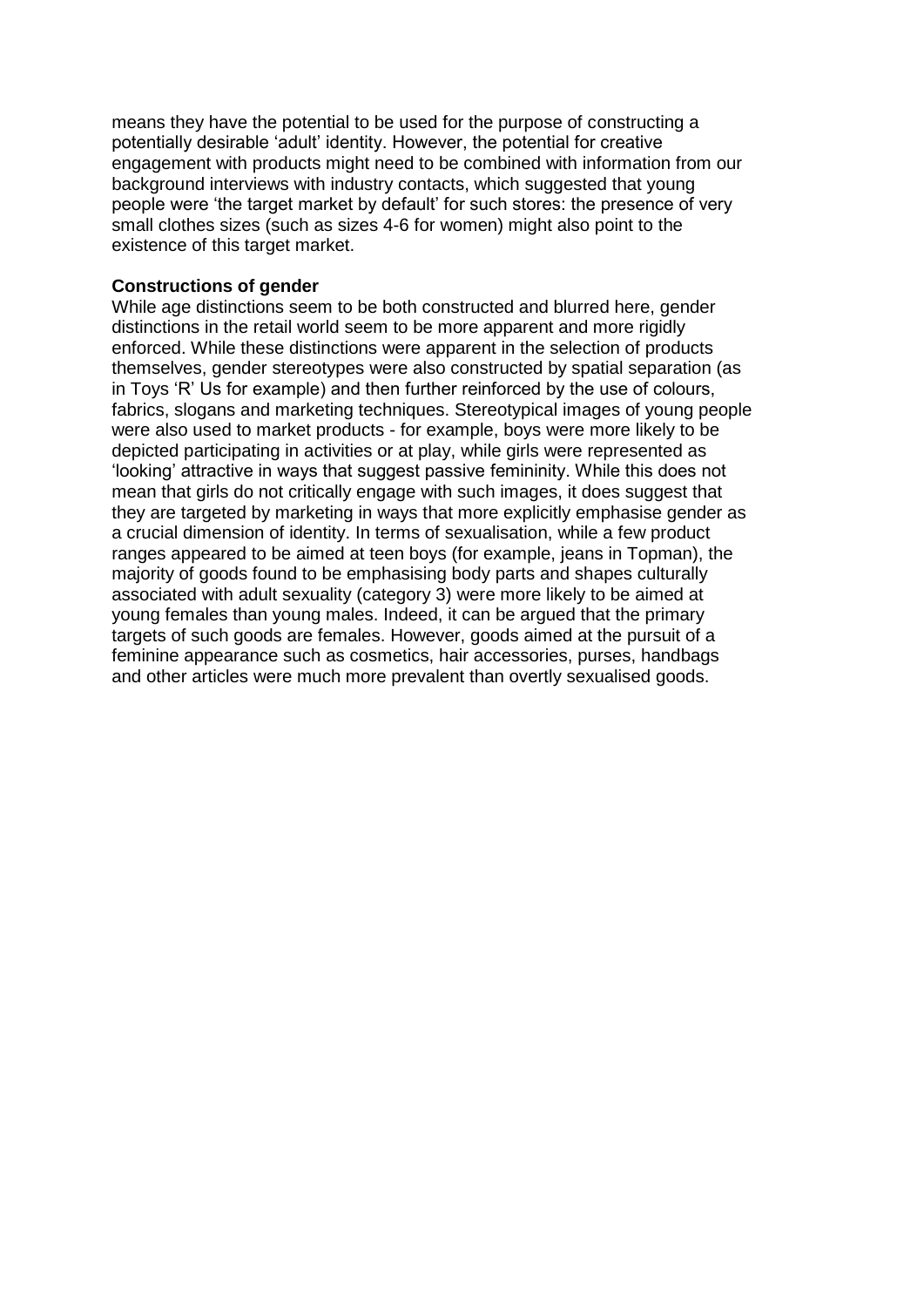## **3. PARENTS' VIEWS**

For our focus group work with parents, we sought to adopt a 'deliberative' approach in order to promote a considered and informed debate. We provided images of children and actual examples of the products we had collected in the retail survey as stimuli for discussion, and put forward critical questions or alternative points of view, as well as inviting personal experiences of the issues involved. All these implicitly raised dilemmas about the definition and characteristics of children and sexualised goods, and about how products are consumed and used at home, in schools, and other settings.

In all we conducted nine focus groups, with 43 participants. Women predominated in the sample, with 8 male participants. Four (three women, one man) were from minority ethnic backgrounds. There was a mix of class backgrounds, parent types (including single parents and a lesbian mother), child ages and numbers, and religious affiliations (Christian and Muslim). All participants received £30 in volunteer expenses, and snacks and drinks were provided. Six groups took place in the schools involved in the research with young people, which were in geographically and socioeconomically

contrasting areas (see Section 4 and Appendix 1 for more details), one in a hairdressing salon for children, and two at Glasgow Caledonian University. The format of the groups – which lasted at least two hours - consisted of:

□ Explanation of the research, completion of consent forms

 $\Box$  Icebreaker exercise (choosing one from a selection of images of children) and providing introductions to self, family, and the chosen image

 $\Box$  Personal experience of the issue – general discussion

 $\Box$  Looking at and discussing actual products from our retail survey

 $\Box$  Discussion of parents' 'key messages to the Scottish Parliament' and what might be done about the issue.

A more detailed account of the methodology is to be found in Appendix 1. The interviews were transcribed for analysis.

## **3.1 Values and beliefs about childhood and parenting**

Our participants had strong investments in the notion of a 'natural' childhood that involved innocence, play, fun, opportunity, learning, being together and being outdoors – and that often included, for girls, playing with make up and dressing up. In our 'icebreaker' exercise in which participants selected an image from a range that we supplied, depictions of children working, a boy soldier, a girl smoking and a beauty queen, generally elicited reactions of shock, revulsion, pity and horror and were read as signs of victimisation or abuse, of children being 'robbed of their childhood'.

One paradox here was that despite this near-universal consensus in terms of underlying hopes and beliefs about children's 'natural' innocence, parents could and did differ widely in their interpretations of what might constitute its acceptable and appropriate manifestations. Thus, girls emulating 'sexy' dance moves or wearing make-up could be read as innocuous fun, devoid of 'adult' sexual connotations, whilst for others, to whom innocence meant play untouched by knowledge of the adult world, the same activities were 'distasteful'. And it could be argued that whilst 'innocence' was not a term that young people used to describe themselves, in other respects they endorsed a similar set of values around childhood play, fun and learning – the difference being that they applied these to their involvement with 'sexualised' goods and consumption whilst many

#### 42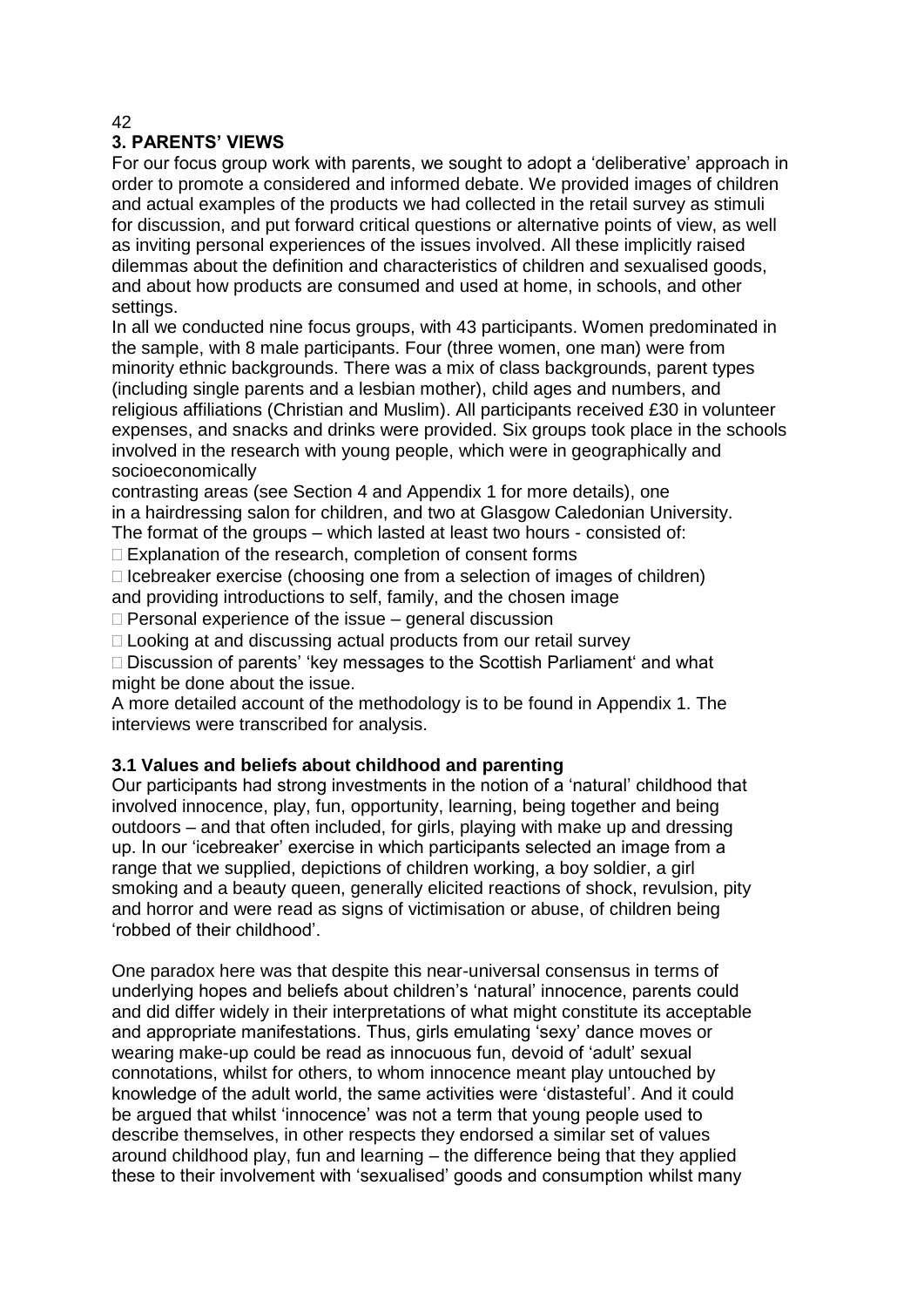parents did not (see Section 4.3).

It is important to underscore this finding. The debate about 'sexualisation' implies that consumer goods act on children in negative ways; for this unfortunate state of affairs it holds responsible the retailers, manufacturers, or parents who (irresponsibly) buy them. In this research we did not want to talk only to parents who agreed with this position, but actively sought alternative viewpoints – such as the owner and customers of a children's salon that had been accused in the media of promoting the sexualisation of childhood. Yet in doing so, we did not enter a different moral universe. We found mothers who cared about their daughters' wellbeing, about developing them through educational and other activities, for whom playing with make up was fun, a 'treat', something they remembered from their own childhoods, and who drew selectively on the products of the commercial world to help (their) girls do the same. Like all the other parents in this study, they believed that 'lines should be drawn' and pointed to those whom they saw as overstepping boundaries; and whilst their 'lines' differed from those of some parents, they were close to others (and indeed to the young people) in their views. It is not helpful to construe those who do not support the 'sexualisation' thesis as ignorant, thoughtless and/or in need of reeducation. Parents generally saw children as passing through 'natural' stages of development towards adulthood, which required them gradually to take on increasing responsibilities, as a rehearsal for adult life. In addition, most participants held what might be termed broadly 'democratic' ideals of childrearing, recognising children's rights to be different, to make their own decisions, to develop their individuality and express themselves. As a result, many parents accepted that by secondary school or by the age of 12/13, children should if they wished have the final say on clothes and items of personal care. Their perception of the significance of the 'milestone' of high school often mirrored young people's:

Going to secondary school they change really quickly, I think they change in about three weeks of being there, their faces change, their bodies start to change, they get a… they're a bit bewildered when they first arrive and they quickly learn […] And it is at a time when their bodies are changing quite quickly so it all seems to come together. So I'd say really that once they get to secondary school they're kind of off and launched (Mother, FG2)

This focus on personal relationships and consumption as the key sphere for the exercise of choice is arguably produced by the absence of other arenas in which young people are permitted any decision-making role. In contrast, one parent pointed out that by the age of 14 she had left school, had a job and was running a household, whilst her youngest daughter who was now that age could barely deal with her own laundry (in common with her peers, as other mothers in the group agreed).

Nonetheless, these beliefs and values about 'natural' childhood and development shaped parents' responses to 'sexualised' goods, as we discuss below. It also led many to argue that sexualised goods were not 'worth the battle' – that is, they would not go so far as to risk alienating their children or jeopardizing their relationship with them over issues such as clothes and hairstyles. These could be seen not only as comparatively trivial ('there are worse things they could be doing'), but also as part of the 'natural' rebellion of adolescents against their parents.

Whilst our data do not permit secure generalisations about gender differences here, mothers described going shopping with their children more than did fathers.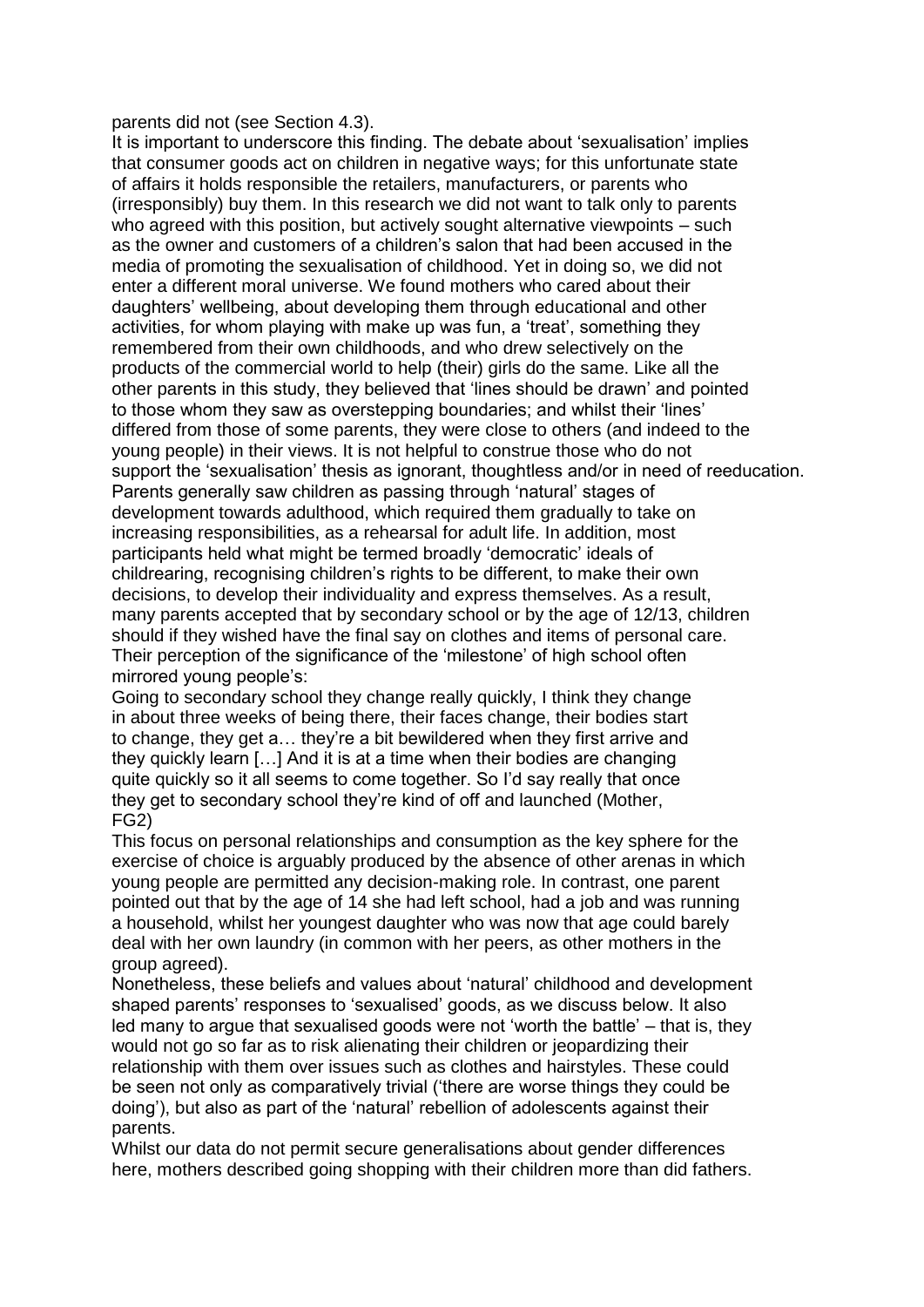They were therefore perhaps more familiar with what was available, more aware of their children's desires, possibly under more pressure to fulfil them, and (at least in our discussions) less judgmental or inclined to be definitive about what was 'right' or 'wrong'. This in turn enabled them to mediate between fathers and children where necessary. (Several mothers described the clichéd scenario where male partners refused to allow daughters to go out of the house 'dressed like that'). A relative lack of familiarity with contemporary retailing, rather than gender-based differences, might explain some fathers' negative reactions to store layout and ranges – for instance, being embarrassed to find women's lingerie displayed next to children's wear, or (as reported by a mother) loudly describing clothing in one store as 'everything the child prostitute needs'. A more relevant difference related to the age and numbers of children. Those with older or grown up children were as a rule noticeably more relaxed than those whose child/ren were still young. Parents explained this variously as because they were 'more experienced' at parenting; because they were 'exhausted' – 'you can't be bothered because you know what's coming'; 'it's too much of a battle… and you know the first battle didn't work out' (mothers, FG5); and because, having seen their first children successfully grow into adulthood, they realised that things that once caused conflict were less important than they had thought at the time.

Compared to the sensationalising of this issue in the media, the overall tone of the group discussions was thoughtful, often hesitant and even inconsistent. If young people constantly monitored the significance of their and others' consumption choices, parents appeared to do the same in relation to their childrearing, critically reflecting on their own upbringing, on the difficulty of accepting their children's increasing maturity, on the cultural relativism and even contradictoriness of their own views, and on the difficulty of finding solutions: I'm forever questioning myself - am I bringing them up right or am I just going on what happened to me and forcing that on them? And you're constantly [in] a tug of war with yourself, trying …are you doing the right thing? Or am I not? (Mother, FG5)

It's like you want them to grow up in some ways but not in others. I want her to be more responsible and act in a more mature way when it comes to helping around the house but I really don't want her to grow up too fast when it comes to her self image and the way she dresses and the kind of influences that she's subjected to. But I don't have any control over them because they're not just me, they come from everywhere (Mother, FG1)

#### **3.2 How far are sexualised goods** *a* **problem or** *the* **problem for parents?**

Since this was a self-selecting group, it would be reasonable to hypothesise that parents' participation in the research would be motivated by strong pre-existing views about (and probably against) sexualised goods. It is therefore interesting that our recruitment was lower than we had hoped. There could be many reasons for this, such as: our relatively small budget, with attendant difficulties in publicizing our groups and sustaining contacts with potential participants; the extent of schools' support for the research, since letters to parents were distributed through them; different schools' sense of community and relations with parents, which may have made some more welcoming than others as venues. However, one further reason that needs to be considered is whether this really is an issue that parents are as concerned about as the public debates tend to suggest.

In interpreting our data, we also recognised that the context of the groups, and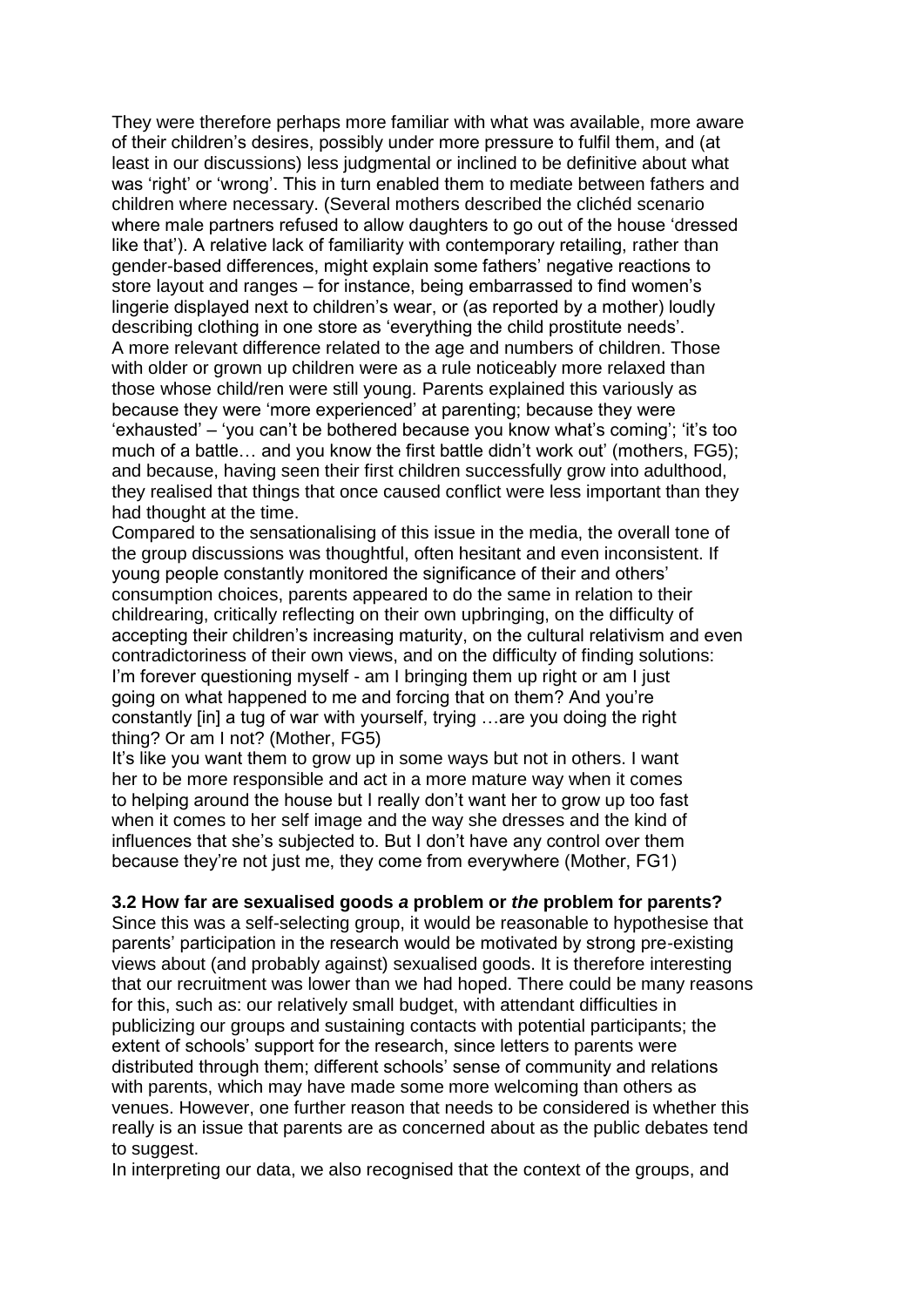the social 'performances' they involved, may have made participants feel required to express greater concern about the goods than they would have done in other situations, or with different interlocutors. Even so, some participants stated that they had not (or 'not yet') encountered problems in relation to sexualised goods with their own children. This could be because they had sons (as we will see, the debate about these goods impacts very differently on daughters, whilst boys' consumption practices tend to take place in very different sites); because their children were too young for this to be an issue; or because their children's personalities (or bodily self-consciousness) were such that they were not interested in such goods.

Many parents acknowledged the continuities between their own and contemporary childhoods, reminiscing about how they too had wanted to be 'grown up', their desires for particular goods, and the peer pressure that also acted as a lever to oblige or cajole parents into particular behaviours and purchases – although only one parent explicitly argued that 'nothing's changed really' (mother, FG2). However, in relation to issues of *sex and sexuality*, it was often apparent that concerns other than goods were more significant for many parents. Thus, the merits of schools' approaches to sex education were hotly debated on occasions; they frequently discussed a general 'mainstreaming' of sex ('pornography is far more around us now than when I was growing up' mother, FG2), the content of media such as television, magazines and films, with music videos - particularly Lady Gaga - being seen as 'shocking', 'quite extreme', 'soft porn' and so on. They commented on what they saw as the failures of regulation in keeping material they thought inappropriate from being screened before the watershed or in 12 certificate films, and on the use of sex or nudity to sell in advertising. They also remarked on the changing form of media – its availability and accessibility, its 24-hour quality, and its potential for repeated viewings.

In relation to *goods*, it was often argued that the key issues were around commercialisation and corporate/consumer culture rather than sexualisation. The targeting of ever-younger consumers was seen as having consequences for the moral values of young people themselves, making them obsessed with brands, with accumulating things through 'buying more, getting more', giving them 'disposable', materialistic and 'get it now' attitudes to life, filling them with a longing for endless choices and wealth that did not make them happy, and facilitating cruelty to peers who didn't fit in. But consumerism was also seen to exercise considerable financial and moral pressure on parents, since the quicker turnover of fashion and growth of media synergy meant that they felt required (in part to protect their children from social exclusion) to purchase more goods, more often, and across a wider range: more than one parent described kitting out a bedroom on the theme of a popular TV series, only to find that it was out of favour a few months later. In contrast to many young people in our research, then, parents voiced explicit anger about what they saw as the cynicism, exploitation and irresponsibility of marketers and retailers – although they may thereby have avoided addressing questions about their own emotional attachments to these forms of consumption. Even whilst many of them acknowledged - and enjoyed - children's 'expertise' in the codes of contemporary consumer youth culture (being able to identify brands of shoes, clothes, bags and so on, even at a distance) and their creativity (in developing new slang - 'tramp stamp' for tattoo - or codes in texting), they also recognised that their own comparative incompetence here potentially undermined the authority of their opinions in their children's eyes.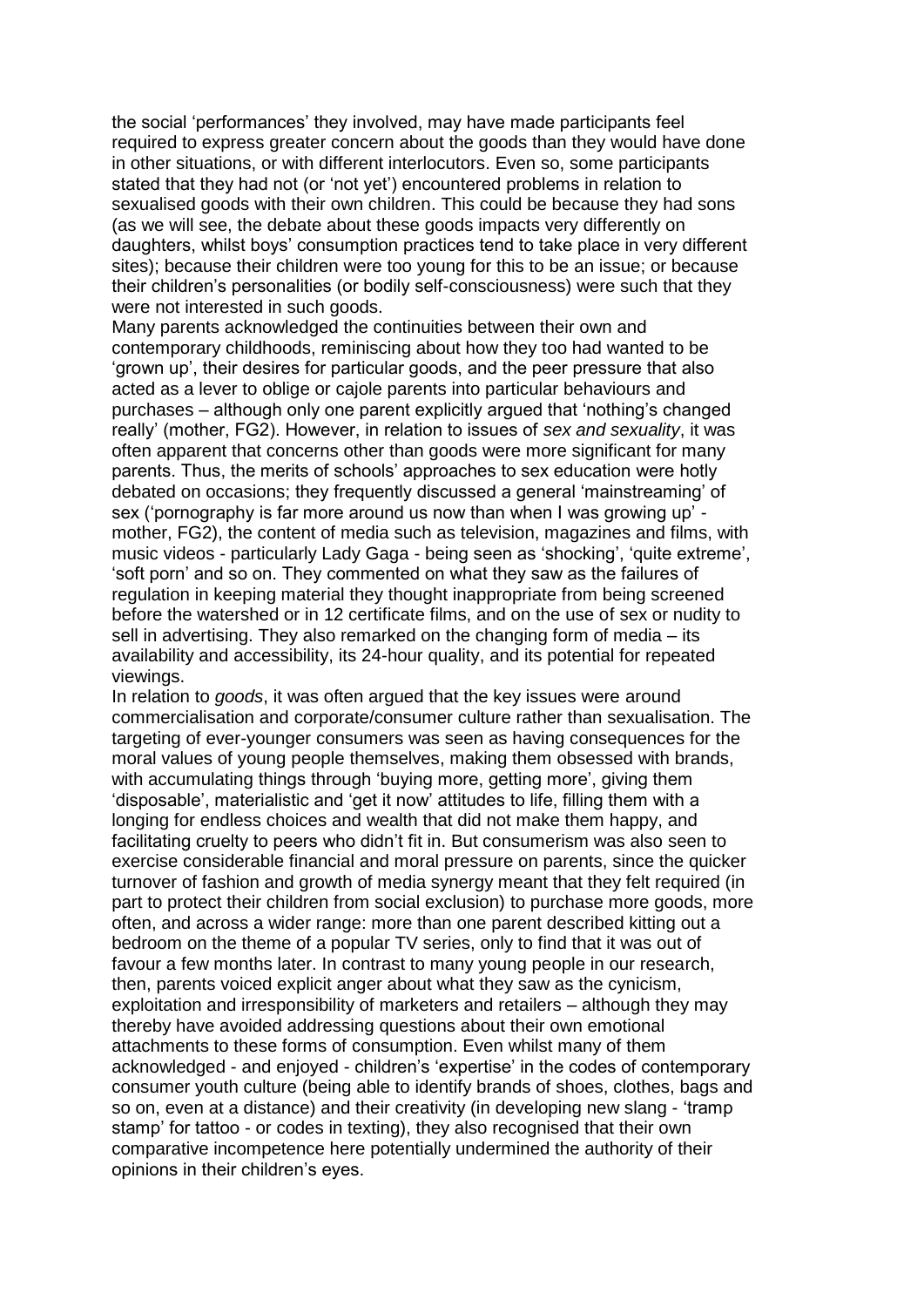Overall, discussions often moved far from the topic of sexualised goods, and raised concerns that – whilst significant in themselves – lay beyond the scope of this research. Many of these broader issues have been addressed more thoroughly by the recent DCSF/DCMS report on *The Impact of the Commercial World on Children's Wellbeing*.

However, even discussion of the 'sexualised' products we presented to parents revealed the difficulty of agreeing lines that might be drawn in relation to any single item, as there was no unanimous response to any of them. Indeed, in one group, after some intensely voiced concerns about sexualisation, our product display led two mothers to admit that they had already bought many or most of the 'pink' goods (Barbie, Bratz, make-up, etc.) for their daughters. Such evidence points to the lack of consensus in defining what is sexualised, as we discuss in our literature review and the retail survey. It also indicates the sometimes freefloating quality of parents' anxieties, which may derive from perceptions of social trends and tendencies, yet not be exactly mirrored in everyday consumption practices.

## **3.3 Sexualised goods: different for girls**

Discussion amongst parents, as with young people, demonstrated that the issue of sexualised goods was clearly gendered and raised different concerns in relation to daughters as compared with sons. Even when talking about consumption itself, there may have been a tendency to view girls' purchases (which tend to be more frequent, but of lower-cost goods) as more indicative of negative values such as materialism than boys' more focused investment in highvalue items.

However, no parent felt their *own* daughters were becoming 'too sexual too soon', as is often suggested is true of girls in general. Even though pressures were acknowledged, their relation to behaviour was still speculative: Everything's "hot" or not and she wants to be "hot" so much. And I think there'll be pressure on her to do something that will make her seem "hot". (mother of 11-year old daughter, FG2)

'Having a boyfriend' was seen as largely a performance for pre-teens; while make-up was 'for themselves, it's not to attract boys', 'it's for the girls, it's for their friends' (mothers, FG2), a focus for play and with a positive function, rather than sexualising (much as the young people also argued):

I allow my daughter… I've let her have false nails on, recently my mum actually bought her little fluorescent pink high heels out of New Look. She loves going to school, she sticks in at her clubs, she doesn't hang about the streets, I wouldn't say that any of that is making her, a sexualisation, I think it's more about fashion and feeling nice about herself (mother, FG7) Most parents claimed that their own daughters were 'sensible', rarely even desiring what they defined as 'inappropriate' clothing; if this did happen, it was seen as harmlessly 'trying to be older' – 'it's not like she's about to have sex with somebody because she's wearing thongs, it's just a look' (mother, FG2). Even when they did have concerns about sexualisation, they were unsure when or how to raise them with children. In a telling comparison, one mother explained that she did not share her strong objections to Bratz dolls with her five year old daughter in order not to upset her; while another mused on how it was already 'too late' to prevent her 13 year old daughter wearing make-up: 'I don't actually think I can stop what's already started because it's already going on, you know, the feeling about what she wants to look like, her own sense of her self-image'. She eloquently articulated the mysterious way children pass from being young,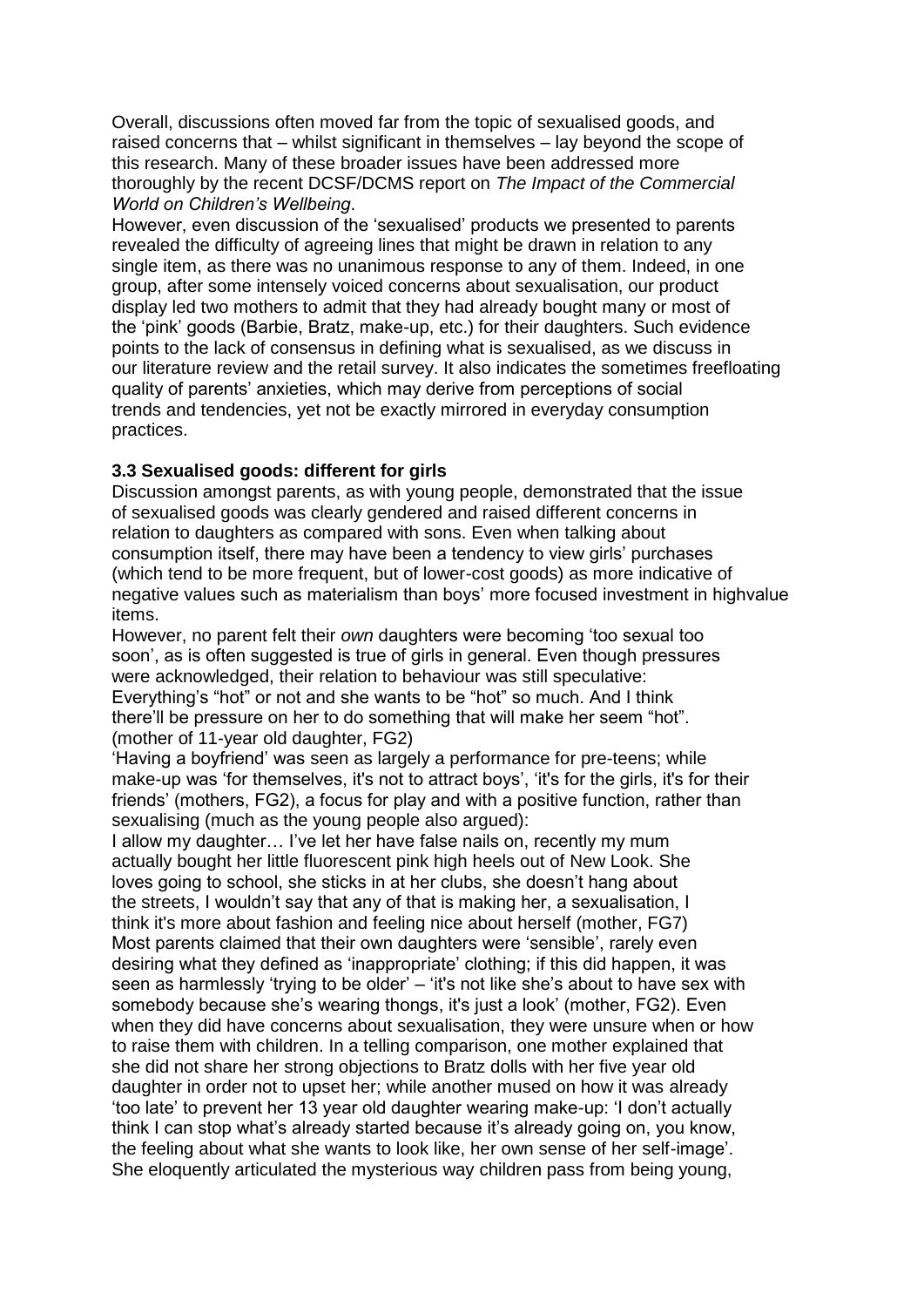vulnerable, in need of shielding from adult ideas, to (all at once) being of an age where they asserted their right to make their own decisions:

I can't really pinpoint a time where she suddenly became not this wee girl that she was and became this kind of mini-adult which I feel she is now. [...] I think well, at what point? You know, there's not a defining line is there? […] it's difficult to say when somebody just suddenly grows up

because […] it happens so -- imperceptibly (mother, FG1)

Parents' concerns were much more for girls' overall well-being than that they were being sexualised. Some worried about how current fashions excluded girls who did not fit a norm:

If you go shopping now 14,15,16, especially girls, it's very difficult for them not to buy clothing that's low, short, tight, revealing, if you're the least bit heavy it's very difficult as a young girl to dress… there's not a lot out there for girls who are not pencil thin at that age (mother FG4)

Others worried about their daughters' general 'obsession' with their looks, their body image, the effort involved in grooming, their failure to wear sufficiently warm clothing and unhealthy eating habits – 'they exist on air'. They wanted to prevent their daughters being bullied or teased about their appearance, rather than thinking they were bullying others. This desire to protect daughters did however have particular inflections when it came to issues of sexual risk, as we discuss below.

A similarly nuanced understanding was brought to bear on the discussion of items from the retail survey. Make-up had no inherent sexual connotations – 'my daughter [aged 10], she might put the glitter on but it would be in a wee girly way, because it wouldn't look nice. So that to me I don't think she's making herself sexualised, she would just be dressing up' (mother, FG4). The continuity between 'childish' activities such as face painting and wearing make-up made it difficult to distinguish a clear point at which make-up would become unacceptable – even more so if their mothers wore it. Stories about children (male and female) returning from nursery with nail polish on, or giving make-up sets as birthday gifts, indicated the extent to which playing with make-up had become a routine part of the experience of childhood, rather than its antithesis. As a result parents generally opted to be tolerant:

I'm not crazy about her painting her nails and doing anything like that but then again you don't want to be a complete spoilsport because she sees other people doing it (mother of 5 year old, FG1).

The views expressed in this regard suggest that media condemnation of socalled 'beauty salons' for children are out of step with parenting practices:

certainly the salon we visited (which was primarily for haircutting) aimed to offer a slightly more elaborated version of what children would frequently encounter at home and in other sites.

Parents also argued that goods such as short skirts do not signify sexualisation on their own, but that their import depends on what and how they are worn (shorts and leggings would counter sexual meanings, socks enhance them) – and several mothers recalled rolling up their own, longer, school skirts to change their meaning. Bras were seen both as inappropriate *and* as responding to the needs of girls who do mature early (in two groups mothers described how this had been true both for them and for their daughters, which tended to mute criticism of the items even where it was also pointed out that a '30AA' bra was not for girls in this situation). Padded bras could boost confidence, so that mothers bought them recalling their own adolescent anxieties or even whilst wishing they did not exist. A black bikini with a padded diamante top for an 8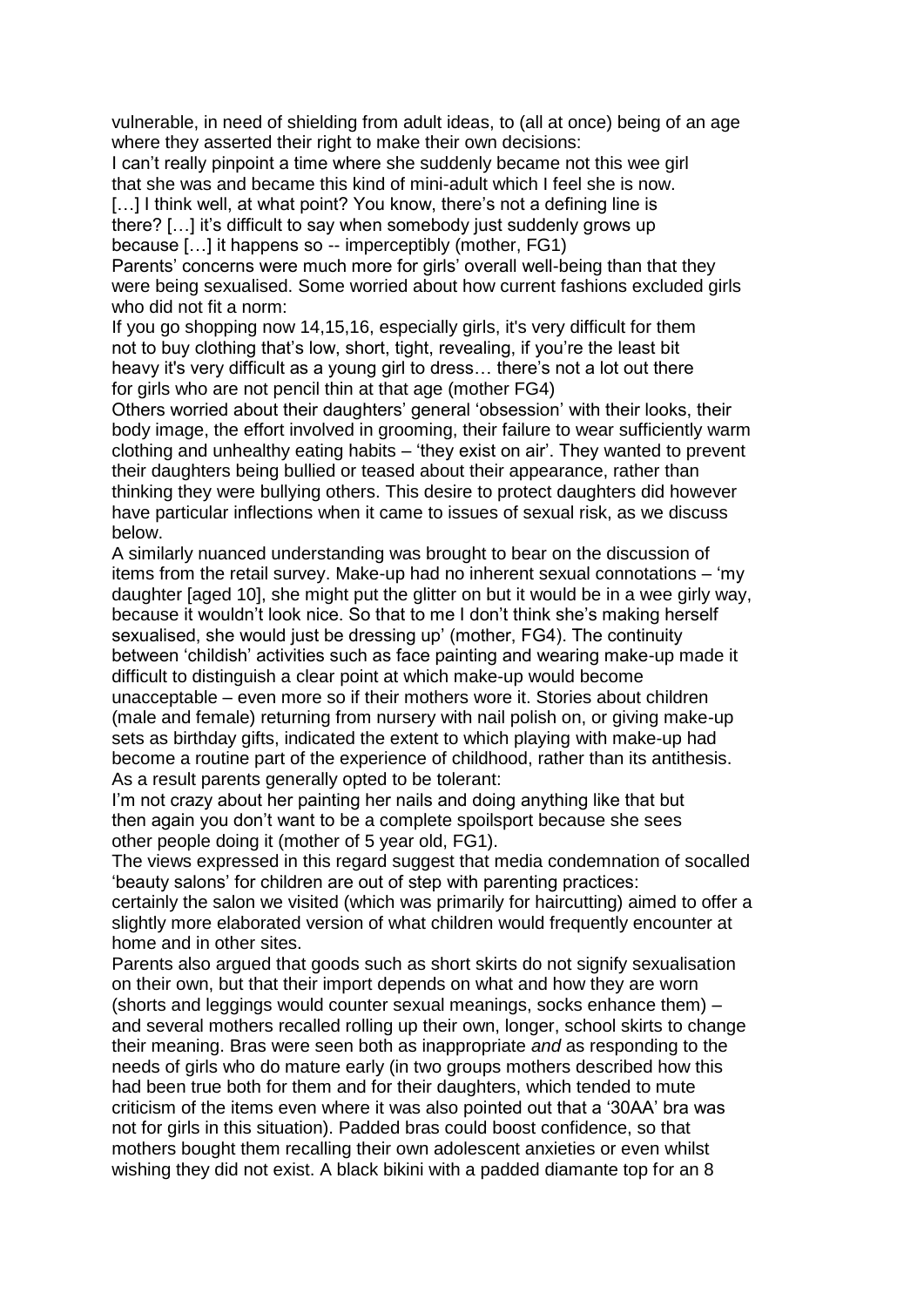year old was more strongly condemned, partly as 'not fit for purpose' inappropriate for swimming – and partly as too adult in colour and style. Many parents strongly disliked Playboy products, although they recognised their popularity amongst children. One (divorced) mother described being forced to get one item after her daughter had persuaded her father to buy another. But there were different logics involved in superficially similar responses. Dislike did not necessarily entail condemnation of the sex industry as a whole, for example – one mother objected strongly to what she described as Playboy products 'grooming' girls for sex work, but not to her son's poster of Jordan (because Jordan was 'doing it for herself', not aiming at children – and perhaps also was someone to whom she related as a fellow 'single mother'). Parents debated the Playboy logo: how far could its meanings be seen as inherent and fixed, what were the effects on those who did not know or understand its associations? Was it just a fashion thing or buying into the sex industry? Was a 'brand' or a logo no longer necessarily associated with specific goods? Whose interpretations were more valid? What were the ethics of explaining them to children, how far was this appropriate? As one mother saw it, such explanation in itself could represent an infringement on childhood innocence:

You don't want to force them to think about things that they're innocently thinking [is] a nice pink bunny…. Just allow them to be children for that bit longer. You don't always want to be the one that's coming in spoiling it and making them think of the bigger issues. There are times they [….] don't need to worry about who they're offending on their T-shirt. They don't need to maybe think about the moral issues of absolutely everything that they do, like what clothes to put on in the morning (mother FG4) Similarly, calling a wash-out hair colour 'One-Night Stand' was felt by some parents to be to be part of a general sexualisation, but by others to be acceptable because it would mean nothing to children; and one mother argued that it might actually help her discuss the issue with her daughter. It certainly wouldn't make them more interested in sex – 'they wouldn't be the least bit interested even they did know what it meant' (mother, FG2). One mother was initially shocked by the name, but when she realised the nature of the product felt her response was 'illegitimate' because it only reflected her 'adult' knowledge. No parent objected to the product itself, again showing how play with forms of make-up has become unexceptional. Parents switched between an 'adult' and a 'child' reading of goods, unsure whose should take priority – 'if you're looking at that from an adult point of view then the Bratz doll is more overtly sexy but I don't think the kids see it that way…' (mother, FG1).

#### **3.4 'Boys are easier'**

Sons, it was generally agreed, are easier. Firstly, they are different from girls, less prone to want to grow up faster:

I think boys are keener to stay boys for longer then girls want to stay girls. I think girls are desperate to be women. I think that boys are actually quite happy kicking about the football and not really looking in the mirror all the time (mother, FG4)

Moreover there are fewer products available for them (as our retail survey also suggests): 'It's only jeans and boxers, it's not as if you're buying lots of designer stuff' (mother, FG 5). Like daughters, sons were seen as not grasping the sexual meanings of goods or advertisements, or not (yet) aiming to impress girls, instead connecting to brands and to idols or role models. (Again, we might note the value judgments built in to responses to consumption: while boys had 'role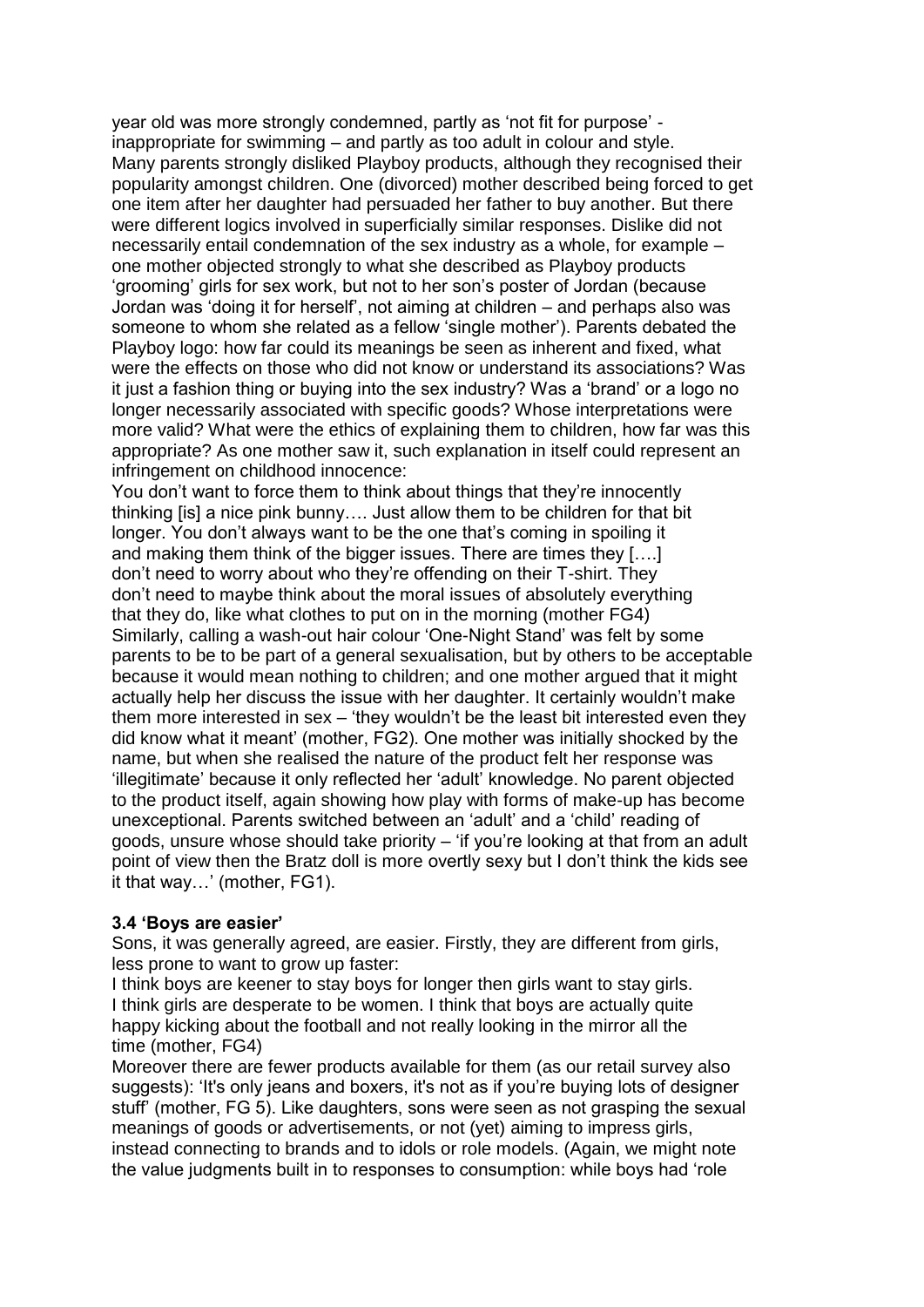models' like Beckham, girls were 'obsessed with celebrity culture', and so on.) Boys' consumption practices were generally viewed with amusement rather than alarm, with considerable hilarity occasioned by the trend for pants showing above low-slung trousers or their use of hair gels and deodorants ('you smell them before you see them!'). Concerns involved health (for instance whether branded non-leather trainers were unhealthier than leather), cost, exploitation (deodorant as an attempt to develop early brand loyalty) but not sexualisation. Indeed, boys' attention to grooming was often viewed as a good thing:

It's always good to have your girls smelling nice and looking nice [….] So I've got to have my two boys looking good as well (mother, FG5) I don't think there is any harm in the body sprays and that. I think it encourages hygiene (mother, FG7)

In relation to individual products, a Playboy T-shirt was generally met with derision, only one mother stating that her (Goth) son might wear it and her daughter a Playgirl version. One group pointed out incredulously that they had never seen anyone wearing such a thing. Rather than banning it, though, they seemed to think that peer disapproval would suffice:

- I wouldn't be very impressed with him wearing that.

- And I don't think my daughter would be impressed if she saw a boy wearing that (mothers, FG2)

Boys (hetero)sexual development was seen as relatively unproblematic, evolving on the one hand 'naturally', although on the other requiring the assistance of pornography. ('I had a look at it [a pornographic magazine], then gave it back to him and said don't bring that in the house again', reported one (Muslim) father indulgently, FG9). One father wondered whether it was more difficult now for boys to play with dresses and make-up as he recalled happening in his own childhood. Whilst two mothers in another group happily described their sons' refusal of gender conformity ('he started to wear make-up before his sister did!'), the issue of whether non-normative gender play might be more tightly regulated remains open to debate.

In answer to the question of how sons were learning to view women, one father expressed surprise at the question ('you don't need to tell them, they know what to think about women quickly enough!' FG9), another argued that this was 'probably more back to how they see their parents and the parent's attitude to members of the opposite sex as well, or probably more so' (FG3). One mother insisted that 'I've brought my boys up to respect women regardless of what they're wearing' (FG5). There was some sense here that *their* boys were not the problem. However, other mothers were more concerned about the influence of sexualised images of women in boys' popular culture – including in computer games, magazines such as *Nuts* and *Zoo* and their pull-out posters. Mothers could not necessarily rely on fathers for support in challenging this, as one recounted in relation to a 'Rock Babes' poster in her son's room: His comment back to me was our dad really liked that one and I thought 'oh dear, right, ok' and that also, I can understand they're having a joke between each other but I'm also thinking I wonder if he said anything else about it, I suspect not (mother FG 4)

#### **3.5 Through another's eyes: sluts, risk and double standards**

Ultimately, boys' relationship to sexualised goods simply did not mean the same as it would with girls. As one mother put it, 'Well you don't need to worry about a wee boy dressing to look older and looking tarty or anything' (mother, FG7). By contrast, certain kinds of dress for girls were seen as undesirable because they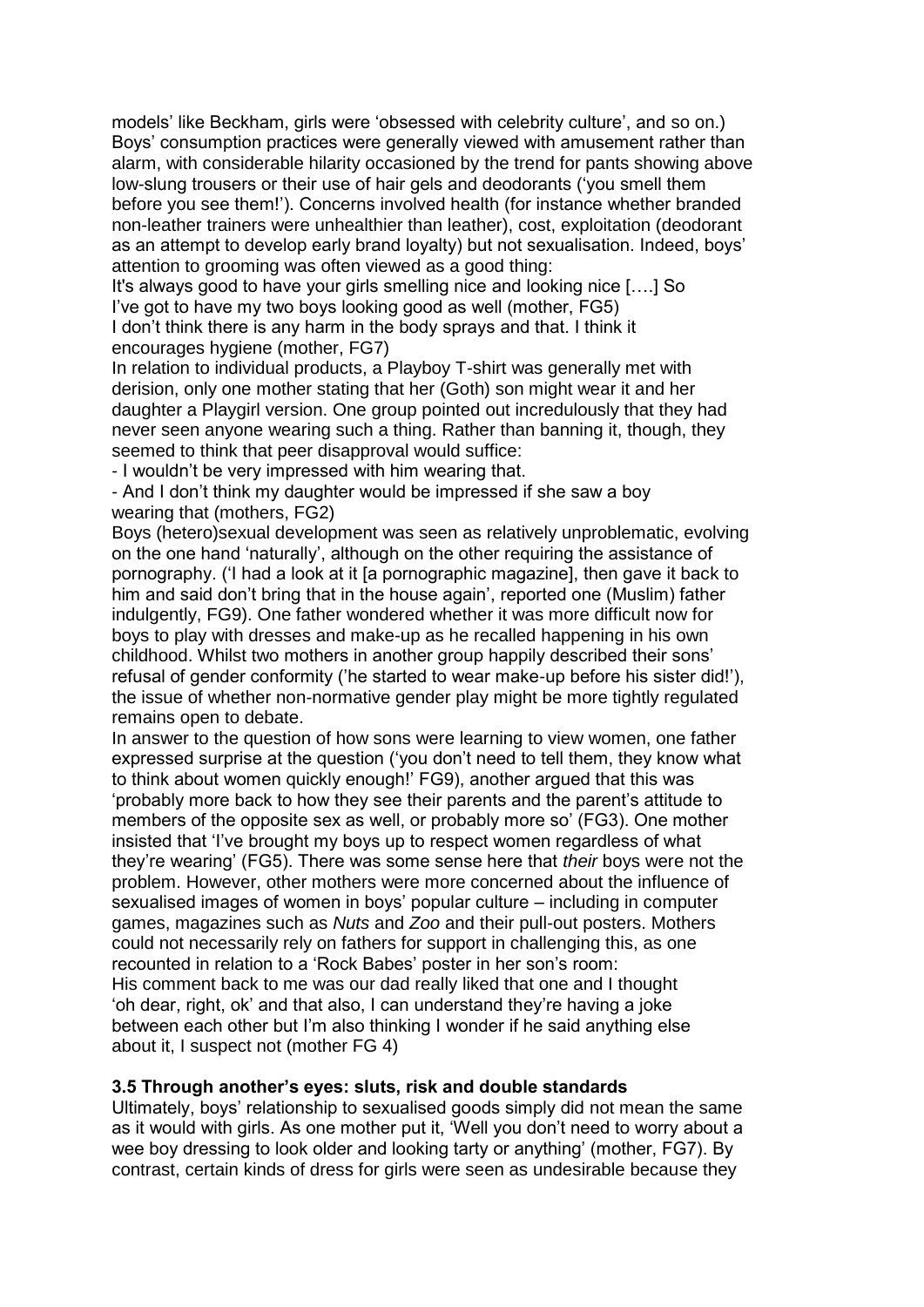might be looked at in a sexual way and attract attention that they lacked the maturity to deal with:

I don't want her to go to school flashing flesh and attracting people that maybe she couldn't deal with at that age (Mother, FG4)

I think bodies change faster than brains and… as a teenage [girl] you're probably slightly more mature than a boy is, physically you are very mature, but sometimes your brain can't cope with that maturity and how you are perceived by men, and I think that's where the difficulty comes from a girl's point of view because the attention that you may attract, you don't know how to handle because you've got no experience and although you are not a child, you're not an adult, you don't have…you've not been out in the world and had lots of experiences. (Mother, FG 3)

Behind these expressions of the need to protect girls lay the threat of sexual assault. Yet linking what girls wore to male violence implicitly condoned that violence by rendering it comprehensible and justifiable, as in the following mother's comment on her daughter's wearing of a short dress:

I wasn't so much perhaps concerned about her, it was more other people I was concerned with, as in boys and perhaps boys' perspective of her…. I'm not suggesting that they deserve anything if they're dressing like that but I think it does send out the wrong messages. (FG3)

In order to 'protect' their daughters, parents effectively had to look at their daughters through the eyes of another (a potential violator). As the mothers below suggest, particular clothing might implicitly 'give permission' for male behaviour (however much the qualifiers used in constructing the sentence shy away from the implications of this). But not only might girls be at fault as a result, but so would mothers whose reputation was also on the line:

- You wonder if some of them [men] see as if though they've kind of been given permission in a sense if they see girls going around dressed like that [….]

- I think as well you would worry if you'd agreed to something, then it happened and it was *your fault as well* (mothers, FG5, our emphasis) Not all parents accepted this logic. One father recounted how he had challenged colleagues in the (Catholic) school where he taught, for their readiness to describe female students as 'sluts' if they wore certain clothing. Some mothers challenged their son's use of the word 'slut', one finding out that her son 'didn't have a clue what it meant', and another pointing out to hers the double standard involved. However, other parents joined in the disapproval of 'inappropriate' dress:

Really high heels, tight short skirts, things that for a 12 year old, I mean I've seen gangs of these girls walking around in Edinburgh in the evening and it's like you're in the red light district or something. It just seems wrong. And so I suppose from my perspective I have sons and I think, do I want them to be going out with a girl that looks like that? I prefer that they didn't (mother, FG3)

There's also a risk you look at someone, you see how they're dressed and you come to a conclusion about the type of person they are. …like girls going to school with blouses open to their navel or their skirts up to their bum, you think….From my point of view I'm thinking you're trying to attract my boy and I don't want my boy going out with a girl like you. I don't know what that girl is like. But I don't want my boy bombarded by those images either because he's not ready to be bombarded by those images in the school (mother FG 4)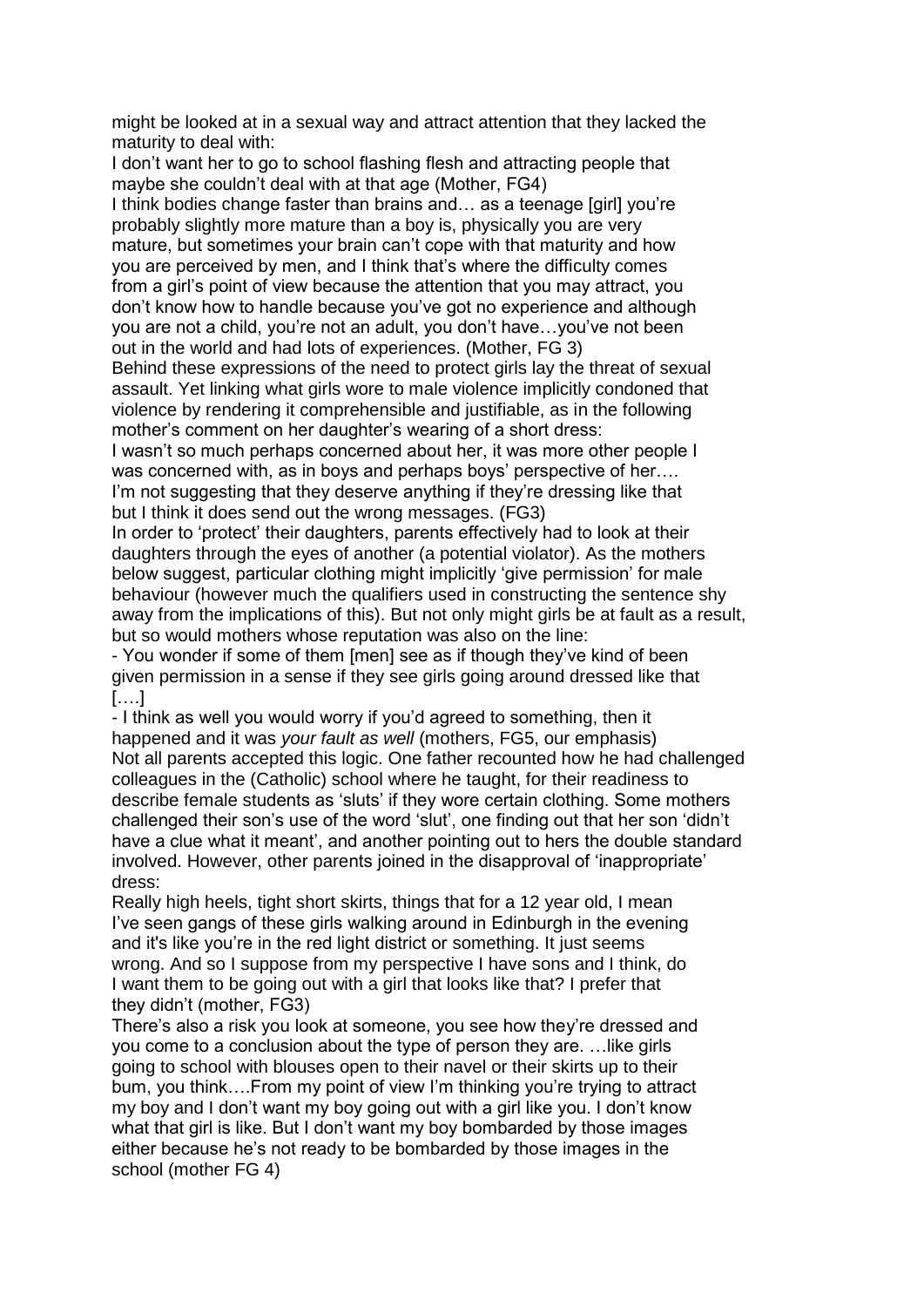The harsh gaze turned on these girls (who are also, of course, 'someone's daughter') could be contrasted with a mother's description of her own teenage daughters:

My husband and I smiled at the younger two because they looked like wee girls dressing up. They would have hated to have been told that and we didn't tell them that, but our daughter who was 21 or 22 looked like a woman, and even though they were all wearing the same clothes, you would never have mistaken the other two for being…they looked like wee girls dressed up, they could hardly walk in the heels that they had on. And it just made us smile rather affectionately rather than being worried. Now of course they were with us and we were going out for a meal, we might have felt slightly differently if we were going out to a nightclub… (Mother, FG4)

It is tempting to ask whether girls would be better served if more of this amused tolerance were extended to them, and more energy put into breaking the link between how girls dress and the violence they experience, than by the focus on sexualisation.

#### **3.6 What is to be done? - Strategies in relation to sexualised goods**

Whilst, as the previous sections indicate, our participants did have concerns about sexualised goods, the question of what could be done about them proved complicated. Parents discussed a number of strategies or tactics and each of these, we would argue, could be interpreted as holding lessons for policymakers. In some cases, for instance, parents described themselves as raising their child's awareness through discussion. This required them to have sufficient familiarity with a particular cultural form – whether music or fashion - for their views to carry much weight, and to listen non-judgmentally. They also recognised that it might not be a lasting solution:

So far when I talk to him about [music], he listens to my opinion, if I have one, and I can listen to what he has to say about it and just so that he's thinking about it and it's not just going in and not really being processed at all. I guess that's the only thing that I figure is if I can help him to discern and to figure out what his taste is and why he likes it or why he might not like it, if he pays attention to it, then maybe that's the best I can do (mother, FG3)

As children get older into adolescence they listen less and less and less to what their parents say I think and more to what other influences are around them, their friends and the media, and I think she might not really be that interested in what my opinion is of this (mother, FG1)

Some parents translated this into a possible policy outcome when they proposed forums in schools in which deliberation and debate could take place. This seemed to reflect in part their positive response to the focus groups themselves, although perhaps also a desire to see someone other than themselves take on the task:

I think it would be worthwhile taking products in and asking the children this sort of thing and having a discussion during that time that they've got just to maybe highlight, to make them stop and think about the messages that they're getting from products that they might want to buy (mother, FG4)

Some parents argued that encouraging other interests, especially physical hobbies like dance and rock climbing that required focus, good diet and sleep habits, and spending money on equipment rather than consumer items, had had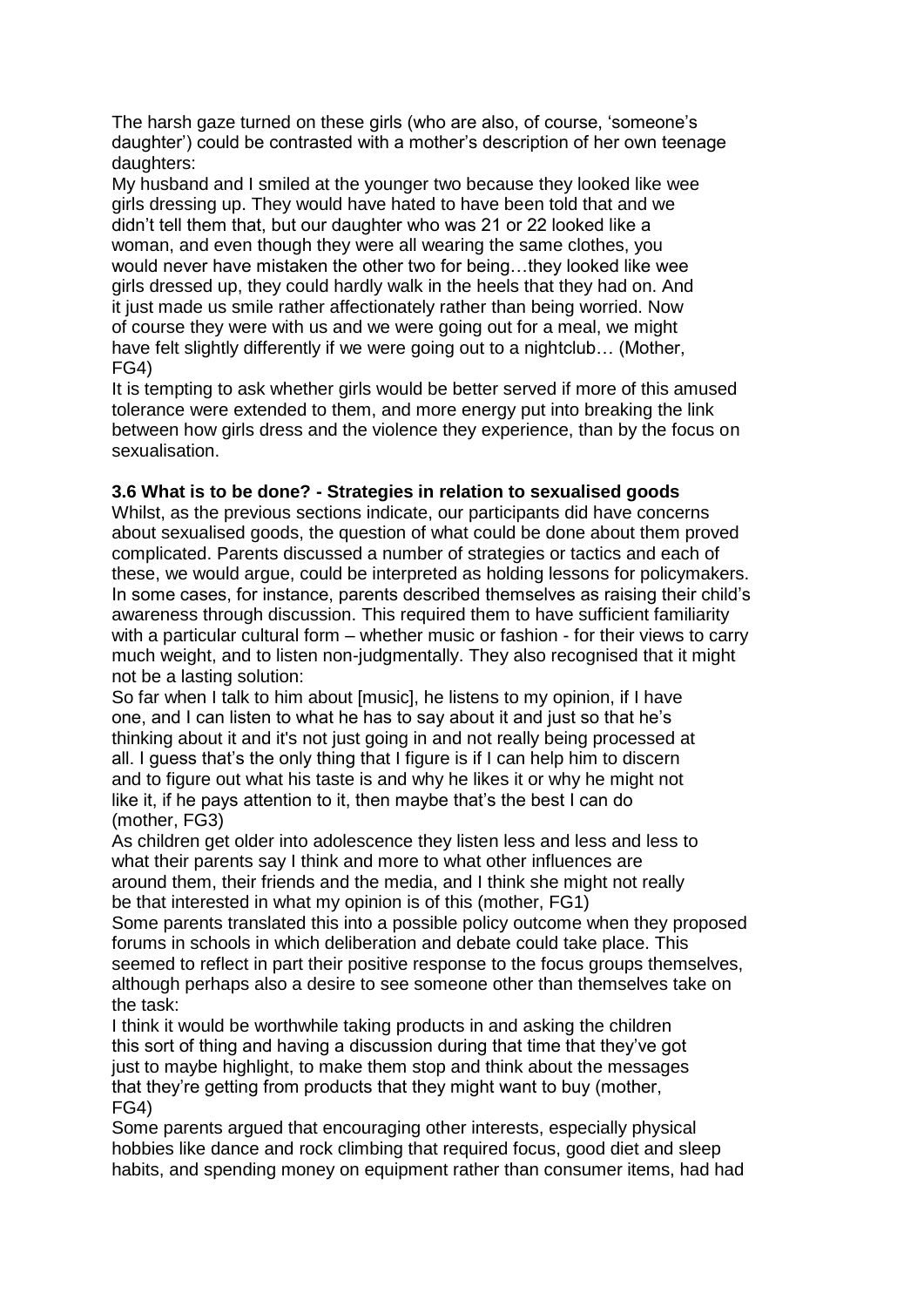benefits in distracting children from too great a concern with the self, consumption or sex. This led some to argue that there needed to be 'other things for kids to do', which might include (on a larger scale) a range of meaningful occupations to which working class young people, in particular, might aspire. Parents were also very aware of the importance of 'not making an issue out of it' – 'if you bring the iron curtain down you'll just be creating huge problems for yourself'; 'there's no point in arguing, because she just digs her heels in'. (A parallel here would be parents' awareness of the attraction of the taboo, for example in relation to age restrictions on media: see Buckingham and Bragg, 2004). Instead they preferred more devious tactics – toys that went missing, clothes that shrank in the wash – as well as persuasion, and more invisible forms of 'shaping':

I just always tried to tell her that I think she suits lip gloss better, she looks really nice in that lip gloss rather than actually saying 'no you're not wearing this or that' and I think that went down OK (mother FG5) There's some things I think you'd allow to happen and other things you

would try your best to make sure it didn't happen (father FG3)

Most commonly, parents advocated what might be termed an 'inoculation' approach, also described as 'getting it out of [their] system', or 'letting them go with it a bit and do their thing'. This involved recognizing children's need to follow peer group norms, and choosing their battles selectively:

You've got to try and let them do some of the things that the rest are doing so they don't feel like the odd one out … then the things that you don't let them do you give them a good reason for not letting them do it, they'll accept it more (mother, FG7).

Others pointed to the need for children to 'learn these things for themselves' (mother FG4) rather than being told:

She's just one of these ones that she's going to have to make her own mistakes before she realizes (mother FG5).

Some found economic means of compromising between their values and their child's desires:

I don't want him to be different but I'm not going to endorse him having designer trousers so I give him the money that I would pay for a normal pair and he saves up for the rest. He seems happy with that thankfully [mother, FG2]

The only ground generally felt to justify a complete product veto was health – for example in the case of damage to posture from high heels, or to still-developing breasts from underwired bras. In such cases, parents argued that legislation should support them. However, the idea that sexualised goods could cause mental health problems, as claimed by some psychologists (see our literature review), was seen as unconvincing; and there was less discussion (or awareness) of the indirect risks to health of long term pharmaceutical use in cosmetics.

Such generally indirect approaches, combined with their commitments to democratic parenting and to promoting children's own capacity to make choices, meant that parents were often as wary as were young people about any notion that sexualised goods might be subject to regulation. Although some parents stated that they would like to see action – particularly around general corporate responsibility – they were aware of its potential pitfalls. There was much talk of the 'nanny state' and scepticism about actual implementation:

I'm a great believer in personal choice, so – no, if it's not in my face and it's not something that I'm having a real difficulty with bringing up my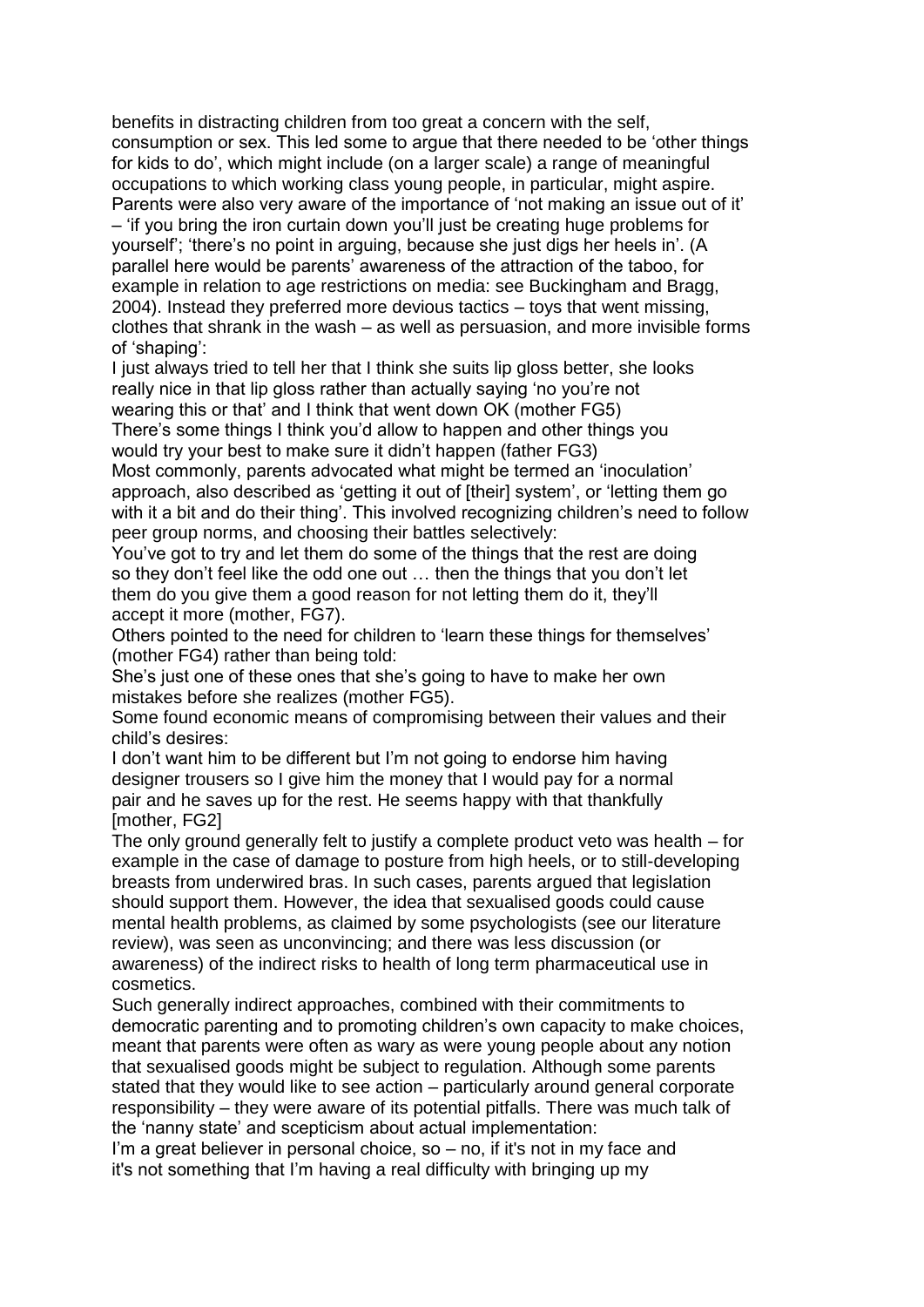children with, then well actually not. If somebody wants to buy their daughter that, then that's up to them (mother, FG3)

It's very difficult to achieve the balance of rules and regulations to address specific things for a small minority of the community potentially that doesn't then impact on the larger community through the law of unintended consequences (father, FG4)

If you bring a blanket ban on certain products you're going to offend half of society and not the other half. Everybody's got different standards and morals so how can you […] …but there again you can't trust everybody with the same level of responsibility… (mother, FG5)

Everybody's got different worlds, different standards. […] You can't just ban everything because you'd offend an awful lot of people […] . You've just got to try and educate parents to educate their kids to a certain level (mother, FG6)

As can be seen from these statements, 'sexualised' goods were seen as a problem for *other* people, a small minority (probably of 'irresponsible' parents). Moreover, since they were perceived as falling within the sphere of 'morals', and thus as a matter of personal, individual choice, state intervention seemed to lack the legitimacy it still currently has around health, for example. The first speaker (a mother of sons) hints at further issue, which is that since these goods are primarily aimed at girls, any intervention would also impact most heavily on them, and might end up reinforcing the attitudes it was designed to challenge. Ultimately, parents tended to conclude that it was their own responsibility to take action on sexualised products, if they so chose (which arguably means also taking responsibility for their children's decisions and desires). However, if, as we suggest in the following section, young people may suffer from the burden of 'responsibility' for their consumer choices, we could argue much the same of parents. Our data show how parents were simultaneously telling us much about how untenable such responsibility-taking was in practice. Peer pressure or general adolescent culture - not wanting their children to be left out or bullied, because they lacked what their friends had - often meant that parents permitted products that they personally disliked. They were susceptible to children's nagging, emotional blackmail, sheer determination and/or devious tactics (for example, as we mentioned above, persuading one parent to buy what another had forbidden, which was particularly easy where parents were living apart). Once children were old enough to earn some money of their own, they could spend it as they wished.

Further, the language of choice and responsibility assumes that alternatives are available. Yet the parents in our groups frequently discussed how 'sex' had become part of mainstream culture; how corporate strategies meant that both products and meanings were ubiquitous and thus unavoidable; and how even 'respectable' stores like M&S could not be relied on to support parents by not stocking 'mini-adult' goods. Parents also recounted how choices made by other parents or institutions limited their own. They might dislike 'pamper parties', but not want to stop their daughter attending one; resistance to Bratz dolls was undermined when they were received as a present or when other parents too had given in. Some primary schools held final year 'proms', encouraging 'adult' eveningwear, limo hire, and so on, which parents found hard to resist even if they wanted to. Secondary school policies on uniform, make-up and hygiene also shaped parents' abilities to set limits (although whilst some parents expressed satisfaction with uniforms, our evidence in the next section suggests that young people are very well able to subvert the most stringent requirements).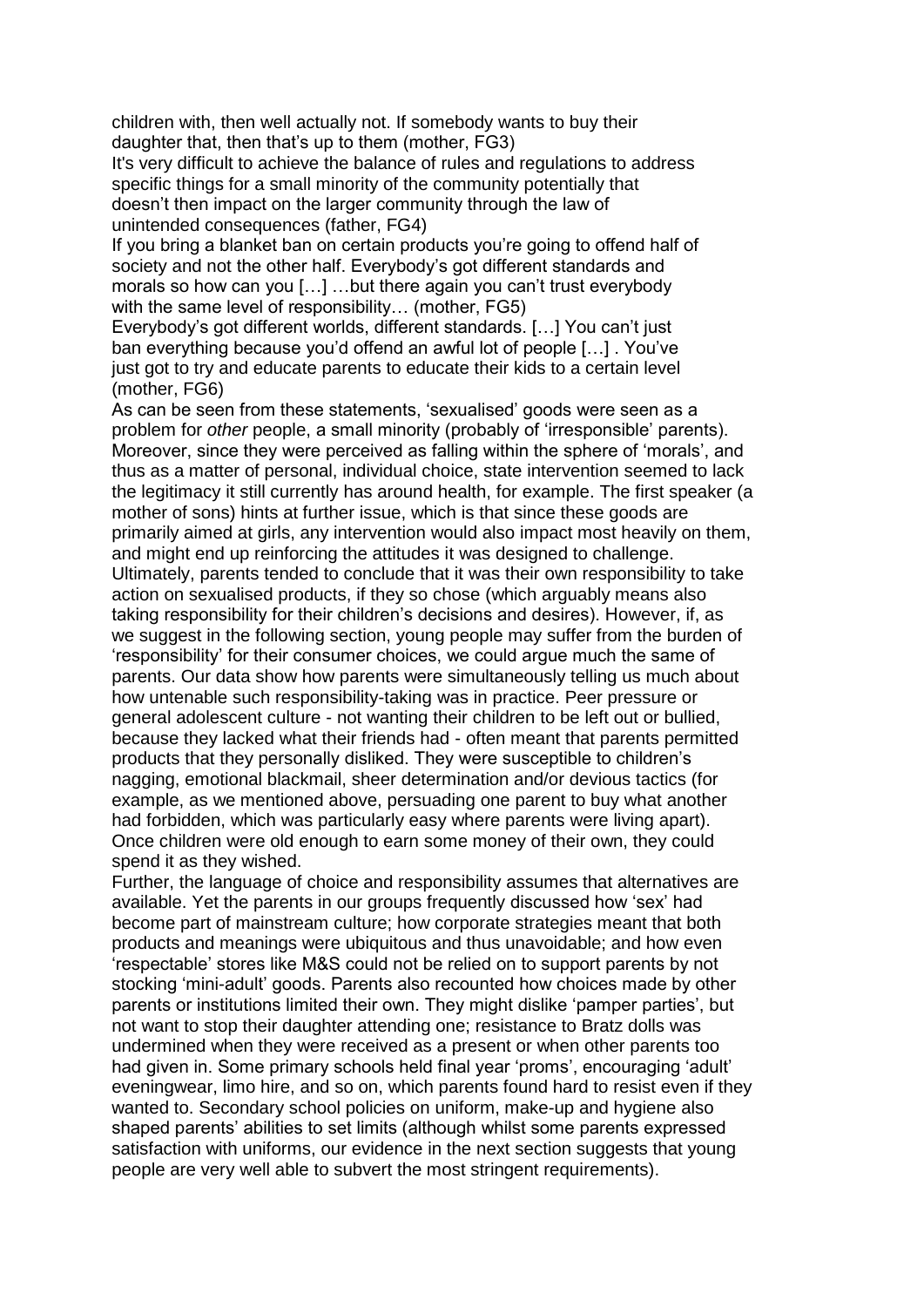Another significant factor related to economic differences, and their accompanying cultural values. Thus, two single mothers argued that: - We don't have a choice because the cheap clothes are like that. So unless you want to spend a lot of money, you have to buy what's there, you don't have the choice -

- We don't have the choice and we're not getting enough money - - What I want my daughter to wear to school for skirts I can't get, so she needs to wear things that I don't really… (mothers, FG5)

Equally, it was apparent that 'alternative' values were fostered by the possession of appropriate material resources – a family holiday in Africa could underpin anticonsumerist

values, for example, or full-time homemaking (backed by an adequate male wage) could enable protectionist attitudes and practices in relation to children. When the Muslim participants in one group expressed confidence in the strength of their community's values to resist sexualisation, they referred to complex global, local and individual histories shaped by economic as well as religious forces. As we shall see in relation to the young people's observations, 'taste' in relation to sexualised goods was seen as an individual matter, yet in practice it was profoundly socially shaped, particularly by rejecting what was 'neddish' or 'chav' (and hence defined in terms of race and social class).

Thus it seemed that negotiating contemporary consumption-oriented 'sexualised' childhoods was in practice experienced more as an imperfect balance between giving consent and feeling compelled – succinctly formulated by one mother as 'I do know that I buy into what might not be my choice'. When parents described themselves as 'lucky' not to have encountered particular problems and wondered if all that could change in the near future, they may have wanted to avoid appearing self-satisfied in the context of a group discussion. But this also hinted at a different understanding of parenting itself as a process subject to 'moral luck' – one in which conscious intention plays only a relatively small part, alongside circumstance, local culture, life course, a host of other factors and influences lying far beyond one's control. All these make outcomes unpredictable, particularly when combined with your child's unique character - as one mother observed, 'If your kids are *the type that climb out the window*, then just being really strict is not ever going to work (mother FG2, our emphasis).

One of our participants suggested that being a grandparent had provided a kind of liberation from some of the anxieties of motherhood. She described how her four-year-old granddaughter would watch her put lipstick on before taking her to nursery and ask if she could have some as well – and how she felt able to agree to this even though she would never have done so with her own daughters. Perhaps a greater recognition of moral luck might similarly alleviate some of the more difficult burdens that the language of 'responsibility' imposes on parents in the debate about sexualised goods. Consumer products – as our grandmother's story shows - certainly come to figure in family narratives of intimacy, agency and desire, but to understand better how and why they do so, we need to make a more clear-sighted differentiation between products, their uses and their consequences.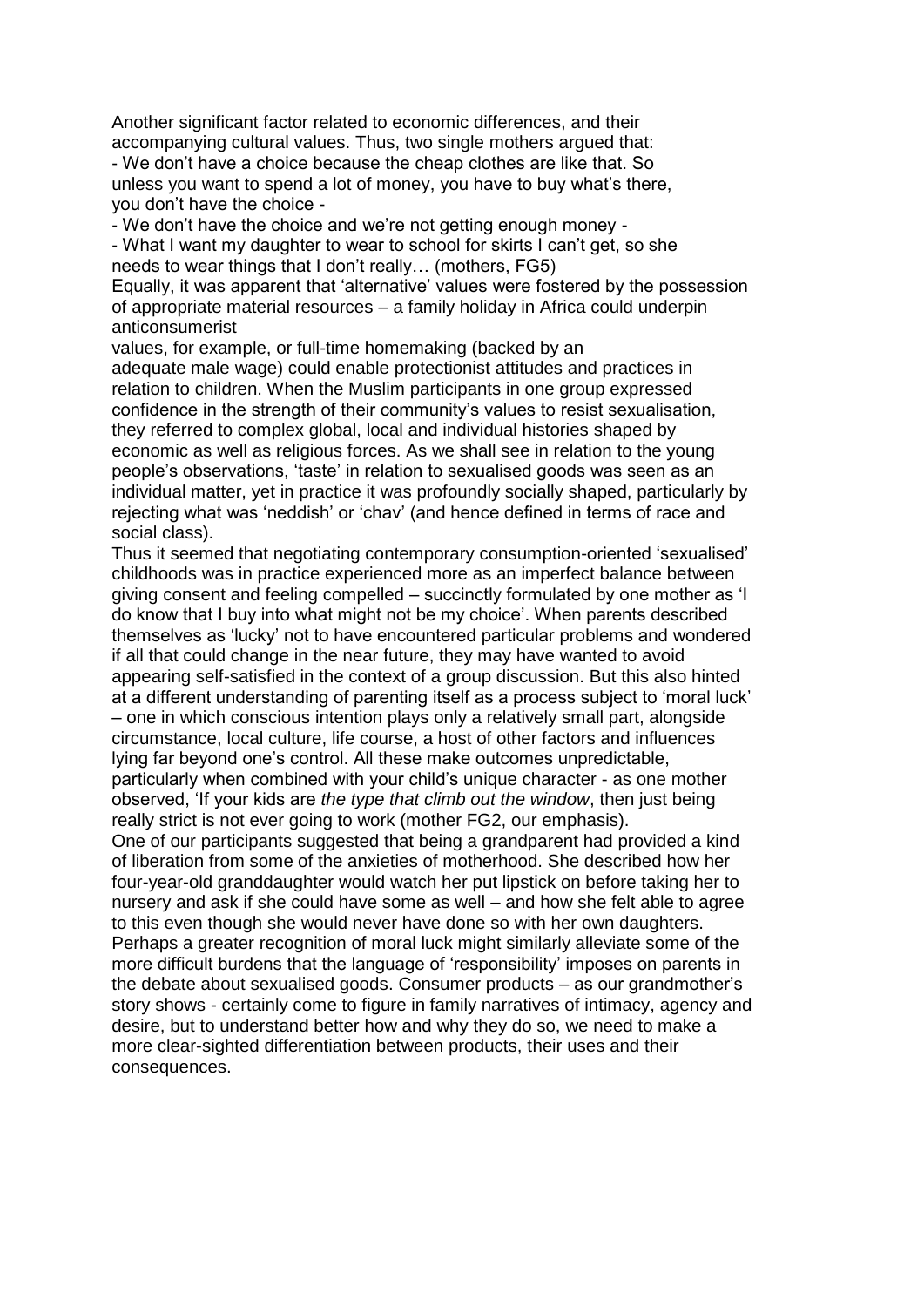## **4. YOUNG PEOPLE'S VIEWS**

In seeking to assess young people's views on these issues, we employed a range of open-ended, participatory approaches that have been used successfully by the team members in previous work. The methods were chosen specifically because of the sensitive nature of the topic and the difficulties of accessing feelings, experiences and understandings through more standard methods such as questionnaires or interviews. We felt it was particularly important to adopt an approach that would not be seen by the young people as personally intrusive or morally judgmental.

We worked with fifty-seven 12–14 year olds (39 girls and 18 boys) from a mix of socio-economic backgrounds in three schools across Scotland (referenced here as S1, S2 and S3).1 All students were white, and a small number of immigrant children from Europe were part of the sample. We devised three small-group activities that were undertaken during English and Media Studies lessons. In each school we observed two activities, collected written materials from the activities and conducted two focus group interviews (with 4 to 6 students per group - 16 girls and 10 boys in total).<sup>2</sup>

In the first activity students were given a simulated brief by a 'client' and asked to brainstorm and then develop a design for a product (a doll to compete with Barbie and Bratz, a line of fashion clothes for children aged 10-15, a cosmetic product for teenagers and an advertisement in a teen magazine to promote a band). One example of a design is shown in Appendix 3. In the second activity students were asked to put together a 'shopping basket' for a 10-year-old. Students were given profiles of a 10-year-old boy and girl which were constructed to situate the 10-year-olds between the stages of 'childhood' and 'adolescence', particularly in preferences for sexualised items. Students chose items from a shopping booklet that contained a range of goods (from 'sexualised' to 'childish'). The most popular choices are shown in Appendix 3. In the third activity students discussed what they think of as 'sexy' or 'sexualised' products and then did a diamond ranking activity, in which they discussed nine statements and arranged them on a diamond-shaped continuum according to how strongly they agreed or disagreed with them. The items most frequently labeled 'sexy' or 'sexualised' and the aggregate opinions on the different statements are shown in Appendix 3.

Looking across the data from these activities as well as the data from the focus group interviews, a number of themes emerge which present a complex picture <sup>1</sup>According to the HMIE reports in 2005 and 2006, in S1 and S2 (respectively), the percentage of students entitled to free school meals was above the national average and students' attendance was well below the national average. In 2005 in S3, the percentage of students entitled to free school meals was well below the national average and students' attendance was well above the national average.

<sup>2</sup>More information on methodology is provided in Appendix 1.

of young people's views of sexualised products aimed at children and young people. The themes which are discussed in turn here are 1) young people's presentation of themselves as knowledgeable and active consumers; 2) the connection between consumption activities and identity; and 3) the role of sexualised goods in young people's feelings of comfort and confidence. We conclude with a brief indication of the young people's views on the issue of regulating sexualised products.

#### **4.1 Young people as active consumers**

Across the data, particularly in the classroom activities, it was apparent that

59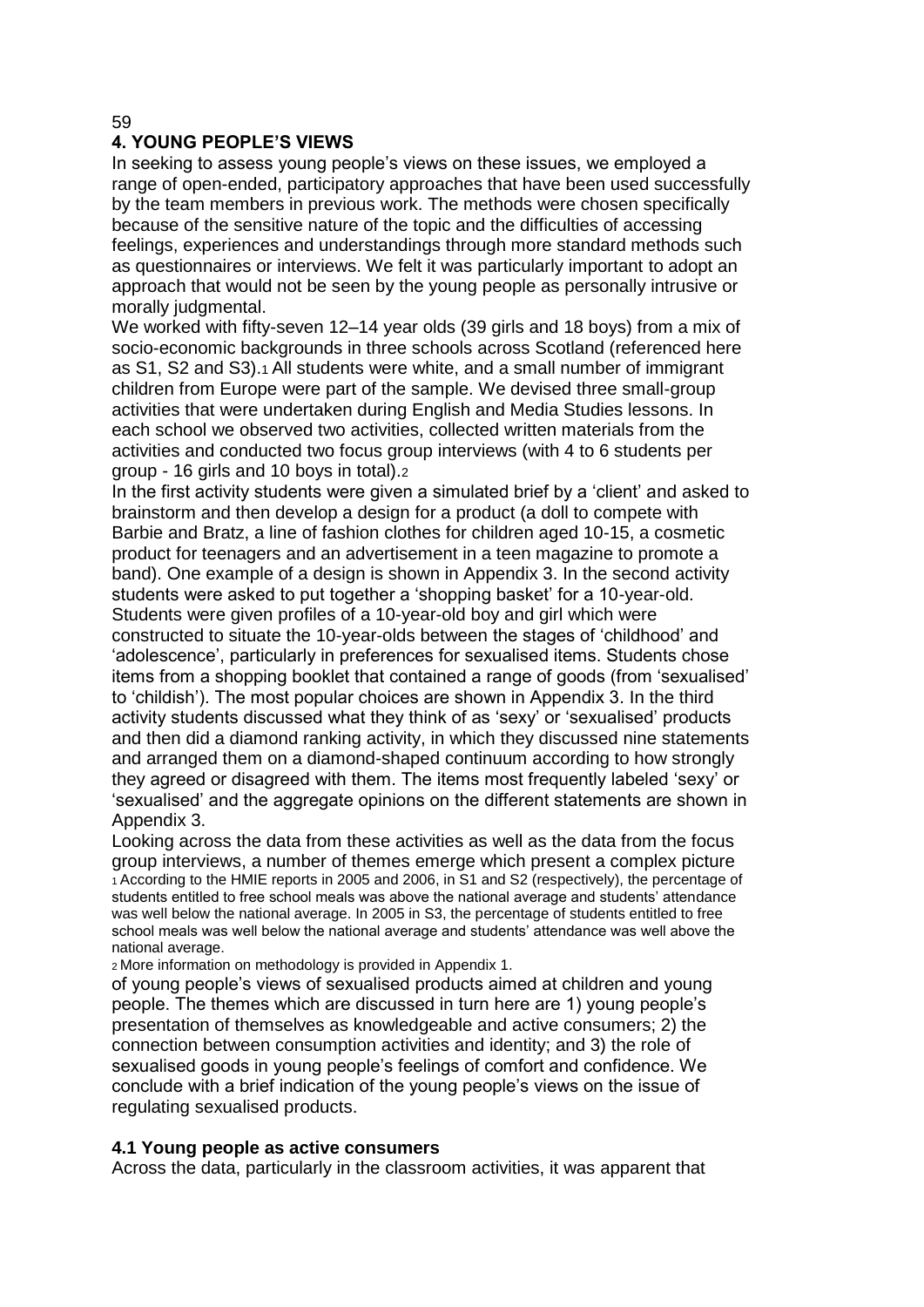these young people were keen to present themselves as active and knowledgeable consumers, and to reject statements that implied they were passive or ignorant. This position directly challenges notions of children and young people as passive victims, which (as we suggested in our literature review) tend to dominate the public debate. In the aggregate results of the diamond ranking activity, as a whole the participants *strongly agreed* with the statement: 'Adults make too much fuss about sexy products. Children and teenagers know they're just for fun and shouldn't be taken seriously.' Their strong agreement with this statement indicated that the participants saw themselves as using sexualised products in very particular ways (to have fun), rather than falling prey to risks, as implied in the concerns of adults who 'make too much fuss' about sexualised goods. Further, they *strongly disagreed* with the statement: 'Children should not be allowed to have sexy things, because they don't understand their real meaning (they just like the colours and pictures).' Again, their strong disagreement indicated the participants' objection to the notion that they are putting themselves at risk and that they are passive and ignorant recipients of sexual messages. (Later in this section, we look at the participants' understanding of contentious images, such as the Playboy bunny; and in section 4.3 we consider the role of 'fun' and play with products such as make up, hair gel and particular types of clothes as well as their perceptions of risk.) Of course, the fact that young people may be keen to present themselves as wise consumers does not in itself mean that they are. However, when discussing their consumer choices, the participants were keen to display their detailed knowledge about marketing and age-specifications related to products. A range of marketing devices was mentioned by the participants in relation to agespecification, including age marking on products, ages of models in adverts, ages of shop assistants, size of mannequins, in-store music, sections of stores designated for different ages, and colours and fonts used in advertising. When discussing why they shopped in particular stores, participants stated: It's like the writing is like bright green...It's got weird spelling and it's quite cool because when you walk in there the music is kind of for teenagers (boy, S3)

Some posters are of Postman Pat and stuff and you can tell are for younger children. Also they choose colours that are for teenagers. Also adults are in more adult adverts than they are in teenage adverts. (girl, S2) In the classroom activity, of the 40 students who provided a written response to the question 'How do you know when something is being marketed for your agerange?', answers about age-specification devices (as described above) were common. Half of the participants mentioned colour amongst a range of other characteristics that indicated the target age of a product. Other characteristics included images and details (Winnie-the-Pooh and frills were considered as being for younger children), fabric (textures, patterns, and elements such as glitter were indicative age markers), style ('rebellious' or 'out-going' clothes were considered as being for teenagers), fashion and brands (trends are different for different ages) and the cut or fit of clothes (with teenage girls' clothing described as tighter and more revealing than younger girls' clothing). The following are typical responses:

I know it's for my age-range because it's not too flirty and not too girly. (girl, S3)

For someone younger then the clothes would be more girlier and it would be stuff like fairies and magic and bright colours; for someone a bit older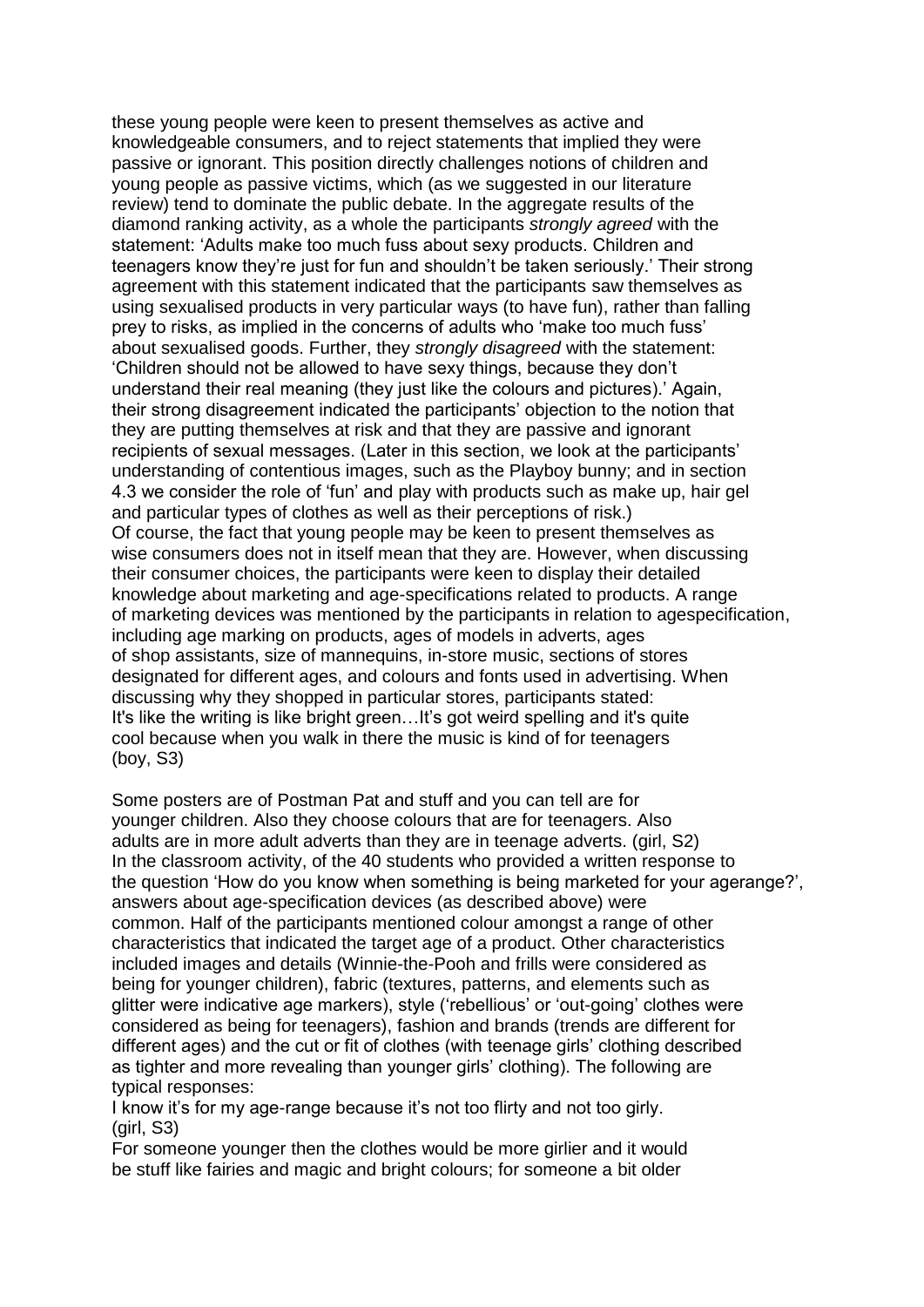the clothes would be more adult-like and more rebellious. (girl, S1) Similar responses were given when students were asked what factors impacted on their choices when shopping, with colour again listed as one of the most frequently considered aspects. Style, design and trendiness of products were also frequently identified here. Less frequently, but also mentioned across the groups and in the interviews, were factors such as prices and brands. Overall, the participants indicated that there is no single factor that determines purchases, as stated in this S3 girl's written response:

While shopping the things that would impact my choices are: threading, colour/shade, does it go with other clothes which I got or like, patterns, who's in the shop, who's selling the products.

The focus is on girls' clothing here, and in sections 4.2 and 4.3 we look at the different ways in which these considerations impact on both girls and boys. Although some boys' products are also age-specified and boys readily took part in discussions about marketing techniques, boys also indicated that they often shop in stores that are less age-specific, such as sports stores - although for both boys and girls, sports stores were listed as favourite shops. For girls, therefore, there are a greater number of products that are age-specific (and, as discussed in sections 4.2 and 4.3, a greater number of ways in which to 'get it wrong').

In line with their view of themselves as active and knowledgeable consumers, the participants argued strongly that they did not buy things simply because they are trendy or because stores promote them. However, they did acknowledge that peers influenced their purchases; and, as noted above, although they recognised marketing techniques, this did not mean they would not purchase goods that are marketed to them. Overall, the following statement came out in the middle of the diamond ranking activity, indicating that the participants both agreed and disagreed with it: 'Manufacturers and stores are irresponsible. They exploit young people by making them think that they *need* to buy sexy things to be cool.' The difficulty of completely agreeing or disagreeing with the statement is indicative of a broader paradox: the participants are keen to assert that they are active consumers (and hence not exploited), yet they also recognise they are not free agents in a consumer market. As discussed in section 4.2, trends and peer pressure are also strong determinants of the participants' purchases. Yet importantly the participants indicated that they did not feel that sexualised products were marketed to them, as this girl from S1 explained: Researcher: In your opinion manufacturers and stores don't have any influence about you buying thongs or…?

Participant: No, because they're not really advertised that much. Like they don't really advertise lots of sexy clothes, like shops mostly just advertise their trainers and not really underwear and like the tops and trousers that we saw in the booklet, they don't really advertise stuff like that, it's more dress like what everybody wears and that will make people think that's quite a good shop, I think I'll go and look in there. One of the clearest indications that young people are active consumers is their propensity to 'read' particular products such as clothing and make-up in relation to the contexts and ways in which they are worn. Because of the age-relatedness of particular goods, the participants indicated that meaning shifts if different ages wear the same product – and therefore, as one girl from S2 stated, 'something that might be sexy to someone else might not be to others'. Importantly, the participants said that the meaning of a particular item can change, denoting 'fashionable' at one location or point in time, but 'tarty' or excessively sexual in a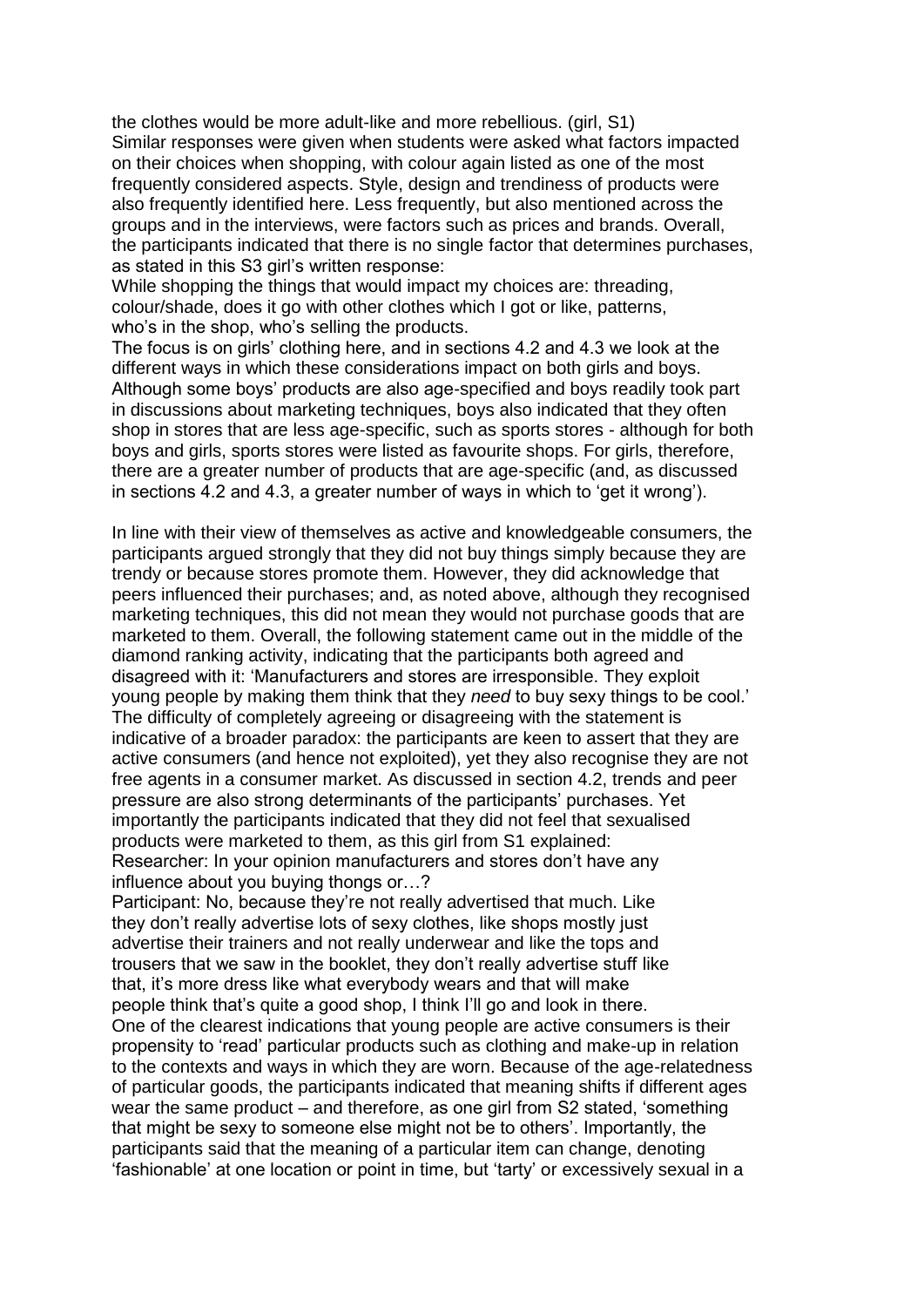different context. Further, some items of clothing are acceptable in one context (e.g. at a school disco or on a beach) but not acceptable in others. Similarly, an item of clothing can change its meaning depending on how it is worn and what is worn with it (e.g. leggings can be 'tarty' if they are not worn with a long top). As one group (a mix of boys and girls) wrote in an additional 'strongly agree' statement in the diamond ranking activity:

People can buy and wear what they want as long as they wear it correctly. (The surveillance of clothing and make-up, as implied in this statement, is discussed in section 4.2.)

In one school, a leopard skin pattern (which sometimes denotes 'sexual') was discussed as very trendy and labelled 'the new black', indicating that the fashionability of the pattern over-rode the sexual connotations (although of course it might have become fashionable because of those connotations). Similarly, in every school the Playboy bunny symbol was discussed as a symbol that carried particular sexual meanings, although it was argued that these were not the reasons why it had become fashionable with their age group. Repeatedly we heard that the participants were aware that the symbol was connected with Hugh Hefner, 'lassies in the mansion' and sexual exploits. Many of the participants were embarrassed to tell us about the sexual connotations of Playboy (one boy from S2 said 'there's something behind the Playboy that I'm not going to explain on record'), and many were critical of Playboy (having seen various references on television or in music videos to 'Playboys'). The group of girls in S1 said:

Participant 1: The lassies were flaunting and I think that's totally disrespectful.

Participant 2: They have no self-respect.

However, in line with their assertion that they are knowledgeable and active consumers, the young people insisted that the symbol did not mean those things to their peer group. Rather, the symbol was purely about fashion, 'a cute pink bunny'. As one girl from S1 described:

I don't think it was about what it meant, I think it was just because it was a fashion icon, everybody's getting it so you wanted to get it and all.

As such, the symbol was quickly going out of fashion during the course of our study, and the same girl from S1 said:

I want something more grown up rather than just like Playboy Bunnies. I just thought it was a bit childish.

Interestingly – and perhaps paradoxically – the symbol here is associated not with being too 'adult', but on the contrary with being 'childish'. As the symbol went out of fashion, the meaning of it changed, and at the time of the interviews, many of the participants had rejected the idea that it denoted fashion and redefined it as 'tacky', 'mingin', 'tarty', 'chavvy', and 'neddy' (all of which were derogatory terms). (In two cases, the Playboy bunny was reported as being popular with younger relatives. This was described by the participants as a form of aspirational consumption.)

Overall, then, the participants resisted the notion that they were passive victims of the marketing of sexualised goods; and this claim was to a large extent supported by their extensive knowledge of marketing techniques and the examples they provided of their active choices and careful readings of products.

However, they also acknowledged that they were not making choices freely. As explored in the next section, the participants recognised that they were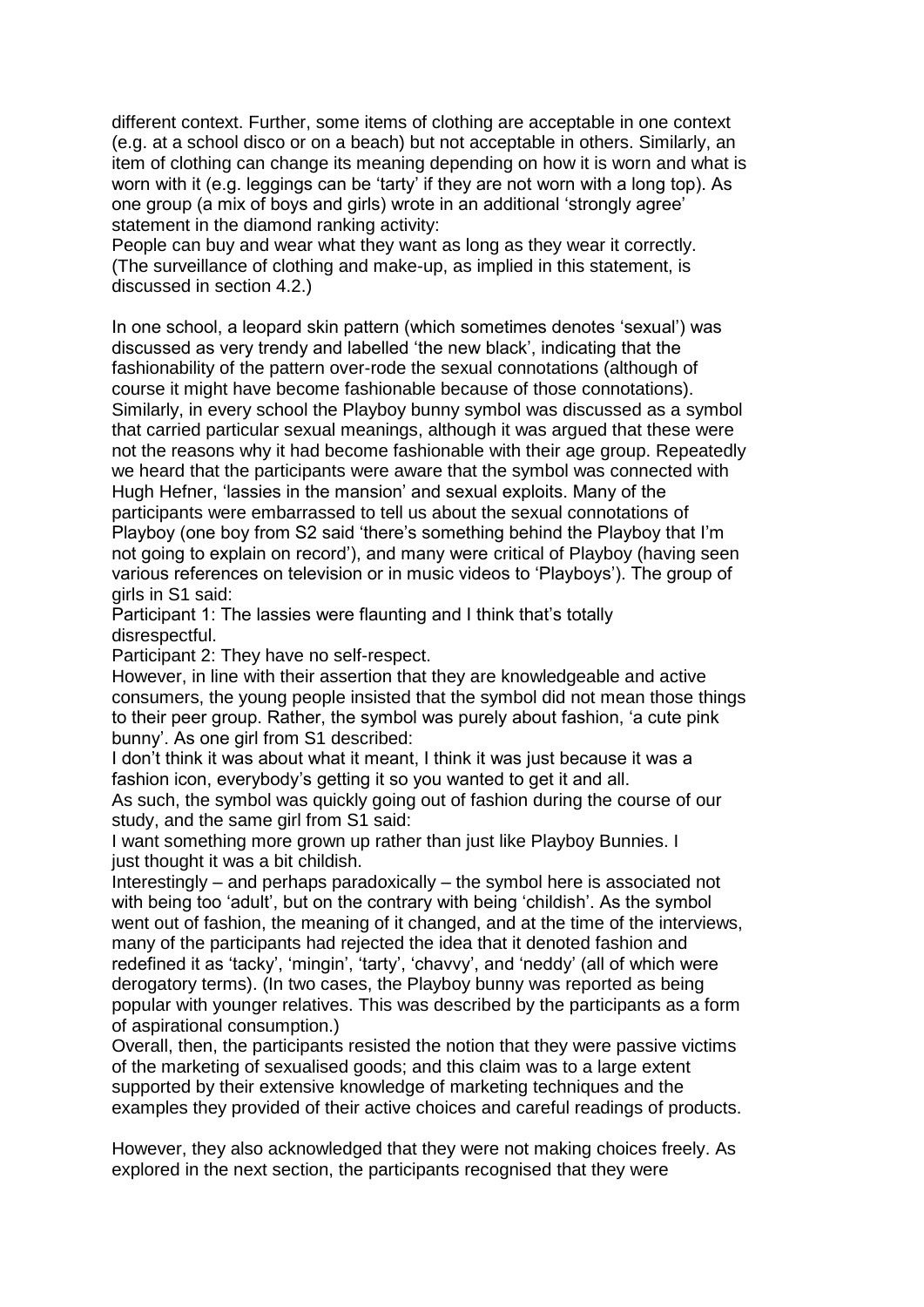influenced to some degree by trends and by their peers; and yet, somewhat contradictorily, they argued that their purchases were also part of their expression of individuality.

## **4.2 Identities and consumption**

The expression of individual identity was stressed as an important aspect of the participants' consumption activities. Participants felt they were already restricted in their choices of products at home and at school, and they objected to further infringements on their right to express themselves through purchases. However, the data also indicate a feeling that guidance is needed in order to learn how to 'read' products and to know how others might be 'reading' their consumer behaviour. Naturally none of the participants said they were making the wrong decisions themselves; however, they all mentioned others (unanimously identified as 'chavs' or 'neds'3) who were seen to be acting inappropriately for their age, both through their purchases and their behaviour.

The aggregate results of the diamond ranking activity indicate that the participants *strongly agreed* with the statement: 'Children and teenagers should have opportunities to make their own decisions and try things out, even if the things make them look sexy or older.' And they *disagreed* with the statement: 'It should be up to parents to say what their children are allowed to wear until they finish primary school.' However, the last statement was often qualified by indicating that parents should have a say in primary school aged children's purchases, but that children needed to have a say as well. Both of these statements indicate aspects of age and development in relation to consuming sexualised goods. When asked to write statements they strongly agreed with, the participants typically indicated an age when they wanted less parental intervention:

When you are over 14 you should be able to shop for yourself. (mixed group, S1)

We should be allowed to have our own life at the age of 13. (girls, S2) Across the interviews, it was frequently asserted that children and teenagers are expected to take more responsibility as they get older, and they need to have 3 'Chav' and 'ned' are derogatory slang terms used to describe a stereotype of a particular youth subculture in the UK, associated with specific brands and styles of fashion, music, and attitudes. While some elements of this style derive from American hip-hop culture, the stereotype is often connected with the white working class and is associated with poor education, resistance to authority and racist attitudes

opportunities to make their own decisions as a preparation for taking on more responsibilities. In line with some of the statements made in the parent focus groups, the young people said that learning to make responsible decisions was part of becoming an independent teenager, and parents have a role in this learning. Many of the participants mentioned negotiations they had with their parents around products considered 'inappropriate', both to do with the purchase of products and with how they wear them (not wearing too much make-up or hair gel, moderating clothing by wearing layers or by sewing small stitches to change the cut). For the most part, these negotiations about sexualised clothing and cosmetic-type products concerned girls. The participants indicated that it was important to know the consequences of dressing in sexually provocative ways (perceived risks are discussed in section 4.3). Furthermore, the following discussion with girls in S1 indicates their belief that parents play an important role in developing their taste (knowing what 'looks horrible') and therefore the choices they make when they are older:

Participant 3 We agreed that parents should have a say in primary school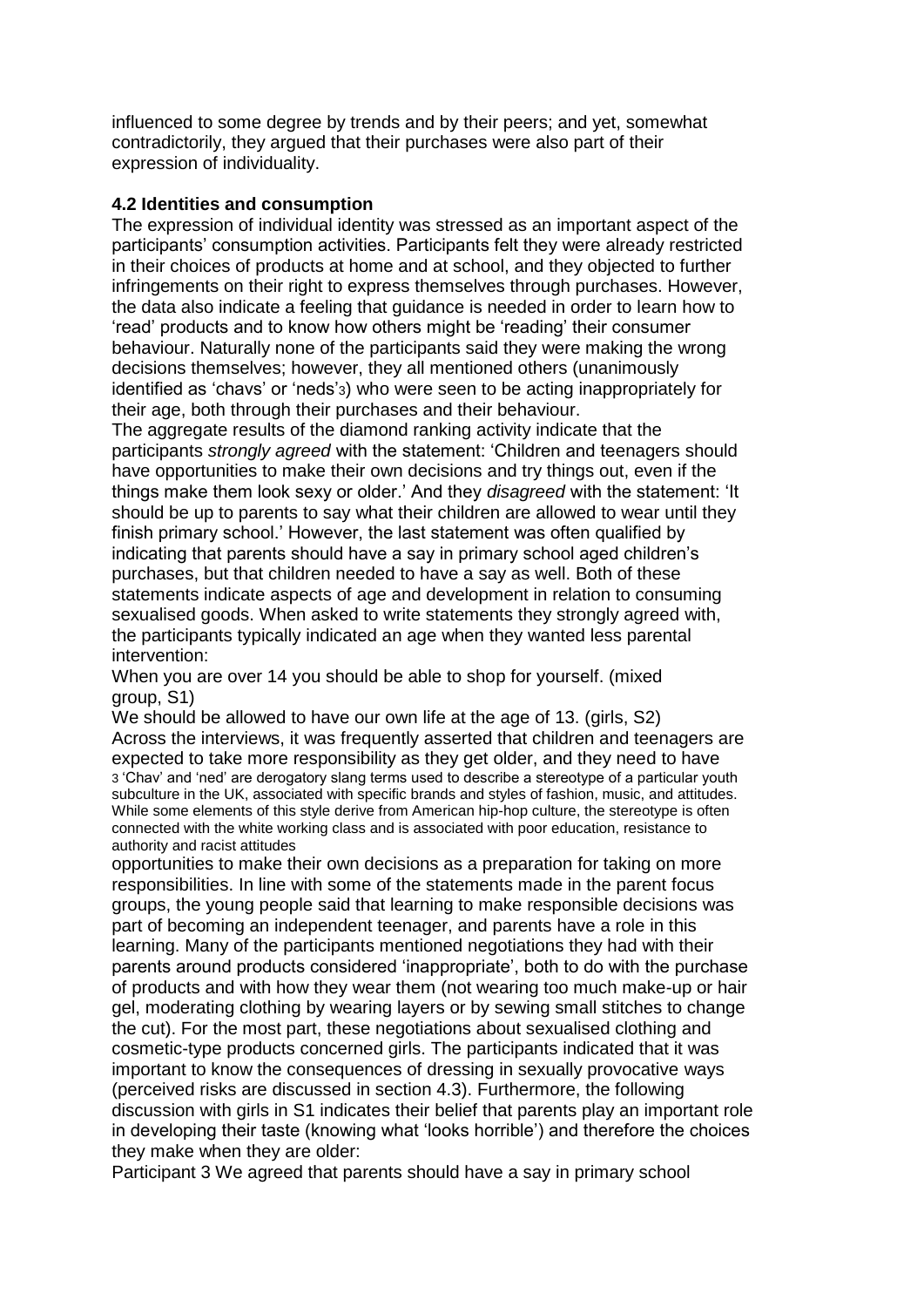because when you go to high school you do want more responsibilities and you've kind of got an idea what to wear and what not to wear Participant 1 Because like we were saying about like neds and stuff like that, we see them and think they look horrible.

(The relation between socio-economic class, consumption and taste is discussed later in this section.)

As a whole the data indicate that although the young people resist restrictions being placed on their purchases and decisions about how to present themselves, they also insist on the importance of having some guidance so they are in a position to take on more responsibilities and develop more independence. These guidelines are seen to be needed for younger age groups rather than themselves (in this case under the age of 12, as the participants were aged  $12-14$ ) – a form of displacement onto younger children that is typical of children and young people's responses to questions about media regulation and the understanding of media messages (see Kelley et al., 1999). Thus, their product designs (for the first classroom activity) included target-age signs, and they mentioned that the advertisements for their (fictional) products would feature models of an appropriate target age. Further, one group of girls from S3 added the following statement under the *strongly agree* side of the diamond ranking activity: 'Teenagers should dress their age and have guidelines of age on clothes.' However, this is not to say that a majority of participants felt that age guidelines would necessarily be *effective* in regulating the purchase and wearing of 'sexualised goods' – on the contrary, when we asked if they would follow age guidelines on clothing, participants drew analogies to their consumption of movies and video games in which they largely ignore age-specifications.

As in the comments made by parents, entering high school was mentioned as a key time in young people's lives when they were expected to be more independent and at the same time came into contact with a much wider and older peer group. This became an important time for making decisions about personal appearance, as these girls in S2 discussed:

Participant 1: About 12 you start realising

Participant 2: You start in high school

Participant 3: And you see everyone wearing stuff like that

Participant 4: Like all the older people

Researcher: So you're at a school with older people and they're all

wearing it so you start realising what?

Participant 4: That's nice

Participant 3: That's what you should be wearing

Participant 1: …being grown up

As in these girls' discussion, there were many instances when the participants mentioned the pressure from peers to make particular consumer choices in relation to their appearance. One girl in S1 mentioned buying thongs because her friends had them and it was considered both fashionable and a sign of growing older – although she said she actually did not wear thongs because she finds them uncomfortable. As discussed in section 4.3, discomfort can refer both to physical feelings and to emotional feelings of discomfort connected with wearing items that might be considered sexual. However, the participants considered peer pressure to be much greater than pressure from stores or manufacturers or through images of celebrities. The following statement appeared in the middle of the diamond ranking activity, indicating that overall they agreed and disagreed somewhat with these ideas: 'Celebrities, fashion and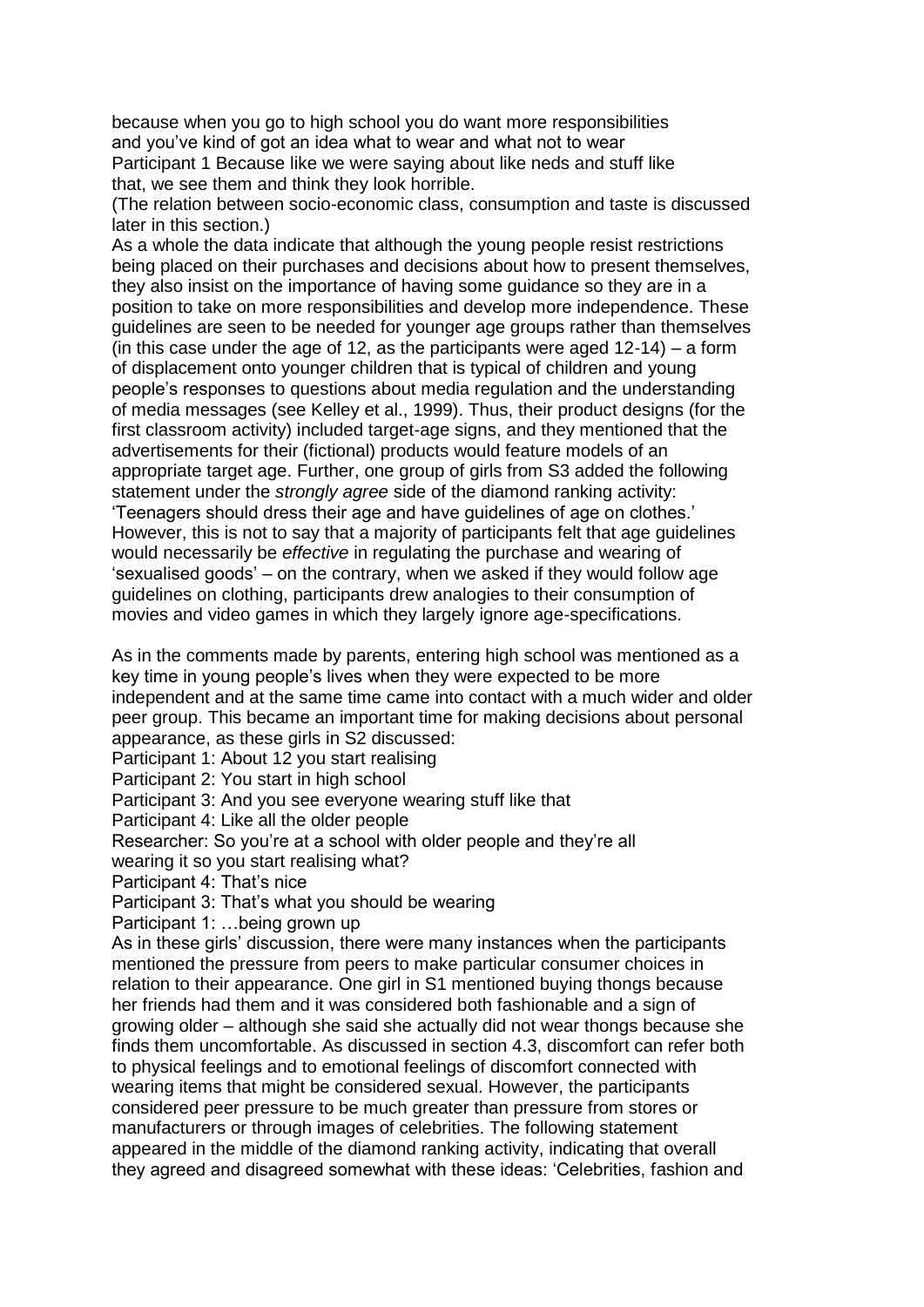the media are to blame for children wanting to buy sexy products and look older.' This aligns with findings from research reported in Section 1, which suggest that young people are critical readers of media images and question the portrayal of idealised body images (Brown et al. 1993; Buckingham and Bragg, 2004; Kehily, 1999; Steele, 1999).

Participants insisted that it was not peers of the opposite sex whom they were trying to impress: rather, they wanted to look a certain way for their same-sex friends and peers. A girl from S1 described peer pressure in this way:

When I buy something I usually think I like that, but I'll usually think like will [my friend] like that or will my pals like that because if I buy it and then they'll think 'oh my god what is she wearing?', like bitch about me behind my back about what I'm wearing.

Boys also commented on these feelings – for example, these two boys in S1 observed:

Participant 1: It feels like pressure because you might want to kind of do what you want.

Participant 2: But if you do that you get slagged and stuff.

Although boys reported that they did feel pressure, they indicated that for them the choices were less complicated than for girls due to the limited range of possibilities in standard clothing attire (boys generally wear t-shirts and sweatshirts with tracksuit bottoms or jeans, although choice of t-shirts was seen as a key way of expressing individuality). The smaller range of choices for boys was also mentioned by parents and indicated in the retail survey.

Feelings about the surveillance of peers, as described by the participants above, were particularly apparent when they were discussing their choices of products and ways of presenting themselves. Previous research in this area suggests that clothing is a key area for children's 'identity work', through which they seek to conform to social norms and make claims about their own status or personality. The quality and the brand of clothing are key concerns in this respect, even for quite young children; and some parents and children perceive a strong element of 'peer pressure' here. Gender and age differences are particularly significant in this respect. In the UK study conducted by Boden et al. (2004), girls in particular expressed a desire for clothing that would 'age them up', while parents were concerned about dress that they regarded as inappropriately sexual and 'adult'. Although boys were generally less interested in fashion than girls, there was an exception in the case of branded sportswear, which was seen to represent an aspirational form of adult masculinity. Both for boys and girls, having the 'right stuff' – in the form of branded goods, with labels and logos clearly displayed – was critically important in terms of self-image and peer group status. The financial pressure that results from this is obviously likely to be greater for lowincome families (see also Croghan, 2006; Elliott and Leonard, 2004). In this research, participants considered it risky to 'stand out' within their peer group through clothing, products or behaviour. Even trend-setters, therefore, risk being labelled 'show offs'. Across the interviews, the participants indicated the importance of treading a middle ground: caring about appearance but not wearing too much make-up, hair gel or aftershave and not having too much of a tan (particularly a fake tan); knowing what is trendy but not trying too hard to impress friends through purchases; wearing things that are neither too dull nor

that stand out (items mentioned as standing out were white track suits, low-cut tops or short skirts); not buying things at the cheapest stores but not buying highpriced designer clothes either. Much of this middle ground is concerned with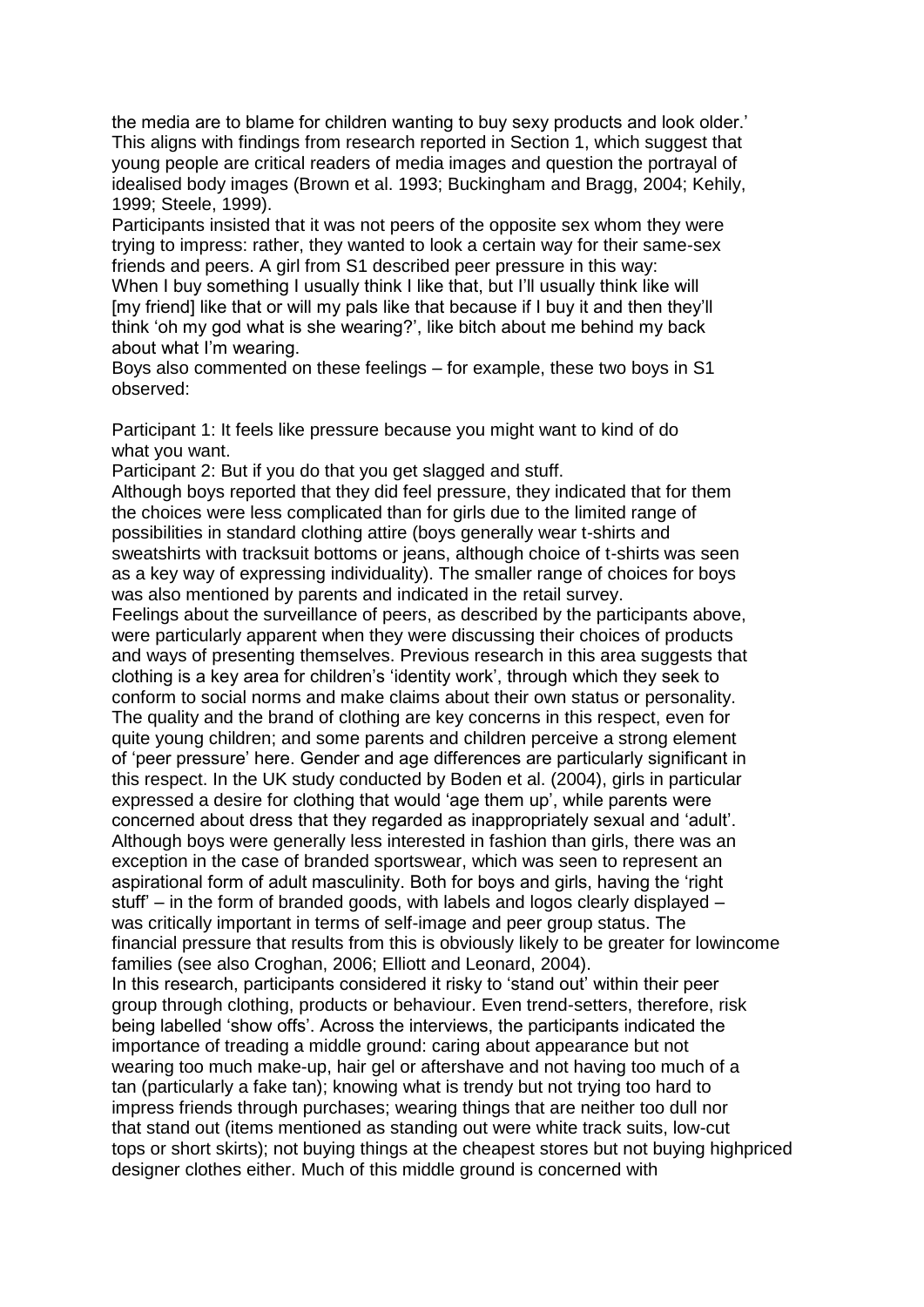what might be considered sexualised products; and those who get it wrong – those who go too far (wear too much make up, wear skirts too short, wear too much flashy gold jewellery) – are considered 'chavs' or 'neds'. Importantly, girls feel the surveillance of this middle ground more strongly than boys. There are many more ways of getting it 'wrong' for girls, and the surveillance is concerned more with the body (correct display of the figure, face and hair) than for boys (although body shape and hair styles are also scrutinised by boys). Furthermore, in different schools and peer groups, there were varying distinctions and gradations within this middle ground. For example, in one peer group, wearing foundation (make-up) was considered outside the middle ground, while in another it was acceptable as long as it was applied in particular ways. On two occasions in our focus groups, girls started critiquing other girls for their purchases (such large hoop earrings and Playboy bunny products), although when a girl in each group admitted to owning these products the other girls quickly qualified their statements, thus demonstrating their willingness to make local judgments and negotiations about this middle ground. Finally, in one group, a girl with bleached hair, dark eye make up and a facial piercing argued that she was a 'bimbo' but not a 'Barbie', a distinction that might not be immediately apparent or meaningful outside her peer group, but which to her signified a major difference between artificiality (Barbie) and a consciously constructed form of role play (needless to say, she contributed insightful comments to the discussion, and in many ways did not live up to the 'bimbo' stereotype).

In describing what they do in order to conform to their peer group norms in terms of their display of consumer goods, we might hypothesise that the participants are overtly making distinctions based on social class: it is 'chavs' who are buying into the sexualisation of children and young people. However, it is not clear that 'chavs' are simply white working class youth. Many of the participants came from what might be considered working class households (based on the professions of their parents), and it is possible that some participants in the study would have labelled other participants 'chavs' (according to the detailed descriptions they gave us). However, unsurprisingly, none of the participants said they or anyone they knew were chavs. Therefore, although the data indicate that young people see a connection between social class and the consumption of sexualised products, we need further research to understand how the discourse around 'chavs' might be operating to marginalise and segregate groups of young people (see Hayward and Yar, 2006). In particular the different 'readings' of potentially sexual products as 'tasteful' or 'slutty' implies a distinction based on socioeconomic class structures, and positions working class girls in particular as needing more regulation (see Egan and Hawkes, 2008a; Tyler, 2008). In the discussions about peer pressure and 'chavs', it is clear that group identities are signalled by purchases – and this is about proclaiming membership of a particular group as well as differentiating oneself from others. In addition to 'chavs', Goths, rappers and tomboys were also mentioned as purchasing particular goods as a way of displaying their identities. The participants stressed the importance of being able to express their affiliation to particular groups and their knowledge of popular culture through their purchases (including what they do *not* purchase).

Yet although the participants all indicated pressure to conform and a desire to fit within a group, they also repeatedly mentioned the desire to develop an individual style, as this boy from S1 explained:

I think the shops kind of like stick to what's popular just now and for some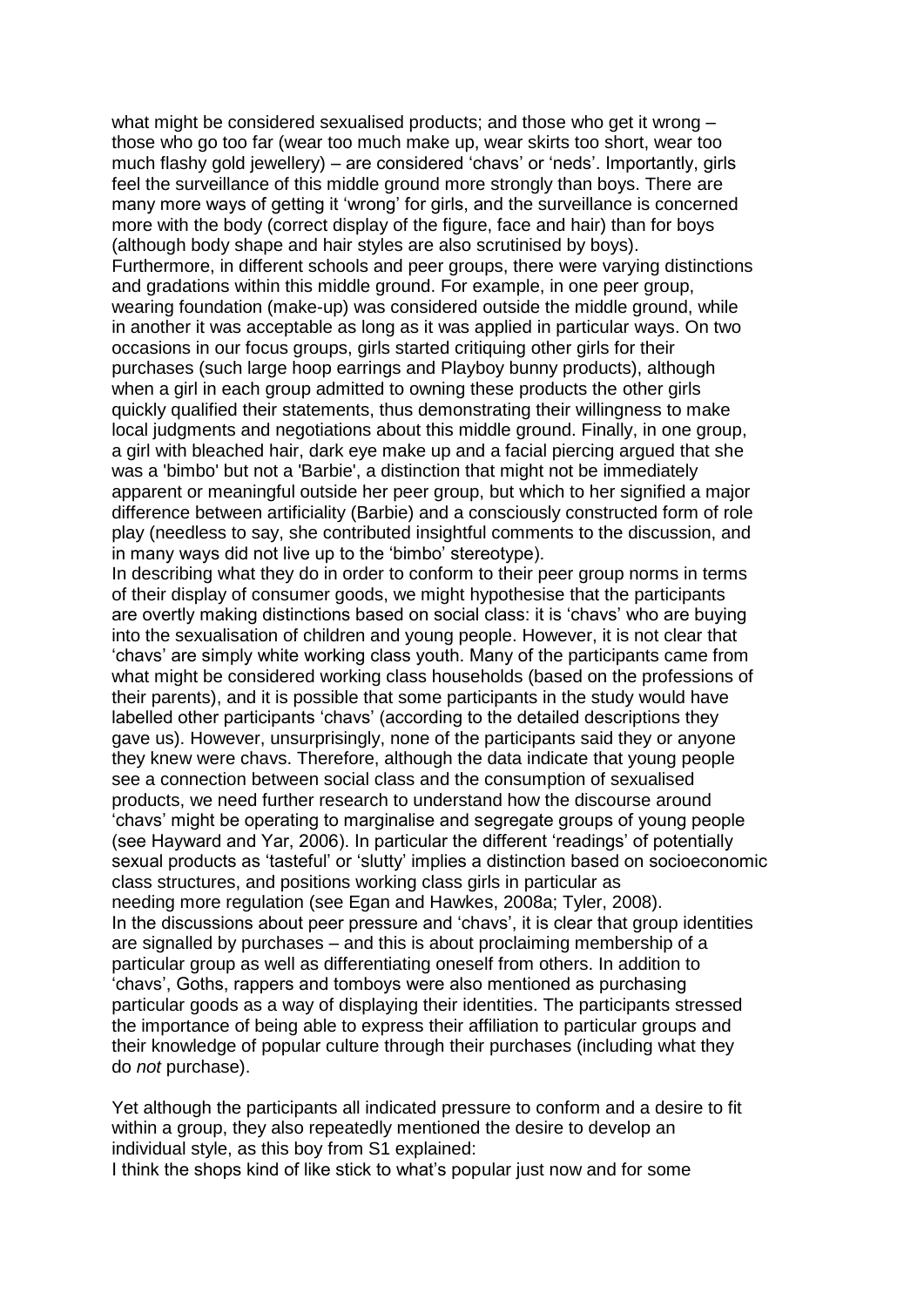people mainstream stuff isn't what they want, they want something different to be different.

Participants said it was important for them to have a large range of products available for purchase and for them to purchase items independently so as to develop and express a personal style. As one boy in S2 stated: 'we don't want to be the same as everyone else. …You don't want to be another brick in the [wall] like everyone else'. However, they also said that fashion was an important factor in determining their purchases (and fashion was signalled by what their peers wear).

Overall, the important finding here is that young people describe normative behaviour which is both inclusive and exclusive – it is defined by themselves and their peers, and it is defined in relation to 'others' who are outside the norm. Normative behaviour is also connected with taste (what is considered 'tacky' and outside the norm) and knowledge of how to 'read' cultural products. According to our participants, this knowledge develops as children grow older, and is informed by peer culture as they enter wider social settings (such as high school), but it is also informed by adults providing 'correct' guidance. Further, the data indicate that girls are led to scrutinise each other's appearance more closely than are boys, partly as a way of defining and confirming their own taste and identity. Finally, the participants' opinions about sexualised products were expressed in ways that distinguished themselves from others (namely 'chavs') who were seen as less tasteful and more sexually provocative. We need further research to understand how socio-economic structures are working in young people's lives in relation to these practices.

#### **4.3 Comfort, confidence and self-esteem**

In the diamond ranking activity, the participants generally *disagreed* with this statement: 'Girls wear sexy clothes because they don't feel good about themselves and they want boys to like them.' There were two aspects of the statement which were discussed in the interviews – one was the idea that wearing particular products was connected with self-confidence, and the other was that girls dressed in particular ways in order to attract boys.

As described in section 4.2, for both boys and girls it was considered risky to wear things or display hair, make-up and accessories that were outside a middle ground (or peer norm). However, there was also a perceived need to develop a personal style, and this development of style requires self-confidence in order to go slightly against the norm (to stand out, but not stand out too much). This is seen as an important development for young people, because feelings of personal comfort are connected with wearing clothes that are 'suited to their personality'. Therefore, if individuals have low self-esteem and lack confidence, they might wear products that fit very closely within the peer norm – wearing products that do not present the risk of standing out in the crowd but also do not express an individual identity.

Thus, some participants reported that some girls might cover up their bodies and wear clothing that did not show their figures due to feelings of insecurity and poor body-image. One boy in S1 stated:

I would say there's two types of people, one would cover themselves up if they feel bad about themselves and one that would show themselves more because they want to get thought of better, in fact just making it worse.

As discussed earlier, this statement indicates a negative stance towards people who 'show themselves more', and interestingly this boy connects potentially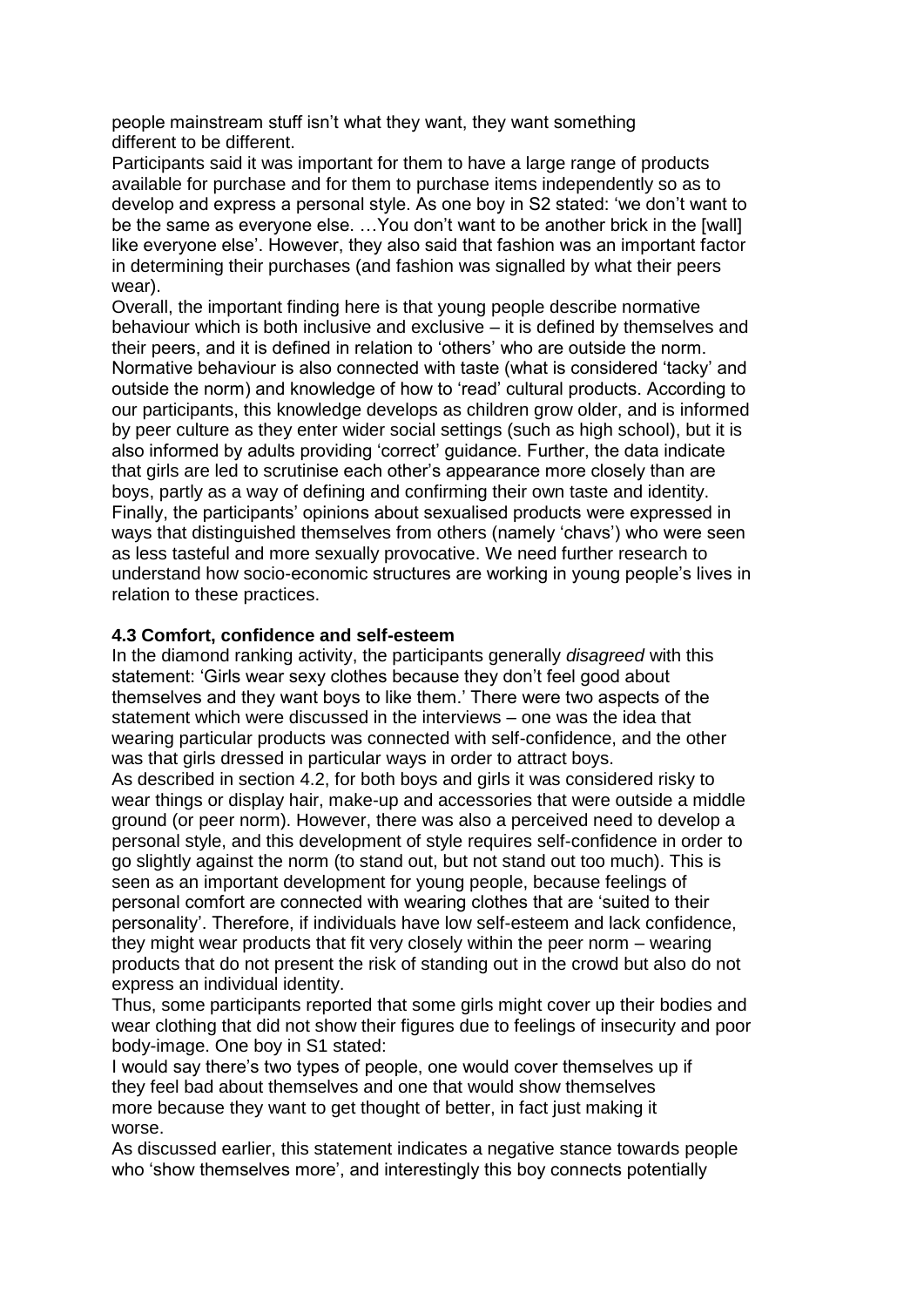sexualised dress with lack of self-esteem. For girls, there was mention of the pressure to be slender and to show what one girl described as an 'hour-glass' figure. Further, one girl in the interviews reported going through a period of anorexia when she was in primary school. Other girls mentioned not wanting to show their bodies and therefore always wearing clothes that covered them up, although generally this seemed to align with their feelings that wearing revealing clothing was distasteful, rather than feelings of insecurity. Meanwhile, several boys referred to the pressure to have a 'six-pack' (which requires very little body fat and well-developed abdominal muscles). Products such as hair gel, aftershave and deodorant were repeatedly mentioned by boys, indicating a pressure to display themselves and care about their appearance in markedly different ways from girls. Boys also might feel insecure about their bodies and want to cover them up, but trends in boys' clothing generally make this entirely acceptable and highly normative (with the possible exception of the current fashion for low-slung trousers).

Wearing products that are considered 'sexy' (according to peer norms) was defined as uncomfortable in most contexts by the girls we interviewed, because of their desire to not stand out and to not 'show off' their bodies. The participants also said that wearing tight-fitting or revealing clothes was uncomfortable in physical ways, because it means they are not able to move freely and 'muck about', and they are constantly having to adjust clothes to make sure the clothes are covering their bodies. Furthermore, as evidenced in their detailed reading of how products are worn (for example, wearing fashionable items such as leggings, but wearing the correct style of top so that they are not too revealing), it is easy for girls to get it wrong (as indicated in the S1 boy's statement above). For boys, there are few options for accentuating the body through tight-fitting or revealing clothing, partly because sexual connotations are not associated with the image of the body in the same way as for girls, and partly because current trends for boys are almost entirely based around loose-fitting clothes. As one group in S2 stated: 'nothing's too sexy for a boy'. As mentioned above, this is not to say that boys do not feel pressure to present their bodies in particular ways. However, products that clearly signal 'sexy' or 'sexual' for boys are limited (t-shirts with sexual images, for example). Therefore, the participants said that it is behaviour more than products that are read as signals that a boy is interested in sex or that he is presenting himself in a sexual way.

Participants said that products such as clothes, makeup, hair products and aftershave could sometimes boost their self-esteem by making them feel confident about fitting within their peer group or because they feel they are expressing their individual style which is comfortable for them. A group of girls in S2 reported that wearing their own choice of clothes as opposed to school uniforms made them feel more able to be themselves and therefore more comfortable. This example is partly about hierarchical power relations between staff and students connected with mandatory wearing of school uniforms, but it also indicates their desire to express individuality. In line with this reasoning, participants repeatedly mentioned that people should not care what others think and should be confident to present their individual personalities through their clothing, make-up and accessories. This aligns with research with similar aged girls in the UK, where there was a strong rejection of the perceived power of the 'beauty myth', whilst at the same time an acknowledgement that there is pressure to act responsibly and have confidence to make individual choices (Willett, 2008).

As mentioned in section 4.2, participants rejected the notion that they dressed in particular ways in order to impress or attract members of the opposite sex (only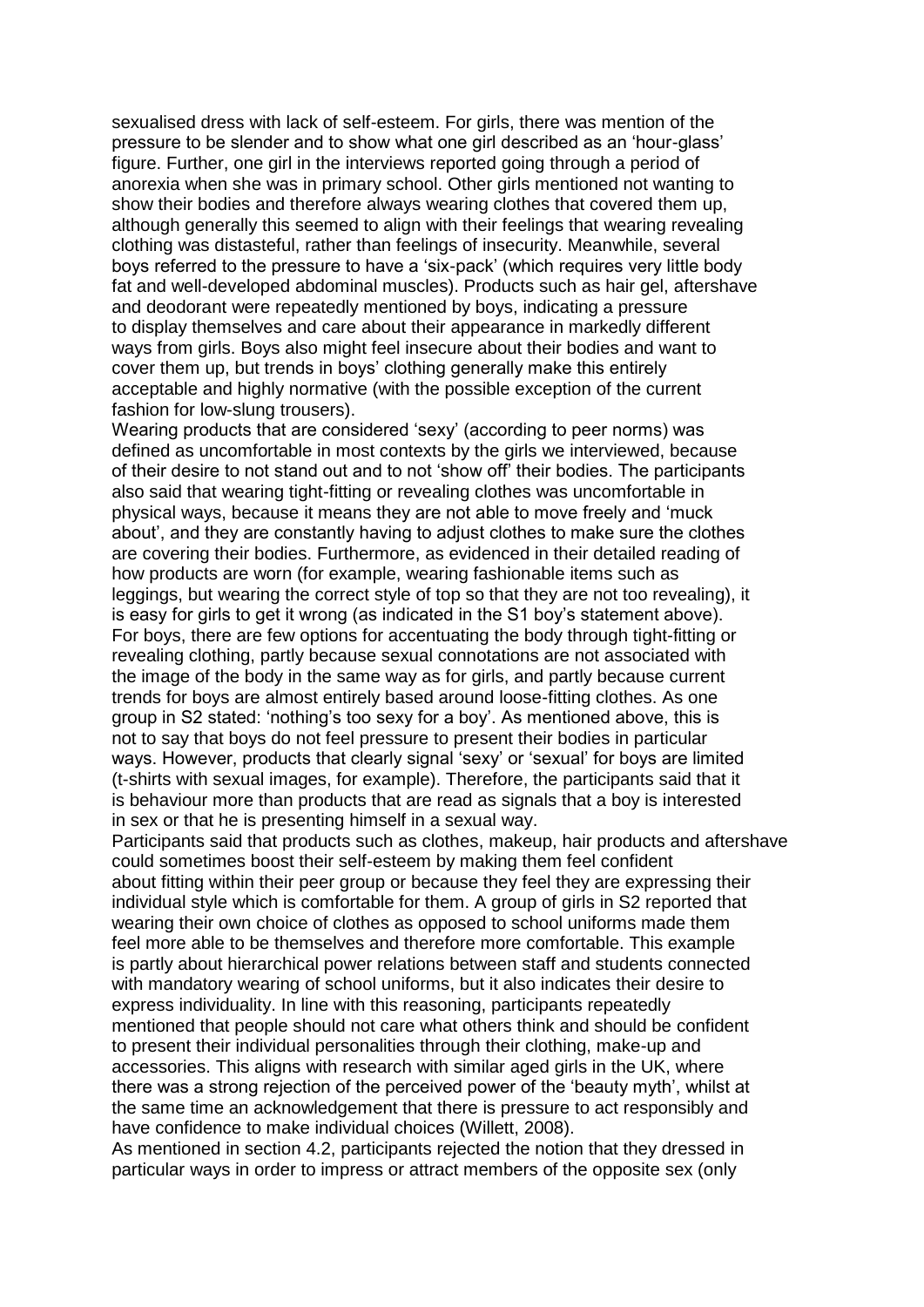heterosexual attraction was mentioned), and boys in particular resisted the idea that they were impressed by girls who wear 'sexy' clothing or lots of make-up. As discussed, participants described the heavy surveillance that occurs amongst peer groups, and comparison with other members of same-sex peer groups was the most common reason for feeling low self-esteem. According to our participants, only those who have girl/boyfriends might be concerned about dressing for members of the opposite sex (dressing to impress or maintain interest), and for the most part these 12 -14 year olds did not present themselves as sexually active. Again, there appeared to be a strong association in their mind between stigmatised others ('chavs' or 'neds') and sexualised products; and further, particularly for girls, wearing sexualised products signalled the desire for sexual activity, as these girls in S1 described:

Participant 4: Because if people see you're out in that you're like oh I know what she's like.

Participant 1: Yeah and I know what she wants from people. She doesn't exactly want to have someone she can cuddle…

Again, it was *other* girls ('chavs' in particular) who were seen to be placing themselves at risk by dressing in sexualised ways. This aligns with the concerns discussed in Section 1 in research by Egan and Hawkes (2008a), although more research is needed in order to see how discourses around sexualisation are positioning working class girls and their consumption of particular goods. Participants expressed concern about sexualisation and risk particularly around paedophilia. In the diamond ranking activity, they *strongly agreed* with the statement: 'Sexy clothes and makeup put children and teenagers at risk, because sexy goods make them look older'. The main risk the participants mentioned was attracting older men who would either mistake the age of the wearer (and then proceed to make sexual advances) or would groom the wearer in order to have a sexual relationship. Girls in particular felt there was a risk of attracting older men through sexualised products, but they also mentioned feelings of being at risk generally because of their age and gender. Several girls shared stories about being harassed by older boys in sexual ways even though they were not wearing anything they considered remotely 'sexy' and were not acting provocatively in any way. (The girls who shared these incidents felt that they were able to handle these kinds of situations by ignoring the comments and by being 'sensible' about their behaviour, for example, not walking alone at night.) The other risk mentioned in relation to sexualised goods was risk to a person's reputation or the general risk of being misread. As in the data from parents, there was discussion about messages being sent out by certain kinds of dress, and particularly the risk of certain styles of dress being read in a sexual way. The young people across the interviews indicated that wearing certain styles of clothing in particular ways (i.e. styles defined within the peer group as sexually provocative) signalled sexual availability – in the words of several of the participants, 'they're asking for it'. The link between dress and sexual violence and the tendency to blame the victim in these young people's opinions is noticeable, as is the contrast with the idea (which they also expressed) that the meanings of clothes varies according to context. Here again, however, it was always *other* people who were seen to dress provocatively or to act on these readings, as this boy in S1 described:

Yeah, they've dressed up, showing themselves, the guys are maybe drunk or high or something think they are actually asking for it, dressed up like that.

Again, knowing how other people read such signs is seen as particularly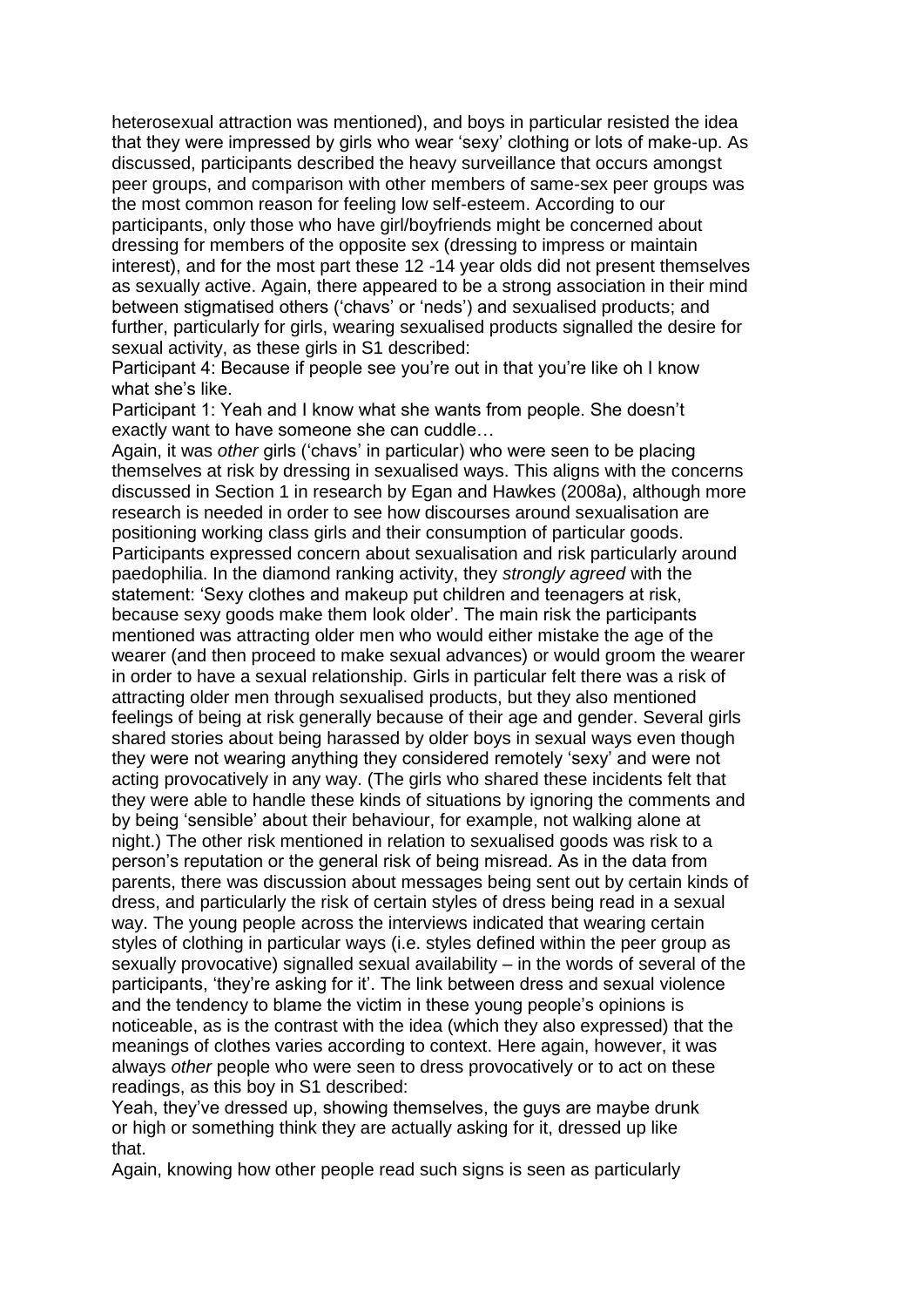important for these young people, so that peers as well as adults do not misinterpret their interests, personalities and tastes. This is particularly true for girls, as discussed earlier, who have a range of sexualised products that are part of their display of fashionability.

However, as discussed in section 4.2, context is key to 'reading' products, and therefore at times it is considered acceptable to display products that might be considered 'sexual' in other contexts. For example, the participants mentioned wearing more revealing or 'fun' clothing to parties as well as changing their make-up, hair and accessories. They discussed these choices as important as a way to have fun, and they insisted that the point of parties was to enjoy themselves (rather than to meet people with whom they might develop a sexual relationship). Further, in several of the interviews the participants mentioned the role of 'playing at' being older as part of growing up, referring in large part to younger relatives or to themselves at a younger age. Girls playing with make-up or different hair styles and boys wearing hair gel in primary school were discussed as important experimental activities which acted as rehearsals for more public demonstrations as they got older (and entered secondary school). Boys discussed wearing too much hair gel in primary school, because they did not know how to wear it 'properly'; and girls mentioned trying out different makeup and hair styles in the privacy of their home before going out in public. There was a feeling that some of these activities involved the development of a skill and knowledge about 'how much is too much', but there was also a sense of developing comfort and confidence that came with practice. These data indicate that our participants view some kinds of practices as being about developing selfconfidence,

and this suggests that our participants are marking out the display of a healthy kind of sexuality, rather than seeing these as activities as somehow sexualising or objectifying.

Overall, this section has provided evidence that the consumption of sexualised goods is closely connected with feelings of comfort and confidence. On the one hand, participants indicate that particular trends for girls toward tight-fitting or revealing clothing or styles which require slender 'hour-glass' figures can create feelings of insecurity in relation to body shape. However, it was generally considered normative not to display too much of the body or to draw attention to oneself through hair, make-up and accessories, and therefore wearing products considered 'sexual' would be uncomfortable. Importantly, these findings relate to girls, rather than to boys for whom trends are towards loose-fitting clothing (although they also feel pressure to have a particular body shape), and in different schools and peer groups the 'norm' is negotiated differently. A second finding from this section is in relation to social class, with *others* (namely 'chavs' or 'neds') being accused of wearing sexually provocative goods to indicate their desire for sexual activity. Again this relates to girls more than boys; and although we interviewed working class participants, there was no evidence that working class teenagers are in fact displaying themselves in more sexually provocative ways. A third finding is in relation to the risk of appearing older through the use of sexualised products and generally having personal appearances misread. Here the risks ranged from paedophilia to general risks about reputation and misjudgements; and again these risks relate far more to girls than to boys. Finally, the participants discussed their consumption of particular goods when they were younger as a form of practice or rehearsal for their current activities. Here, private practices (trying on clothes and make-up) helped to develop the skills and confidence that would be required to 'get it right' when they entered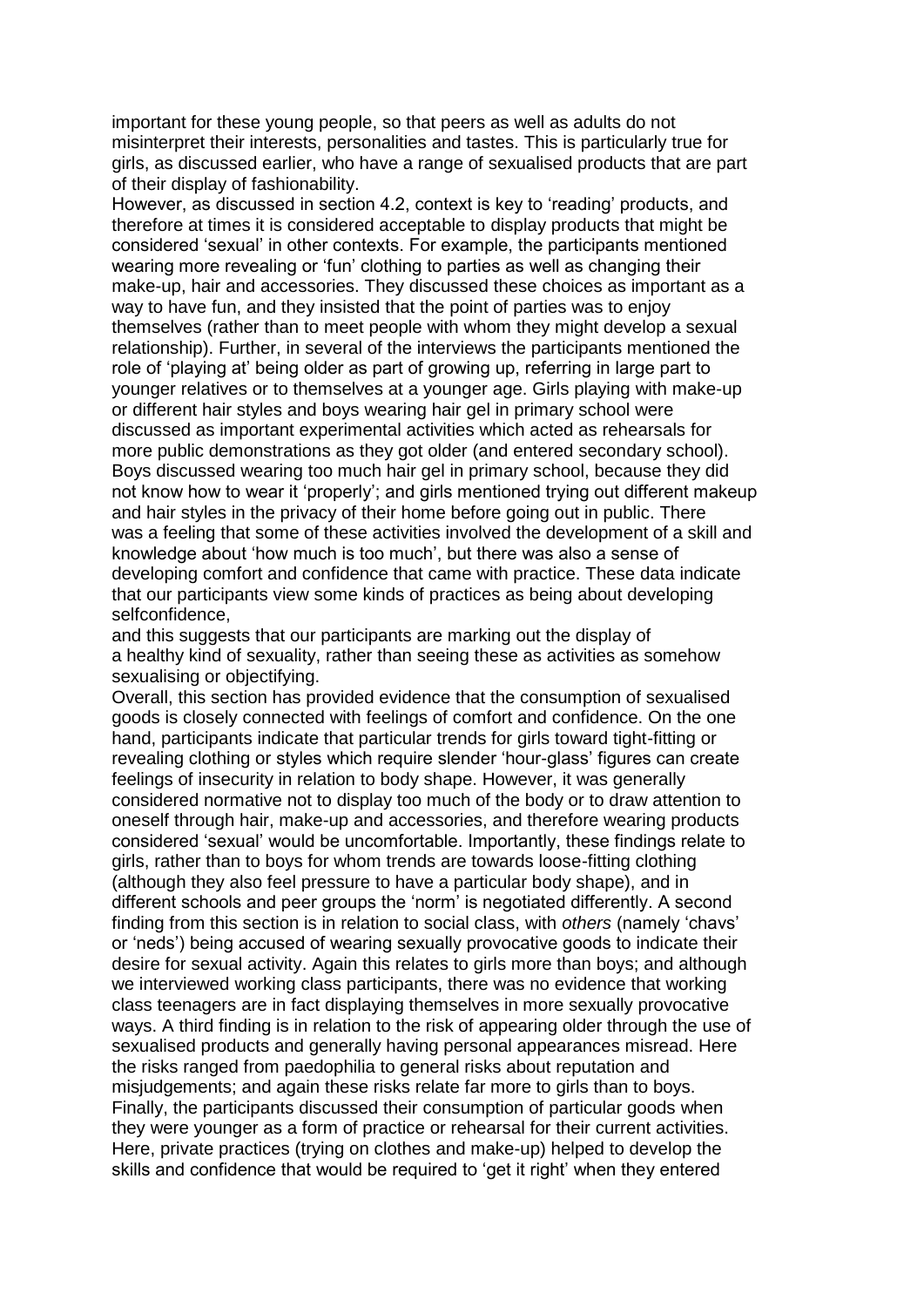secondary school.

#### **4.4. Views on regulation**

When it came to discussing the potential regulation of sexualised goods, the young people's views echoed many of the views expressed in the parent focus groups. Young people were perhaps more outspoken about the possibility of having the government intervene in their purchases – suggesting that if the government regulated 'sexualised products' as a result of this research, they would receive hate mail from young people and also there would be an economic impact from the loss of tax revenue on products purchased by young people. The only regulation they considered perhaps necessary was the provision of age guidelines or labels on products; however, the guidelines were seen as necessary for unknowing adults rather than for children and young people (the adults they saw as needing guidance were those who bought 'chavvy' clothing for primary school aged children, and those adults 'over age 40' who bought clothes for themselves which were designed for young people). Alongside these strongly opinionated stances, the participants demonstrated a more nuanced view of the difficulties of regulation. As discussed in Section 4.2, the young people indicated that the meaning of any product is dependent on a variety of factors, and therefore determining what is 'sexual' is problematic. Further, as with other products and forms of media which are overtly regulated (such as film and video), young people find ways around regulation, and in fact regulation might draw young people's attention to products which they might otherwise not notice, and might even make them appear more attractive because of their taboo status (the 'forbidden fruit' effect). Notably, in discussing the need for regulation, young people drew on ideas about individual responsibilities and choice, targeting parents of 'other' children and teenagers who were acting irresponsibly by not regulating their children's choices. As one girl from S1 explained:

…if a 10 year old is allowed to wear thongs and they want to, if they don't get them out of Asda they're going to get them out of somewhere else. So you can't really stop them if that's what their mom and dad say that they can wear.

Parents, however, are not always to blame. Responsibilities also lie with individuals, as this boy from S1 explained:

It depends what kind of person you are. If you're a responsible person you'll understand what you can have and what you can't have. If you're maybe not as responsible but just they don't want to be wearing stuff that looks terrible, they want what they want and they'll have it, they might go out and buy stuff and then hide it, wear it outside and stuff like that.

The role of parents, therefore, is to develop children's sense of responsibility and also their confidence to resist the pressure to wear styles that might not be suitable, as these girls in S2 described when asked for their recommendations for parents raising daughters:

Participant 1: Make her confident about herself and don't care what other people….

Participant 2: Not like a fighter but make sure she can stick up for herself. Participant 3: Aye.

Researcher: And give her some other interests as well you're saying... Generally: Aye.

Participant 1: Just let her be herself and not follow everybody else.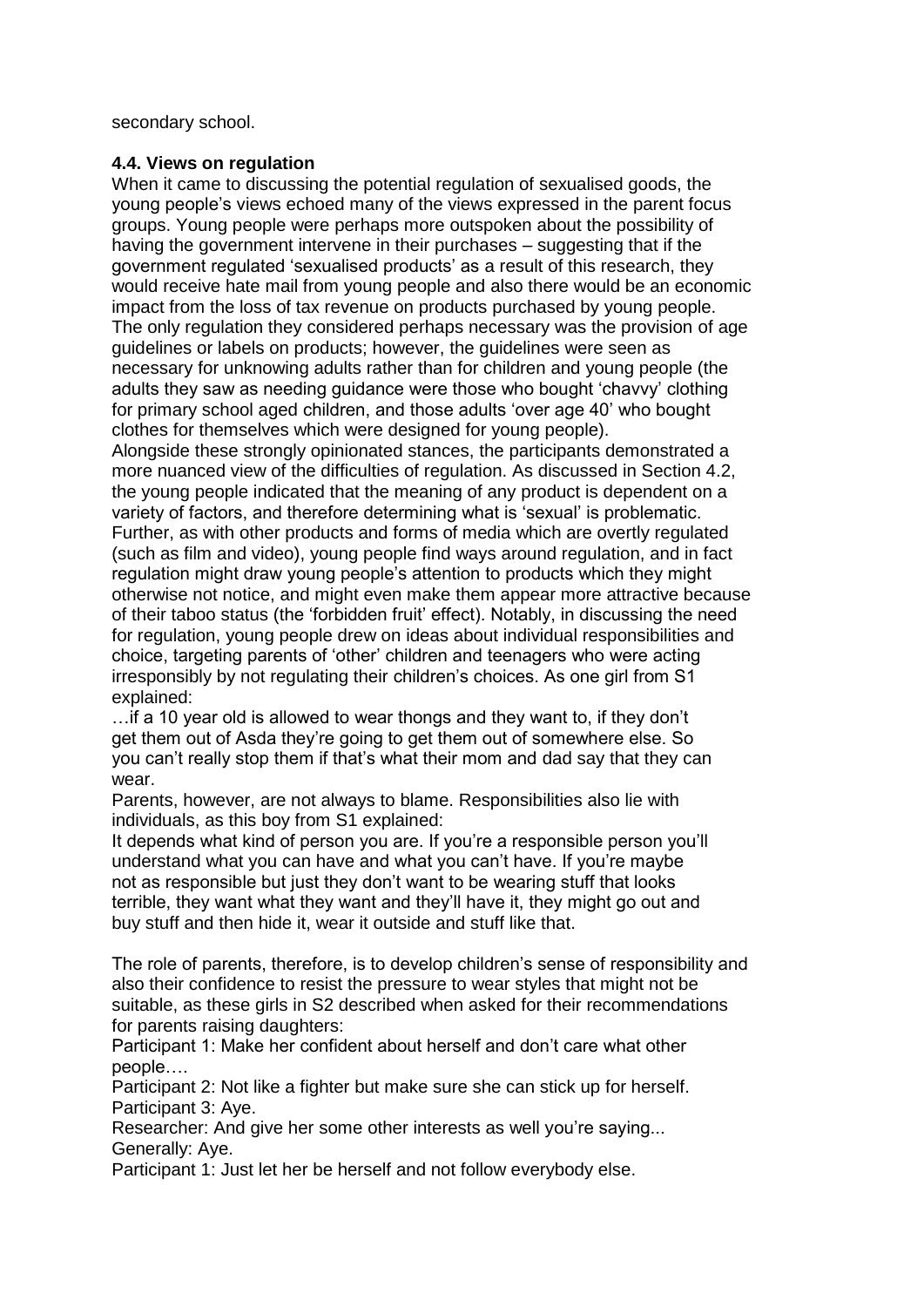Again, one question which these data raise is how best to support parents and young people. Researchers have highlighted how an emphasis on individual choice can result in problematic distinctions between girls (and we should also add boys) who are seen to navigate choices successfully, as responsible 'citizenconsumers',

and those who are seen to lack the discipline to make good choices (Harris, 2004; Willett, 2006). Discourses about responsibility and individual choice work to conceal other societal structures, such as social class, and implicitly operate to exclude some people and privilege others; and this is apparent in the tendency here to identify particular groups as being 'the problem' in terms of their purchasing and use of sexualized goods. Such individualizing arguments may also appear to absolve responsibility from other agencies, such as government or business. In our view, we should be wary about 'letting off' government and manufacturers simply because parents and young people see sexualised goods as a matter of individual responsibility and choice.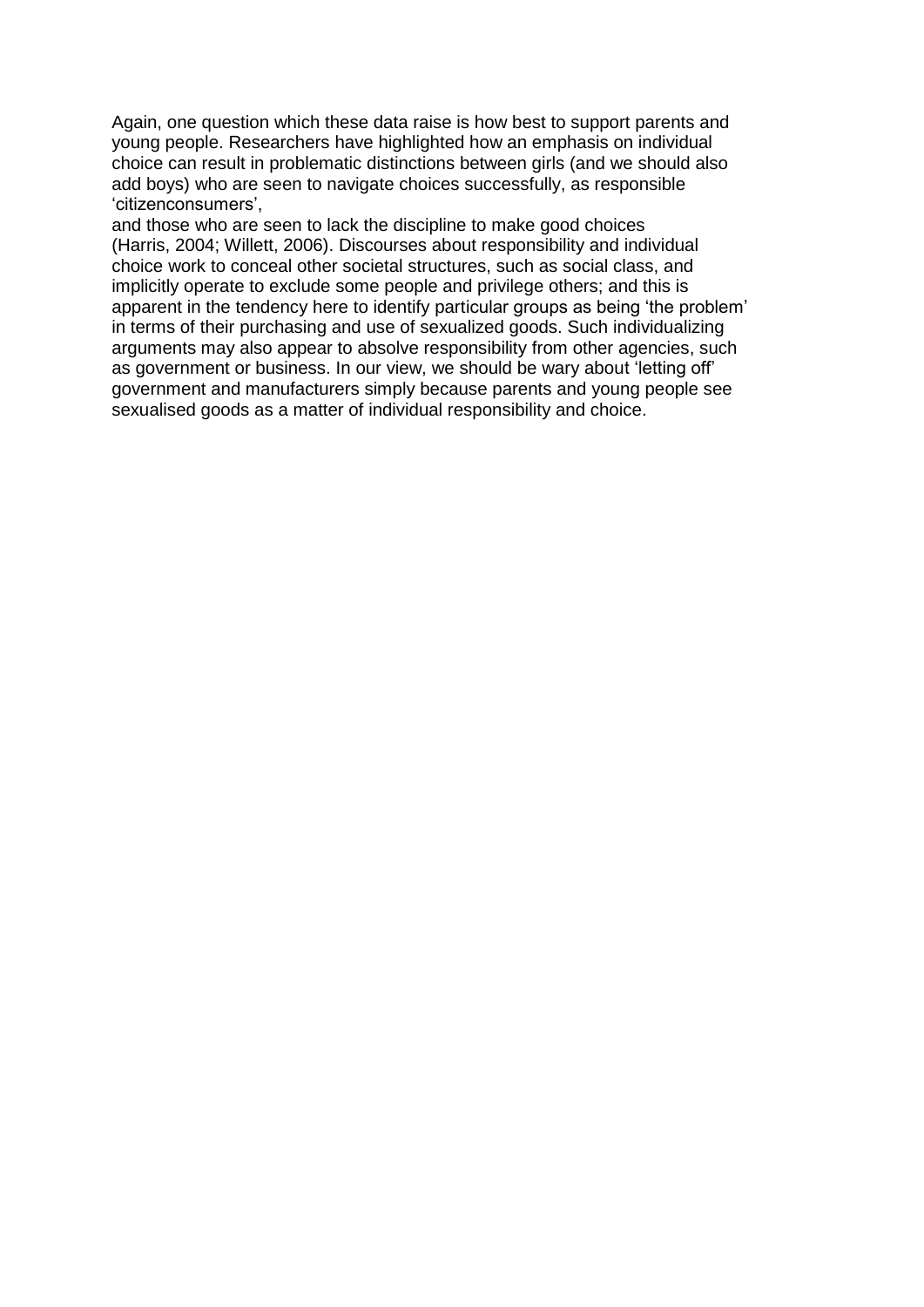#### 76 **CONCLUSION**

This research project set out to provide an indication of the range of 'sexualised' goods available on the children's market, and of the views of parents and children on this issue. It did not aim to provide definitive evidence, for example about the distribution of particular consumption practices or attitudes among different social groups; nor did it seek to offer any indication of the *effects* of particular goods or marketing practices on children, or on family life. Rather, as a small-scale qualitative study, it aimed to generate some in-depth insights into how people understand the meanings of 'sexualisation', how they interpret and engage with contemporary marketing practices, and how they deal with this issue in their everyday lives.

The key findings of the study are summarised in the Executive Summary, and do not need to be repeated at this point. We believe they have a range of implications for policy, both in terms of the potential regulation of marketing practices, and for the development of educational strategies. As we have implied, the attempt to control the production and distribution of sexualised goods, or at least to control children's access to them, is likely to be fraught with difficulties, not least in terms of how we define what is to be regulated in the first place. This is not to suggest that it should not be attempted, although it is to imply that such a process might well have costs (and counter-productive consequences) as well as benefits. Meanwhile, the broadly 'educational' approach of our fieldwork activities – both with parents and with children – points to some ways in which the discussion of such issues might itself become a valuable activity in schools, for example in the context of 'media literacy' initiatives or of Personal, Social and Health Education. Taking such proposals forward is of course beyond our brief here.

However, one of the more far-reaching questions that remains is to do with how the issue itself is framed and defined. As we have shown, the discussion of sexualised products targeted at children invokes a range of much broader assumptions. These include assumptions about children's knowledge and understanding, both of sexuality and of marketing; assumptions about what constitutes good or bad, effective or ineffective, parenting; assumptions about male and female sexuality, and the formation of gender and sexual identities; and assumptions about social class, and the relations between class, sexuality and taste. The assumptions we make in these respects also have implications for the allocation of responsibility, and indeed of blame, for things that we may perceive to be going wrong in children's lives or in family relationships. In the process, we run the risk of a whole series of misrepresentations, particularly of *other* people from whom we seek to distance or differentiate ourselves.

One aspect of this that particularly concerns us is the recurring construction of the problem as one that is focused on *girls and women* (in the latter case, both as mothers and as sexual beings in themselves). As we noted in our literature review, much of the debate in this area – and indeed much of the research – implicitly presents girls as victims of a process that is seen to be undermining their self-esteem and well-being. At the same time, there is kind of 'logic' that was explicitly voiced by some of the parents in our study: that the media and consumer culture are influencing girls to dress or behave in inappropriately sexualised ways, that they are unable to understand or resist this process, and that this in turn results in them becoming the victims of male violence – that they are, as some of our (male and female) respondents suggested, in some way seen to be 'asking for it'. This is a 'logic' that we strongly wish to refute. We do so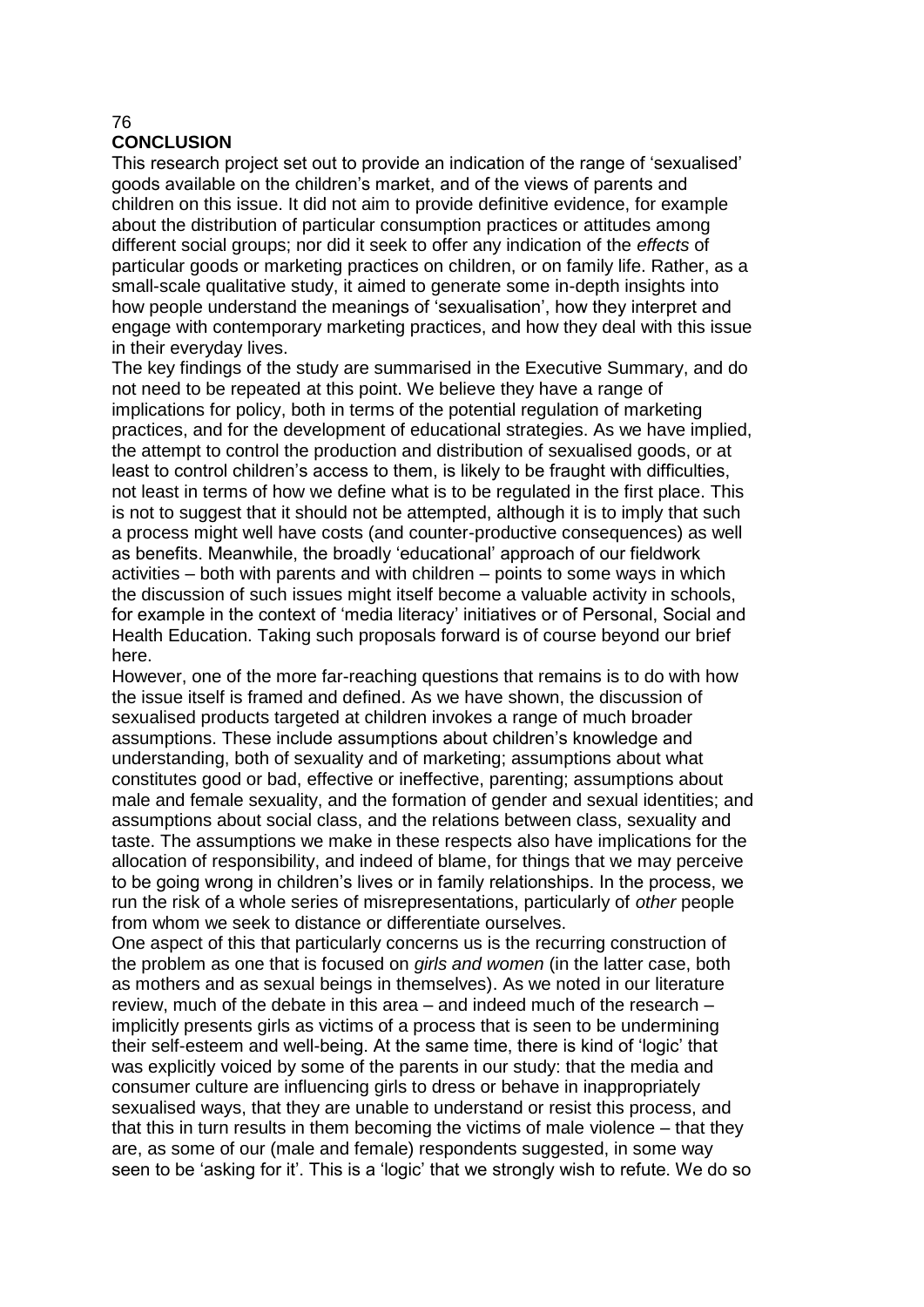partly on the grounds that it overstates the influence of the media and consumer culture, and misconceives the nature of male violence, but also on the grounds that it ultimately appears to *blame the victim* – and behind her, the mother, who is the one primarily perceived as responsible for encouraging or permitting such 'sexualisation'. As with many other debates about media effects, there is a danger here that the framing of the issue may distract attention from other, more fundamental – and perhaps more intractable – social problems.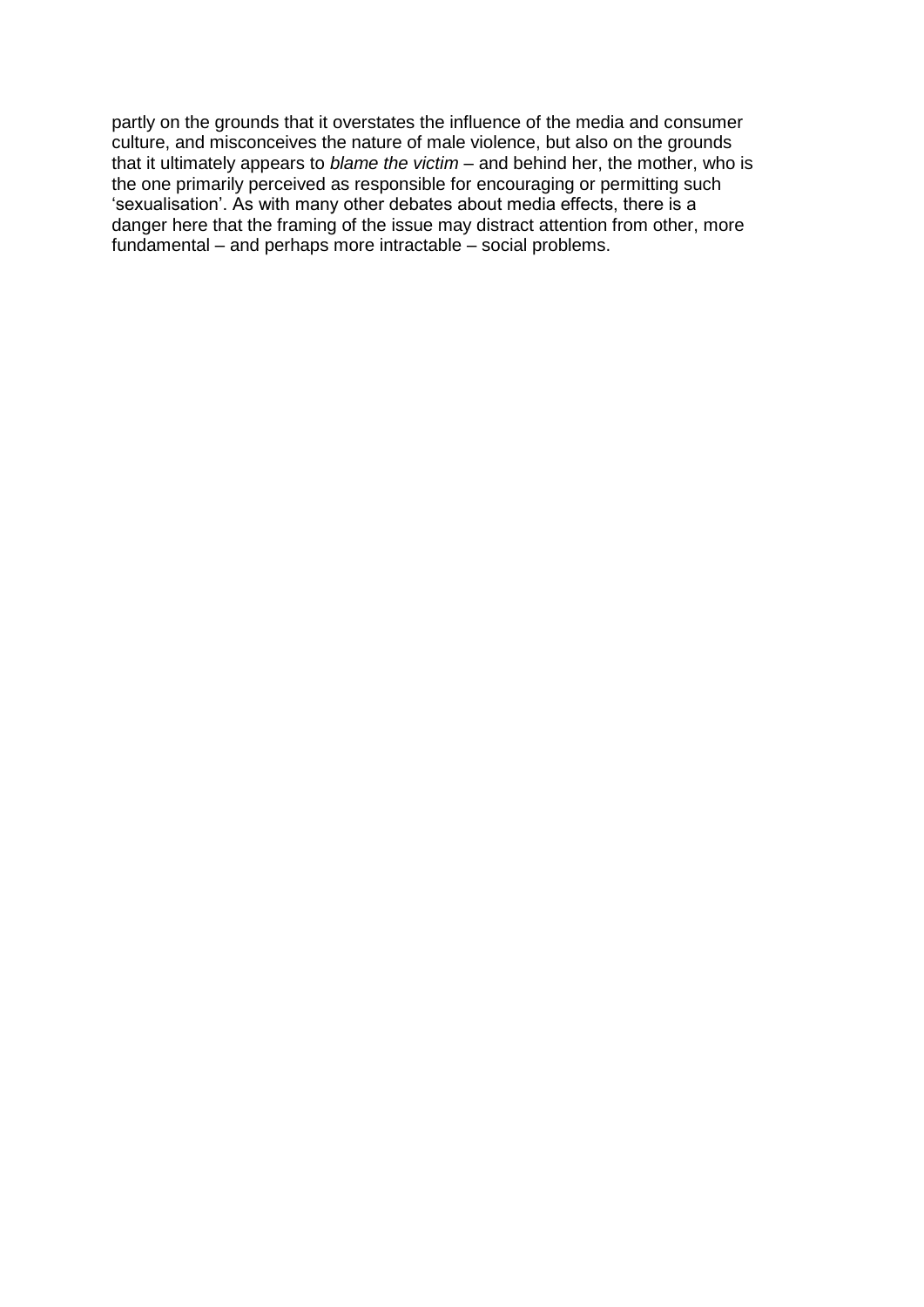## 78

## **REFERENCES**

American Psychological Association (2007) *Report of the APA Task Force on the Sexualization of Girls* Washington, DC: APA

Attwood, F. (2007) 'Sexed up: theorizing the sexualization of culture', *Sexualities* 9(1):77-94

Australian Senate (2007) Inquiry into the sexualisation of children in the contemporary media environment

http://www.aph.gov.au/Senate/committee/eca\_ctte/sexualisation\_of\_children/tor. htm

Boden, S. et al. (2004) 'New consumers? The social and cultural significance of children's fashion consumption' at

http://www.consume.bbk.ac.uk/research/pole.html

Bragg, S. and Buckingham, D. (2002) *Young People and Sexual Content on Television: A Review of the Research* London: Broadcasting Standards **Commission** 

Bray, A. (2008) 'The question of intolerance: "corporate paedophilia" and child sexual abuse moral panics', *Australian Feminist Studies* 23(57): 323-341 Brown, J.D., White, A.B. and Nickopoulou, L. (1993) 'Disinterest, intrigue,

resistance: early adolescent girls' use of sexual media content', pp. 177-195 in B.S. Greenberg, J.D. Brown and N.L. Buerkel-Rothfuss (eds.) *Media, Sex and the Adolescent* Cresskill, NJ: Hampton Press

Buckingham, D. and Bragg, S. (2004) *Young People, Sex and the Media: the Facts of Life?* London: Palgrave

Buckingham, D. and Bragg, S. (2005) 'Opting into (and out of) childhood: young people, sex and the media', in J. Qvortrup (ed.) *Studies in Modern Childhood: Society, Agency and Culture* London: Sage

Buckingham, D. et al. (2007) *The Impact of the Media on Children and Young People* (review of the literature prepared for the DCSF Byron Review), at http://www.dcsf.gov.uk/byronreview/ (Annex G)

Croghan, R. et al. (2006) 'Style failure: consumption, identity and social exclusion', *Journal of Youth Studies* 9(4): 463-478

Cook, D. (2003) 'Spatial Biographies of Children's Consumption', *Journal of Consumer Culture* 3(2): 147–69

Duits, L. and van Zoonen, L. (2006) 'Headscarves and porno-chic: disciplining girls' bodies in the European multicultural society', *European Journal of Women's Studies* 13(2): 103-117

Duits, L. and van Zoonen, L. (2007) 'Who's afraid of female agency? A rejoinder to Gill', *European Journal of Women's Studies* 14(2): 161-170

Durham, M.G. (2008) *The Lolita Effect: The Media Sexualisation of Young Girls and What You Can Do About It* new York: Overlook

Egan, R.D. and Hawkes, G.L. (2007) 'Producing the prurient through the pedagogy of purity: childhood sexuality and the social purity movement' *Journal of Historical Sociology* 20(4): 443-461

Egan, R.D. and Hawkes, G.L. (2008a) 'Endangered girls and incendiary objects: unpacking the discourse on sexualisation' *Sexuality and Culture* 12: 291-311

Egan, R.D. and Hawkes, G.L. (2008b) 'Girls, sexuality and the strange carnalities of advertisements' *Australian Feminist Studies* 23(57): 307-322

Elliott, R. and Leonard, C. (2004) 'Peer pressure and poverty: exploring fashion brands and consumption symbolism among children of the "British poor"', *Journal of Consumer Behaviour* 3(4): 347-359

Foucault, M. (1978) *The History of Sexuality Volume 1* Harmondsworth: Penguin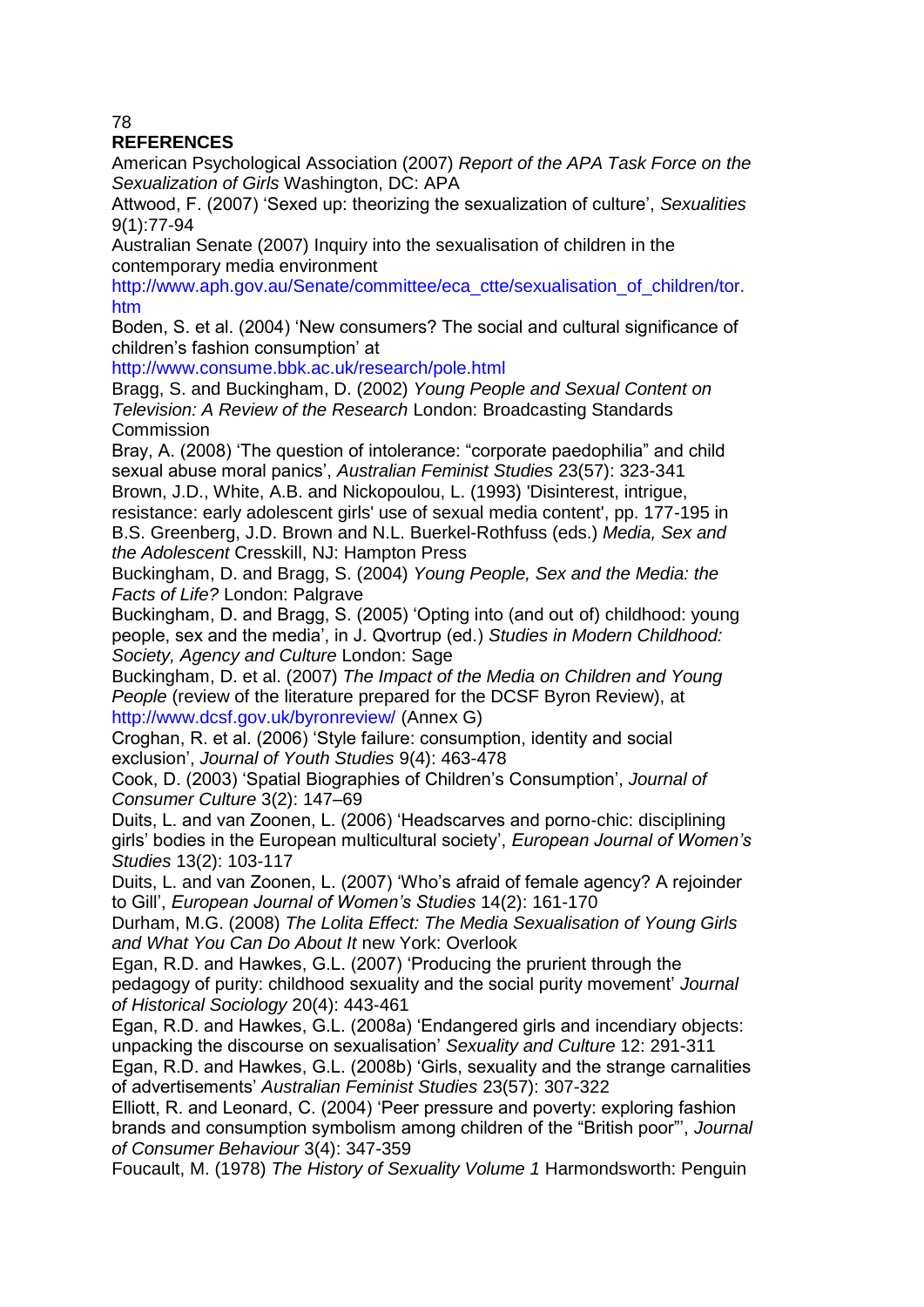Frost, L. (2001) *Young Women and the Body: A Feminist Sociology* London: Palgrave

Giddens, A. (1991) *The Transformation of Intimacy: Sexuality, Love and Eroticism in Modern Societies* Cambridge: Polity

Gill, R.C. (2007) 'Critical respect: the difficulties and dilemmas of agency and "choice" for feminism', *European Journal of Women's Studies* 14(1): 69-80 Gill, R.C. (2008) 'Empowerment/agency: figuring female sexual agency in

contemporary advertising', *Feminism and Psychology* 18(1): 35-60

Grogan, S. (1999) *Body Image: Understanding Body Dissatisfaction in Men, Women and Children* London: Routledge

Harris, A. (ed.) (2004) *All About the Girl: Culture, Power and Identity* London: **Routledge** 

Harris, A. (2004) *Future Girl: Young Women in the Twenty-First Century.* London: Routledge

Hawkes, G.L. and Egan, R.D. (2008) 'Developing the sexual child' *Journal of Historical Sociology* 21(4): 443-465

Hayward, K. and Yar, M. (2006) 'The "chav" phenomenon: consumption, media and the construction of a new underclass', *Crime, Media, Culture* 2(1): 9-28 Higonnet, A. (1998) *Pictures of Innocence: The History and Crisis of Ideal Childhood* London: Thames and Hudson

Jackson, S. (1982) *Childhood and Sexuality* Oxford: Blackwell

Kehily, M.J. (1999) 'More sugar? Teenage magazines, gender displays and sexual learning', *European Journal of Cultural Studies* 2(1): 65-89

Kehily, M.J. and Montgomery, H. (2002) 'Innocence and experience: a historical approach to childhood sexuality', in Woodhead, M. and Montgomery, H. (eds.) *Understanding Childhood: an Interdisciplinary Approach.* Chichester: Wiley

Kelley, P., Buckingham, D. and Davies, H. (1999) 'Talking dirty: children, sexual knowledge and television', *Childhood* 6(2): 221-242

Kincaid, J. (1992) *Child Loving: The Erotic Child and Victorian Culture* London: **Routledge** 

Kincaid, J. (1998) *The Culture of Child Molesting* Durham, NC: Duke University Press

Lamb, S. and Brown, L.M. (2006) *Packaging Girlhood: Rescuing Our Daughters from Marketers' Schemes* New York: St. Martins Griffin

Levin, D. and Kilbourne, J. (2008) *So Sexy So Soon: The New Sexualised Childhood and What Parents Can Do to Protect Their Kids* New York: Ballantine Lumby, C. and Albury, K. (2008) 'Submission to the Senate Standing Committee on Environment, Communication and the Arts Inquiry into the Sexualisation of Children in the Contemporary Media Environment', University of New South **Wales** 

McNair, B. (2002) *Striptease Culture: Sex, Media and the Democratisation of Desire* London: Routledge

Reist, M.T. (2009) *Getting Real: Challenging the Sexualization of Girls* Spinifex Press

Rose, N. (1999) *Governing the Soul* London: Free Association

Rush, E. and La Nauze, A. (2006) *Corporate Paedophilia: Sexualisation of Children in Australia* Canberra: The Australia Institute

Russell, R. and Tyler, M. (2005) 'Branding and Bricolage: Gender, consumption and transition', *Childhood* 12 (2): 221–237

Rysst, M. (2008) '"Hello – we are only in the fifth grade!" Children's rights, intergenerationality

and constructions of gender in public debates about childhood', in